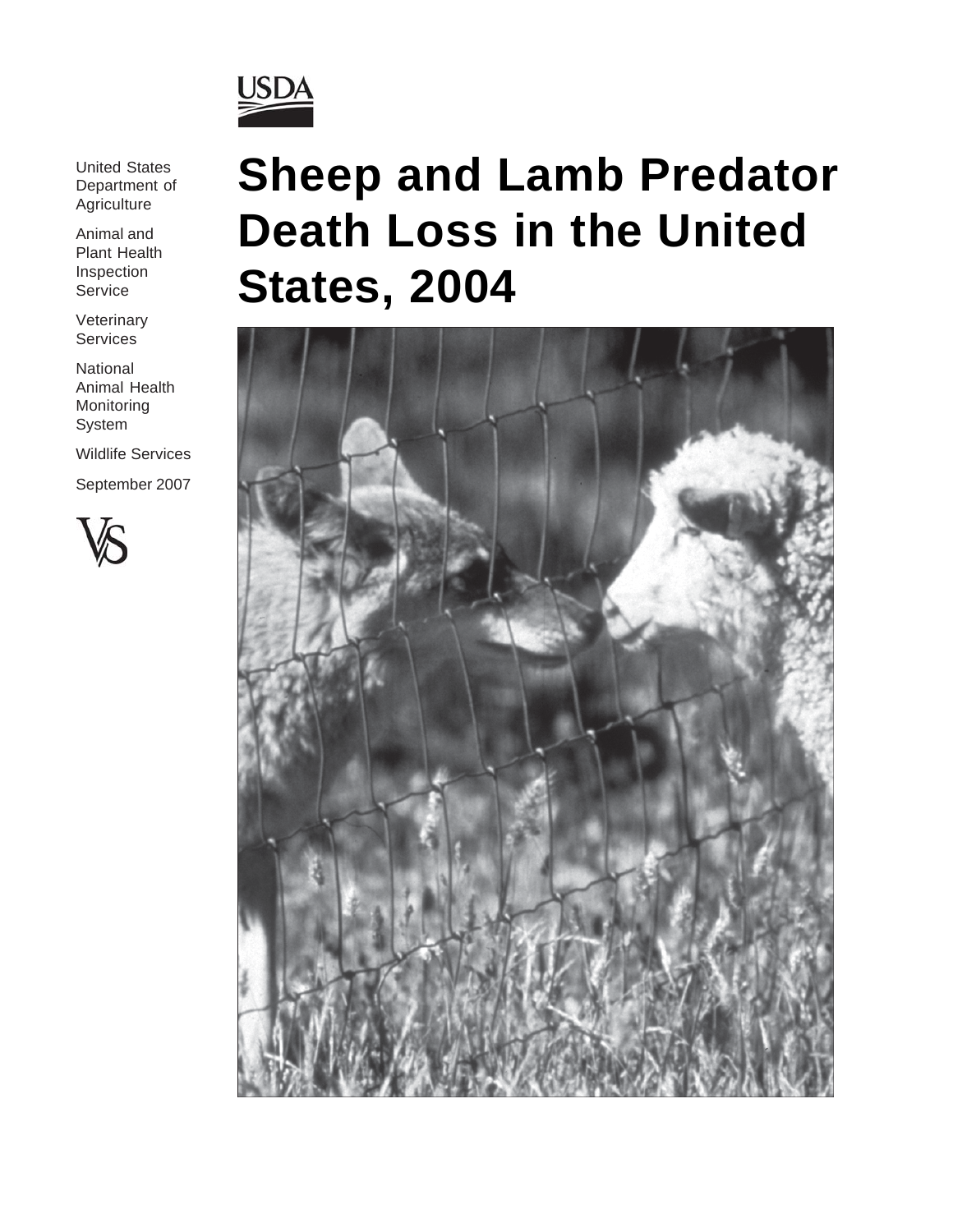The U.S. Department of Agriculture (USDA) prohibits discrimination in all its programs and activities on the basis of race, color, national origin, age, disability, and where applicable, sex, marital status, familial status, parental status, religion, sexual orientation, genetic information, political beliefs, reprisal, or because all or part of an individual's income is derived from any public assistance program. (Not all prohibited bases apply to all programs.) Persons with disabilities who require alternative means for communication of program information (Braille, large print, audiotape, etc.) should contact USDA's TARGET Center at (202) 720–2600 (voice and TDD). To file a complaint of discrimination, write to USDA, Director, Office of Civil Rights, 1400 Independence Avenue, S.W., Washington, D.C. 20250–9410, or call (800) 795– 3272 (voice) or (202) 720–6382 (TDD). USDA is an equal opportunity provider and employer.

Mention of companies or commercial products does not imply recommendation or endorsement by the USDA over others not mentioned. USDA neither guarantees nor warrants the standard of any product mentioned. Product names are mentioned solely to report factually on available data and to provide specific information.

USDA:APHIS:VS:CEAH NRRC Building B, M.S. 2E7 2150 Centre Avenue Fort Collins, CO 80526-8117 970.494.7000 E-mail: NAHMS@aphis.usda.gov http://nahms.aphis.usda.gov

#N498.0907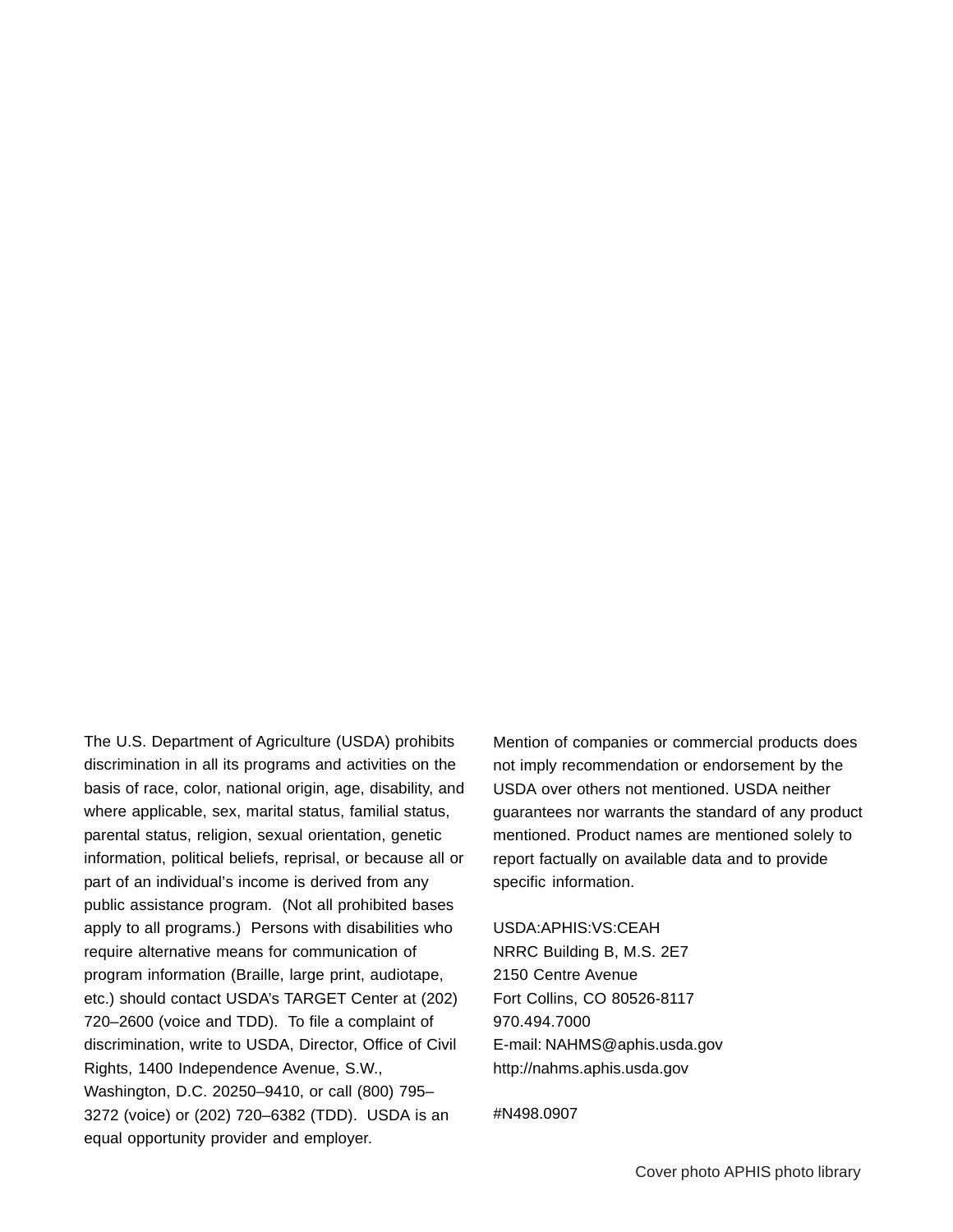# **Acknowledgments**

This report was a cooperative effort between two U.S. Department of Agriculture (USDA) Agencies: the National Agricultural Statistics Service (NASS) and the Animal and Plant Health Inspection Service (APHIS).

Thank you to the NASS enumerators who telephoned and visited sheep operations and collected the data. Their hard work and dedication were invaluable. Thanks also to the personnel at the USDA–APHIS–Veterinary Services' Centers for Epidemiology and Animal Health for their efforts in generating and distributing this report, and to USDA–APHIS Wildlife Services for their involvement.

All participants are to be commended, particularly the producers whose voluntary efforts made this report possible.

margun

Larry Granger Director Centers for Epidemiology and Animal Health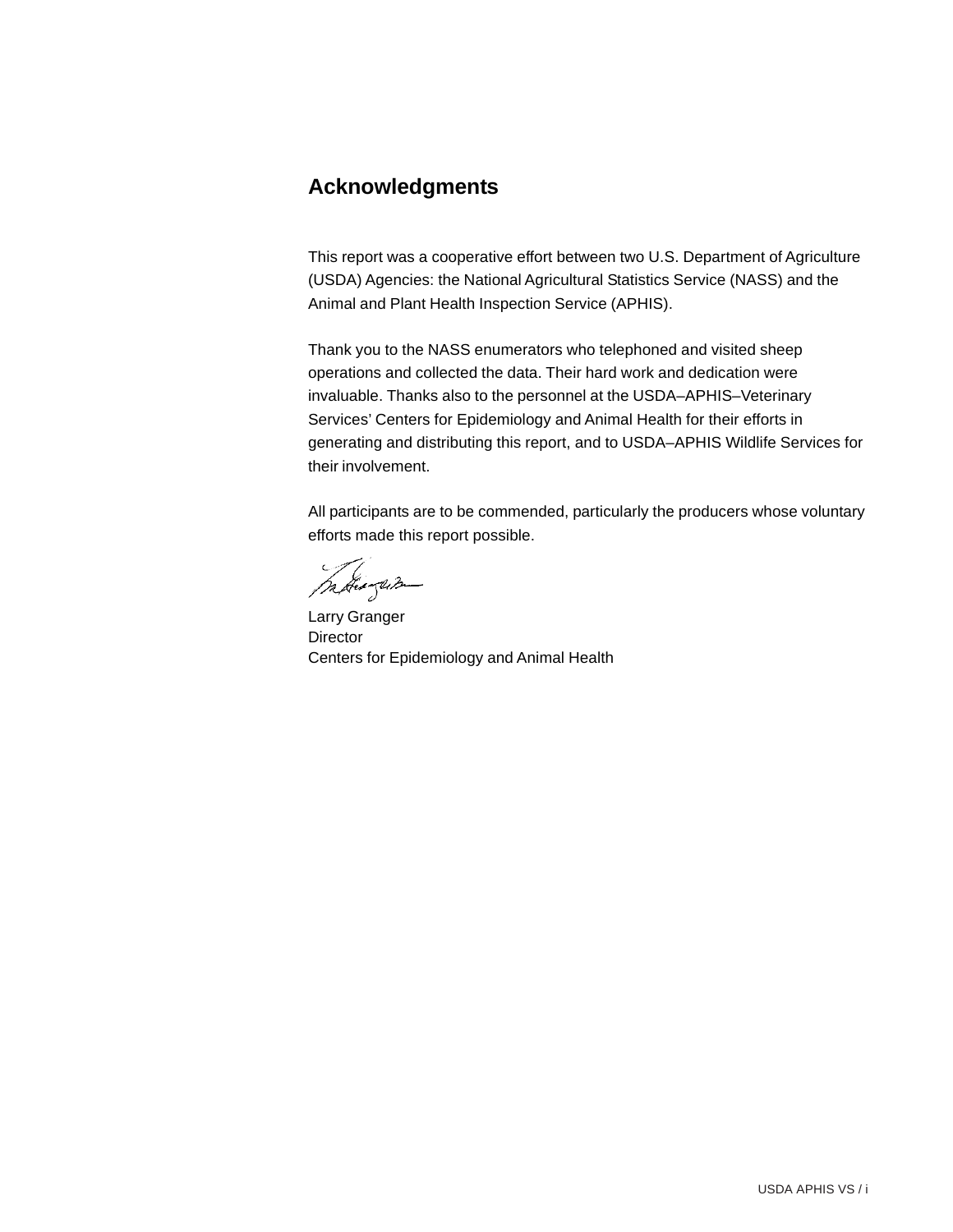#### **Suggested bibliographic citation for this report:**

USDA. 2007. Sheep and Lamb Predator Death Loss in the United States, 2004

USDA:APHIS:VS:CEAH, National Animal Health Monitoring System, Fort Collins, CO

#### **Contacts for further information:**

Questions or comments on the Sheep and Lamb Predator Death Loss, 2004 study methods or requests for additional data analysis: Dr. Katherine Marshall 970.494.7000

Information on reprints or other NAHMS reports: Ms. Anne Berry: 970.494.7000

E-mail: NAHMS@aphis.usda.gov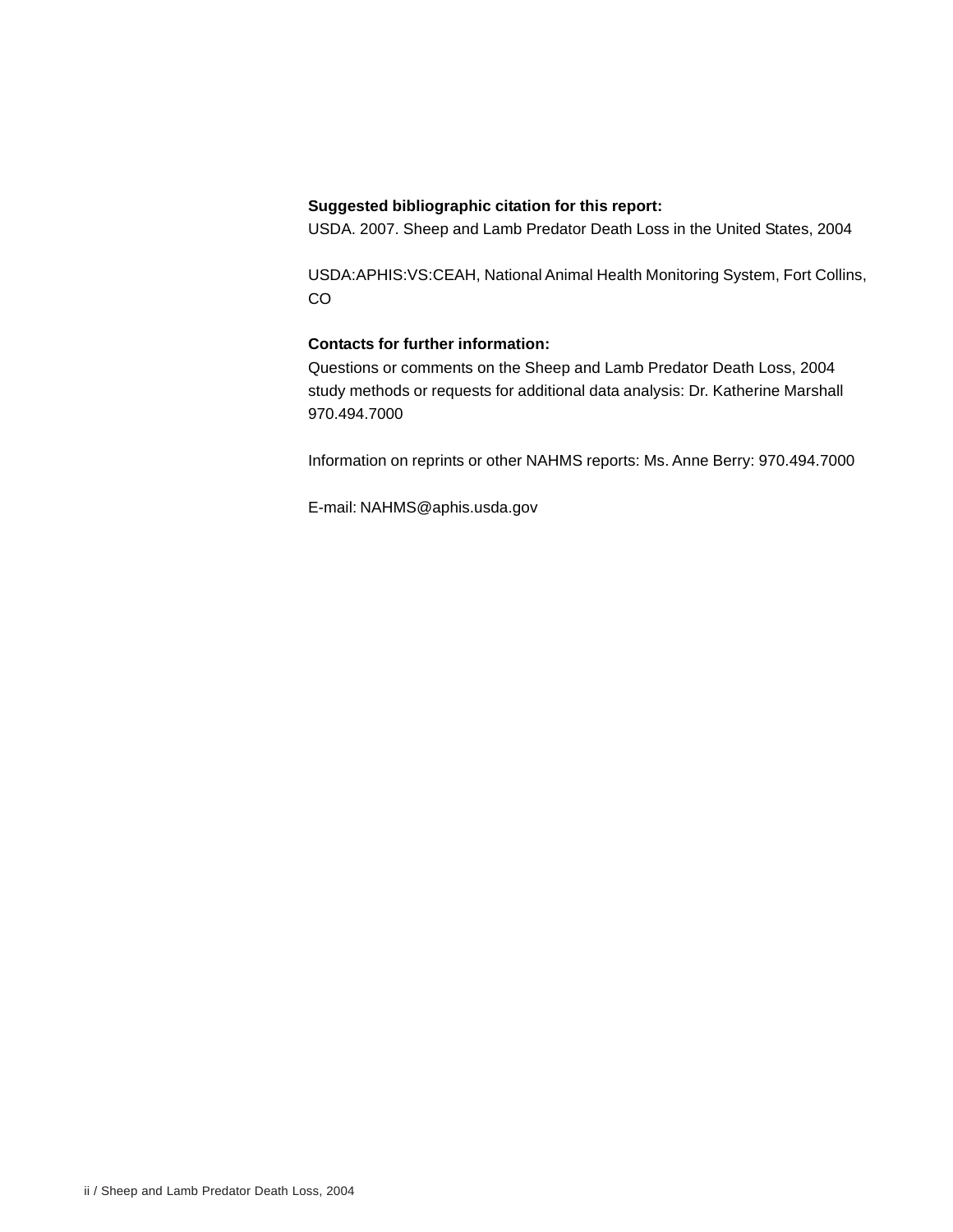# **Table of Contents**

#### **Introduction 1**

Terms Used In This Report 2

#### **Section I: Population Estimates—Number of Head 3**

**A. U.S. Demographics 3**

- 1. Inventory, January 1, 1994 to 2005 3
- 2. Operations—1994 to 2004 3
- 3. Lamb crop—1994 to 2004 5

#### **B. Regional Demographics 6**

- 1. Adult sheep inventory—January 1, 1995, 2000, and 2005 6
- 2. Lamb crop—1994, 1999, and 2004 7

#### **C. U.S. Annual Death Loss 7**

- 1. Loss from all causes, 1994–2004 7
- 2. U.S. nonpredator and predator death loss—1994, 1999, and 2004 9
- 3. Regional predator and nonpredator death loss—1994, 1999, and 2004 10

#### **Section II: Population Estimates—Predator Losses 13**

- **A. Sheep Predator Death Loss 13**
	- 1. Losses—2004 13
	- 2. Cause of loss—1994, 1999, and 2004 15
	- 3. Cause of loss by size of operation—2004 17
	- 4. Cause of loss by region—2004 20

#### **B. Lamb Predator Death Loss 22**

- 1. Losses—2004 22
- 2. Cause of loss—1994, 1999, and 2004 23
- 3. Cause of loss by size of operation—2004 25
- 4. Cause of loss by region—2004 27

#### **C. Nonlethal Predator Control 30**

1. Control methods 30

#### **Section III: Methodology 35**

#### **A. 1994 Death Loss Study 35**

- 1. Survey procedures 35
- 2. Estimation procedures 35
- 3. Reliability 35

#### **B. 1999 Death Loss Study 36**

- 1. Survey procedures 36
- 2. Estimation procedures 36
- 3. Revision policy 36

#### **C. 2004 Death Loss Study 37**

- 1. Survey procedures 37
- 2. Estimation procedures 37
- 3. Revision policy 37

#### **Appendix: Discussion of Pre- and Postdocking Losses 38**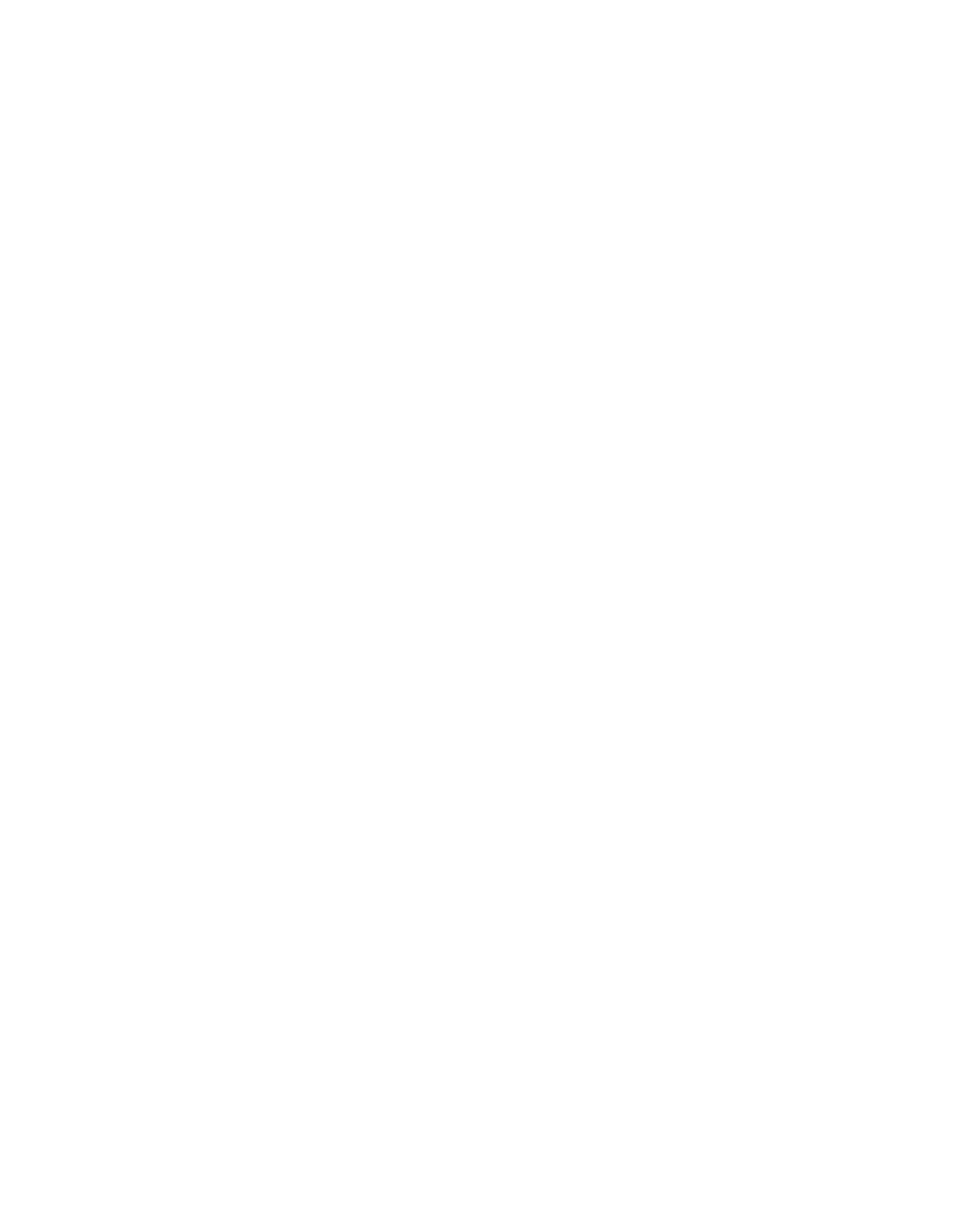# **Introduction**

Each January, USDA's National Agricultural Statistics Service (NASS) collects sheep data on inventory, lamb crop, and total sheep and lamb death loss. Inventory and lamb crop estimates (number of head) are published in January via the Sheep and Goats report. Sheep and lamb death losses (number of head) are published in May via the Meat Animals Production, Disposition, and Income report. For NASS's January 1995, 2000, and 2005 sheep surveys, USDA's Animal and Plant Health Inspection Service (APHIS) provided funding for a detailed, retrospective breakdown of total sheep and lamb loss by producerattributed cause of loss occurring during the previous year. Death losses by predator and nonpredator causes were published by NASS for losses in 2004 (NASS report "Sheep and Goats Death Loss," released May 6, 2005 www.nass.usda.gov).

This report provides a breakdown of sheep and lamb death losses in 2004 for all causes by size group and region, with special emphasis on predator causes of loss. Where possible, the 1994 and 1999 death losses are provided for comparison.

The methods used in the study can be found at the end of this report.

Further information on NAHMS studies and reports is available at: http://nahms.aphis.usda.gov

For questions about this report or additional copies, please contact:

USDA-APHIS-VS-CEAH NRRC Building B, M.S. 2E7 2150 Centre Avenue Fort Collins, CO 80526-8117 970.494.7000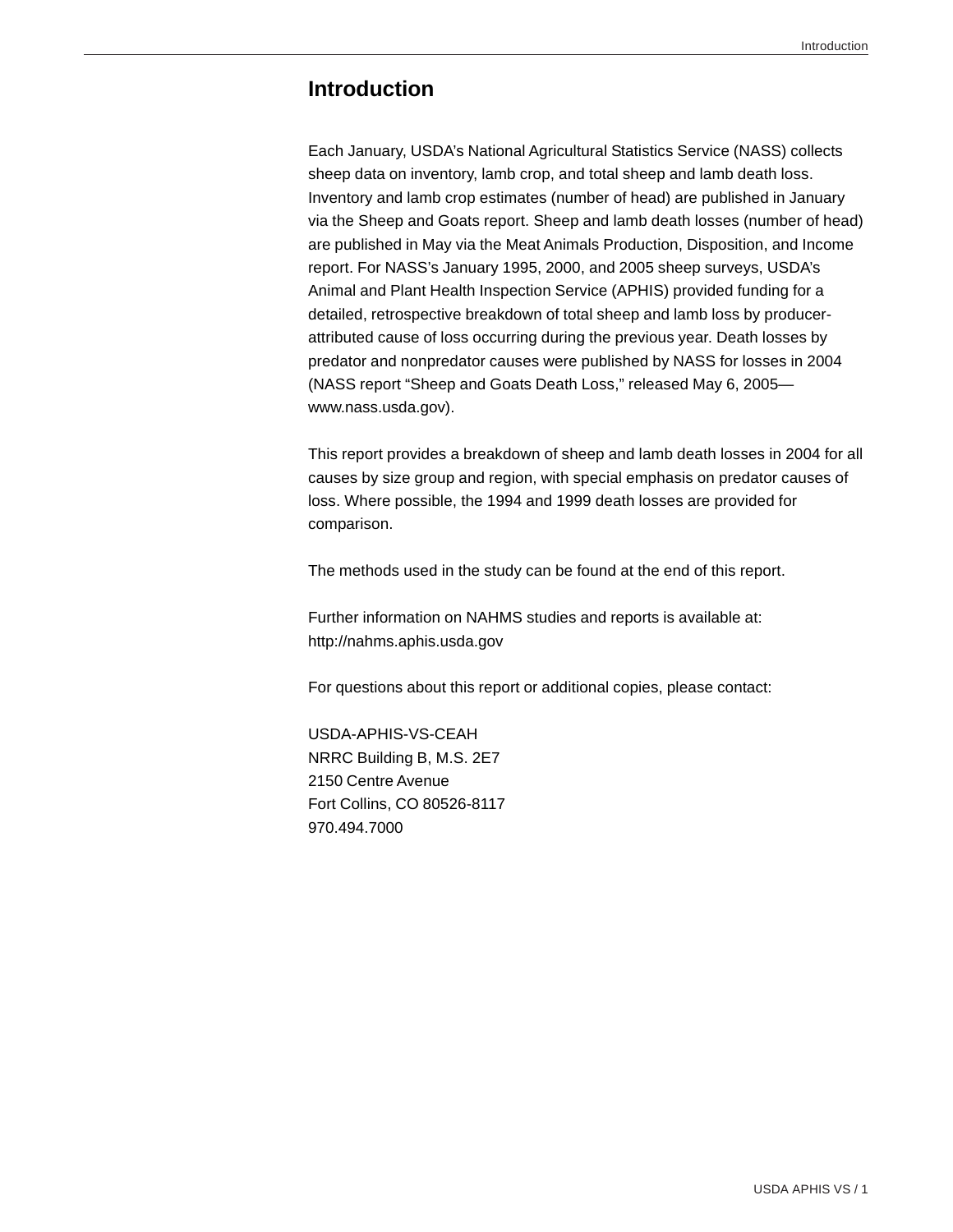## **Terms Used In This Report**

**Adult sheep inventory:** Breeding rams and ewes 1 year and older, and market sheep.

Lamb crop: For the Central, Northeast, and Southeast regions (see regions listed below), all lambs born alive during the calendar year. For the Pacific and West Central regions, all lambs after docking or branding during the calendar year.

**Lambs:** Animals less than 1 year old.

**Lamb losses:** For the Central, Northeast, and Southeast regions, lamb losses were tallied for all lambs born alive. In the Pacific and West Central regions, lamb losses were tallied for lambs after docking or branding. For a discussion of predocking losses, see Appendix.

**Market sheep:** Animals 1 year and older for use as feeders or for slaughter.

**N/A:** Not available.

#### **Regions:**

**Pacific:** California, Oregon, Washington **West Central:** Arizona, Colorado, Idaho, Montana, New Mexico, Nevada, Texas, Utah, Wyoming **Central:** Illinois, Indiana, Iowa, Kansas, Michigan, Minnesota, Missouri, Nebraska, North Dakota, Oklahoma, South Dakota, Wisconsin **Northeast:** Connecticut, Maine, Massachusetts, New Hampshire, New York, Ohio, Pennsylvania, Rhode Island\*, Virginia, Vermont, West Virginia **Southeast/Other:** Alabama, Alaska, Arkansas, Delaware, Florida, Georgia, Hawaii, Kentucky, Louisiana, Maryland, Mississippi, New Jersey, North Carolina, South Carolina, Tennessee

\*For the 1994 estimates, Rhode Island was included in the Southeast/Other region. In 1999 and 2004, Rhode Island was included in the Northeast region.

**Size of Operation:** Number of sheep and lambs on the operation January 1 of respective year. Size groups are: 1 to 24; 25 to 99; 100 to 999; and 1,000 head or more.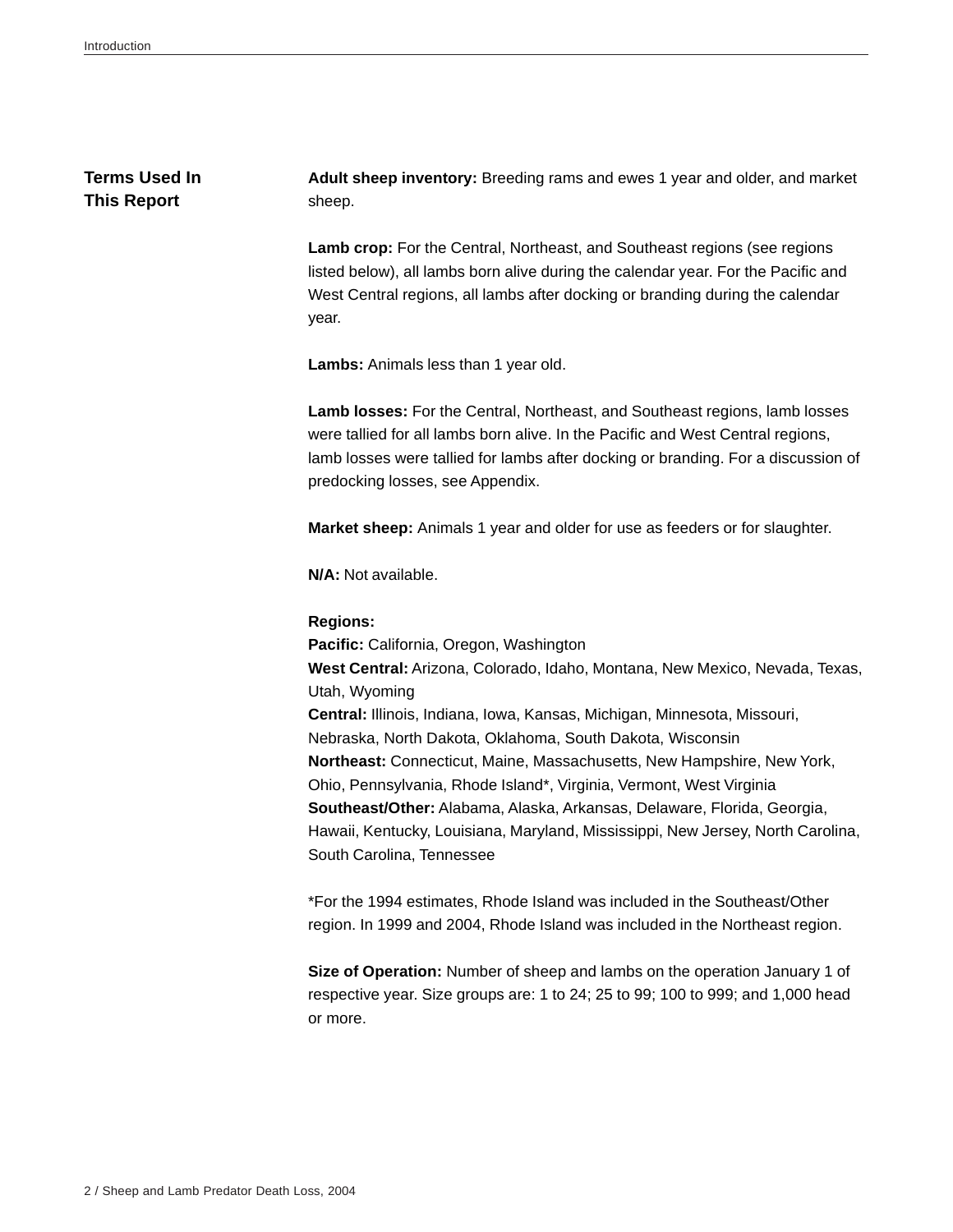# **Section I: Population Estimates—Number of Head**

**A. U.S. Demographics\* 1. Inventory, January 1, 1994 to 2005**

Number of sheep and lambs by class and by year:

|                                                                                | January 1 Number (1,000 Head) |       |       |       |       |                                                                     |       |       |       |                                                                                                 |                         |       |
|--------------------------------------------------------------------------------|-------------------------------|-------|-------|-------|-------|---------------------------------------------------------------------|-------|-------|-------|-------------------------------------------------------------------------------------------------|-------------------------|-------|
|                                                                                | Year                          |       |       |       |       |                                                                     |       |       |       |                                                                                                 |                         |       |
| <b>Class</b>                                                                   | 1994                          | 1995  | 1996  | 1997  | 1998  | 1999                                                                | 2000  | 2001  | 2002  | 2003                                                                                            | 2004                    | 2005  |
| All sheep<br>and lambs                                                         |                               |       |       |       |       |                                                                     |       |       |       | 9,835.7 8,989.3 8,464.6 8,023.7 7,825.1 7,247.0 7,036.0 6,908.0 6,623.0 6,321.0 6,105.0 6,135.0 |                         |       |
| <b>Breeding</b><br>ewes 1 year<br>and older                                    |                               |       |       |       |       |                                                                     |       |       |       | 5,844.4 5,403.6 5,134.3 4,911.6 4,569.5 4,336.0 4,234.0 4,071.0 3,939.0 3,773.0 3,609.5 3,572.5 |                         |       |
| <b>Breeding</b><br>rams                                                        | 294.1                         | 257.0 | 233.8 | 220.3 | 202.8 | 202.5                                                               | 208.5 | 202.0 | 200.5 | 194.0                                                                                           | 188.0                   | 190.0 |
| Market<br>sheep                                                                | N/A                           | 96.8  | 77.4  | 85.1  | 90.8  | 82.5                                                                | 80.0  | 79.0  | 72.6  | 67.8                                                                                            | 65.6                    | 74.1  |
| <b>Breeding</b><br>ewes and<br>rams 1 year<br>and older<br>and market<br>sheep |                               |       |       |       |       | N/A 5,757.4 5,445.5 5,217.0 4,863.1 4,621.0 4,522.5 4,352.0 4,212.1 |       |       |       |                                                                                                 | 4,034.8 3,863.1 3,836.6 |       |

#### **2. Operations—1994 to 2004**

a. Number of operations with sheep and lambs by year:

|                                                                              | <b>Number Operations</b> |  |                                                                              |  |  |  |  |  |  |      |  |
|------------------------------------------------------------------------------|--------------------------|--|------------------------------------------------------------------------------|--|--|--|--|--|--|------|--|
|                                                                              | Year                     |  |                                                                              |  |  |  |  |  |  |      |  |
| 1999<br>2001<br>1998<br>2000<br>2003<br>1994<br>1995<br>1996<br>1997<br>2002 |                          |  |                                                                              |  |  |  |  |  |  | 2004 |  |
|                                                                              |                          |  | 86,060 79,900 76,600 72,680 71,750 70,000 69,200 68,600 68,150 67,720 67,580 |  |  |  |  |  |  |      |  |

\*"Sheep and Goats" annual January report, NASS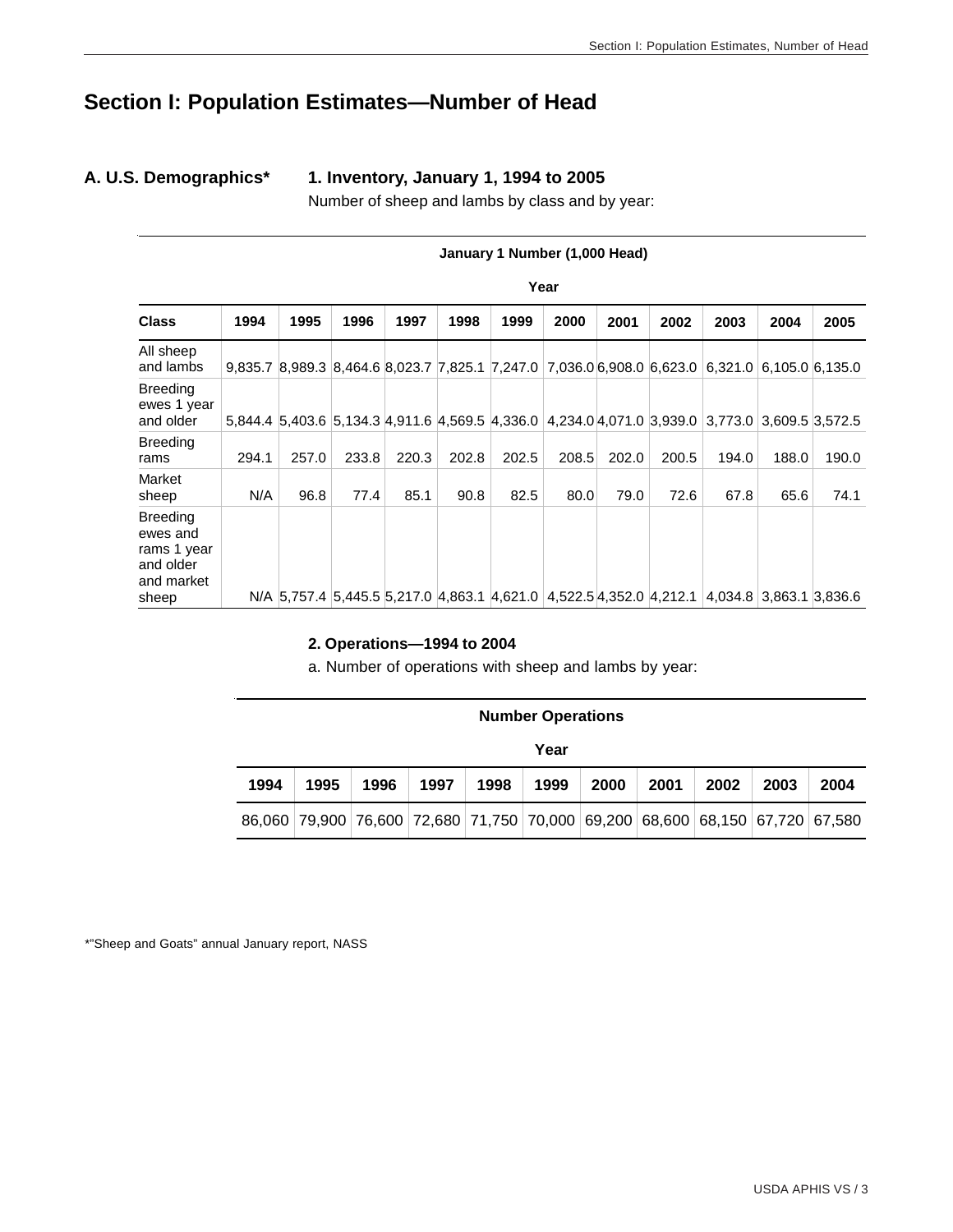|                                                                        | <b>Percent Operations</b> |       |       |       |       |       |       |       |       |       |       |  |  |
|------------------------------------------------------------------------|---------------------------|-------|-------|-------|-------|-------|-------|-------|-------|-------|-------|--|--|
|                                                                        | Year                      |       |       |       |       |       |       |       |       |       |       |  |  |
| Size of<br><b>Operation</b><br>(Number of<br><b>Breeding</b><br>Sheep) | 1994                      | 1995  | 1996  | 1997  | 1998  | 1999  | 2000* | 2001  | 2002  | 2003  | 2004  |  |  |
| 1 to 99                                                                | 89.6                      | 91.2  | 90.9  | 91.9  | 90.8  | 90.6  | 91.2  | 90.8  | 91.1  | 91.8  | 92.2  |  |  |
| 100 to 499                                                             | 8.2                       | 6.7   | 7.0   | 6.2   | 6.8   | 7.3   | 7.2   | 7.5   | 7.3   | 6.7   | 6.3   |  |  |
| 500 to 4,999                                                           | 2.1                       | 2.0   | 2.0   | 1.8   | 2.3   | 2.0   | 1.6   | 1.6   | 1.5   | 1.4   | 1.4   |  |  |
| 5,000 or more                                                          | 0.1                       | 0.1   | 0.1   | 0.1   | 0.1   | 0.1   | 0.1   | 0.1   | 0.1   | 0.1   | 0.1   |  |  |
| Total                                                                  | 100.0                     | 100.0 | 100.0 | 100.0 | 100.0 | 100.0 | 100.1 | 100.0 | 100.0 | 100.0 | 100.0 |  |  |

b. Percentage of operations with breeding sheep by size of operation and by year:

\*Does not sum to 100.0 due to rounding

c. Percentage of breeding sheep inventory by size of operation and by year:

**Percent Inventory** 

| Year                                                                |       |       |       |       |       |       |       |       |       |       |       |
|---------------------------------------------------------------------|-------|-------|-------|-------|-------|-------|-------|-------|-------|-------|-------|
| Size of<br><b>Operation</b><br>(Number of<br><b>Breeding Sheep)</b> | 1994  | 1995  | 1996  | 1997  | 1998  | 1999  | 2000* | 2001  | 2002  | 2003  | 2004  |
| 1 to 99                                                             | 22.3  | 24.1  | 25.0  | 25.7  | 25.5  | 25.9  | 27.9  | 28.8  | 30.1  | 29.9  | 31.7  |
| 100 to 499                                                          | 22.9  | 19.9  | 20.4  | 20.3  | 19.2  | 20.4  | 22.0  | 23.8  | 23.5  | 23.8  | 22.0  |
| 500 to 4,999                                                        | 38.4  | 41.4  | 40.9  | 40.0  | 42.6  | 39.0  | 35.2  | 33.7  | 32.4  | 33.1  | 33.0  |
| 5,000 or more                                                       | 16.4  | 14.6  | 13.7  | 14.0  | 12.7  | 14.7  | 14.8  | 13.7  | 14.0  | 13.2  | 13.3  |
| Total                                                               | 100.0 | 100.0 | 100.0 | 100.0 | 100.0 | 100.0 | 99.9  | 100.0 | 100.0 | 100.0 | 100.0 |

\*Does not sum to 100.0 due to rounding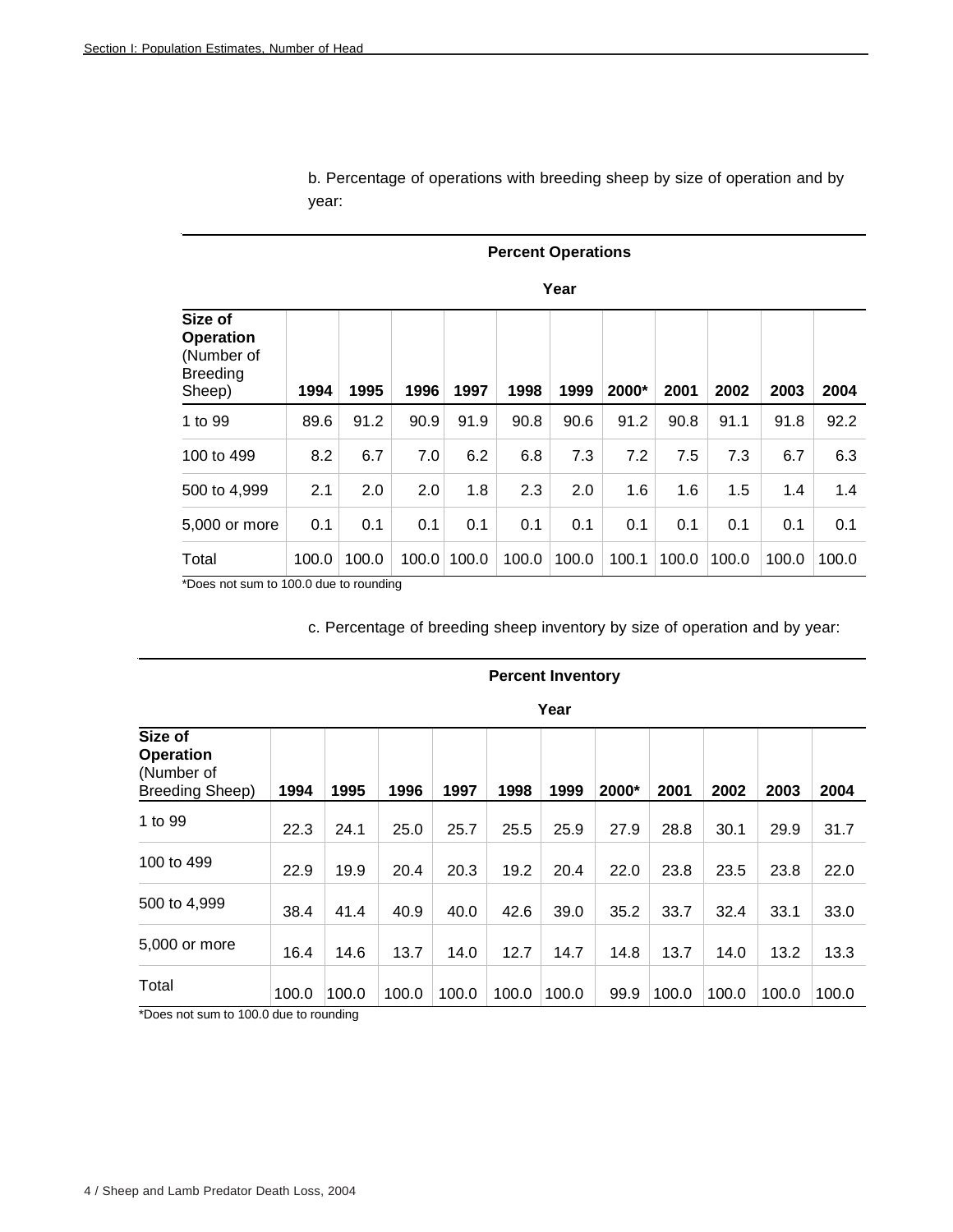|                                                                 | Year |      |                                                                                         |      |      |      |      |      |      |      |      |
|-----------------------------------------------------------------|------|------|-----------------------------------------------------------------------------------------|------|------|------|------|------|------|------|------|
|                                                                 | 1994 | 1995 | 1996                                                                                    | 1997 | 1998 | 1999 | 2000 | 2001 | 2002 | 2003 | 2004 |
| Lamb crop<br>(1,000)<br>Head)                                   |      |      | 5,968.2 5,643.2 5,361.3 5,356.3 5,001.5 4,754.0 4,645.0 4,519.5 4,355.0 4,140.0 4,096.0 |      |      |      |      |      |      |      |      |
| Lamb crop<br>per 100<br>ewes on<br>hand<br>beginning<br>of year |      |      |                                                                                         |      |      |      |      |      |      |      | 113  |
| (January 1)                                                     | 102  | 104  | 104                                                                                     | 109  | 109  | 110  | 110  | 111  | 111  | 110  |      |

# **3. Lamb crop—1994 to 2004**

Lamb crop and lamb crop per 100 ewes on hand, by year: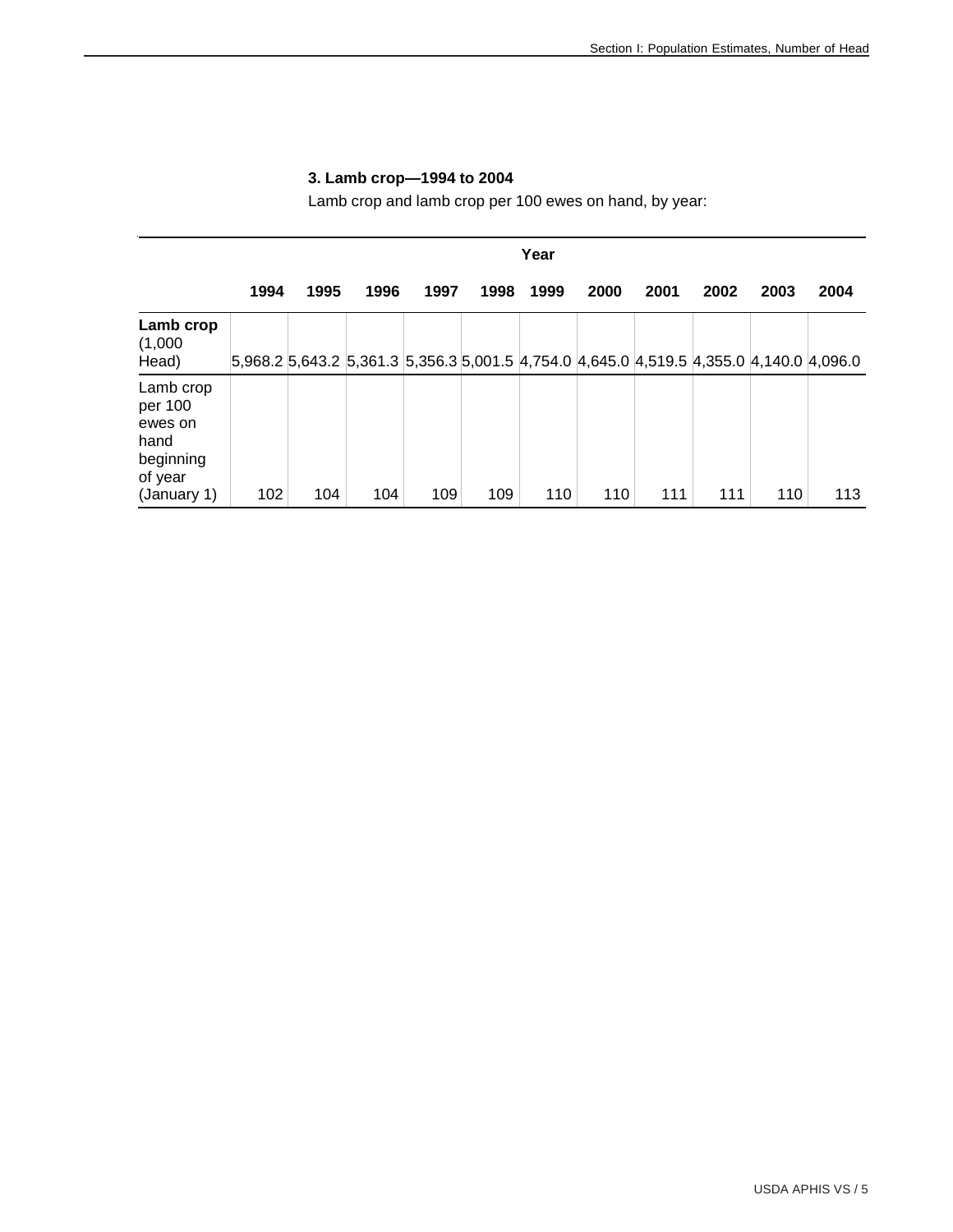# **B. Regional Demographics**

For this report, the United States was divided into five regions (see Terms Used in This Report, p. 2) in order to provide data on smaller geographic areas. NASS does not publish inventory and death loss data for small sheep-producing States individually, but collapses the data into an "Other States" group. For estimates in this report, the Other States were combined with the Southeast region. About 4 percent of U.S. sheep and lamb death loss occurred in the Other States.

#### **1. Adult sheep inventory—January 1, 1995, 2000, and 2005**

Nationally, the sheep population declined from approximately 5.8 million head on January 1, 1995, to approximately 3.8 million head on January 1, 2005. Regionally, only the Southeast/Other region showed an increase in sheep population from 1995 to 2005. A similar trend occurred in lamb-crop size during the same period (table 2)

|                     |         | January 1 Number (1,000 Head) | <b>Percent</b> |                                      |                                      |  |
|---------------------|---------|-------------------------------|----------------|--------------------------------------|--------------------------------------|--|
| <b>Region</b>       | 1995    | 2000                          | 2005           | $2005$ as a<br>percentage<br>of 1995 | $2005$ as a<br>percentage<br>of 2000 |  |
| Pacific             | 740.0   | 506.5                         | 447.2          | 60.4                                 | 88.3                                 |  |
| <b>West Central</b> | 3,237.0 | 2,547.0                       | 1,974.0        | 61.0                                 | 77.5                                 |  |
| Central             | 1,258.0 | 1.032.5                       | 957.8          | 76.1                                 | 92.8                                 |  |
| <b>Northeast</b>    | 400.0   | 309.5                         | 314.9          | 78.7                                 | 101.7                                |  |
| Southeast/Other     | 122.4   | 127.0                         | 142.7          | 116.6                                | 112.4                                |  |
| Total               | 5,757.4 | 4,522.5                       | 3,836.6        | 66.6                                 | 84.8                                 |  |

Number of adult sheep (and number of adult sheep in 2000 as a percentage of adult sheep inventory in 1995), by region: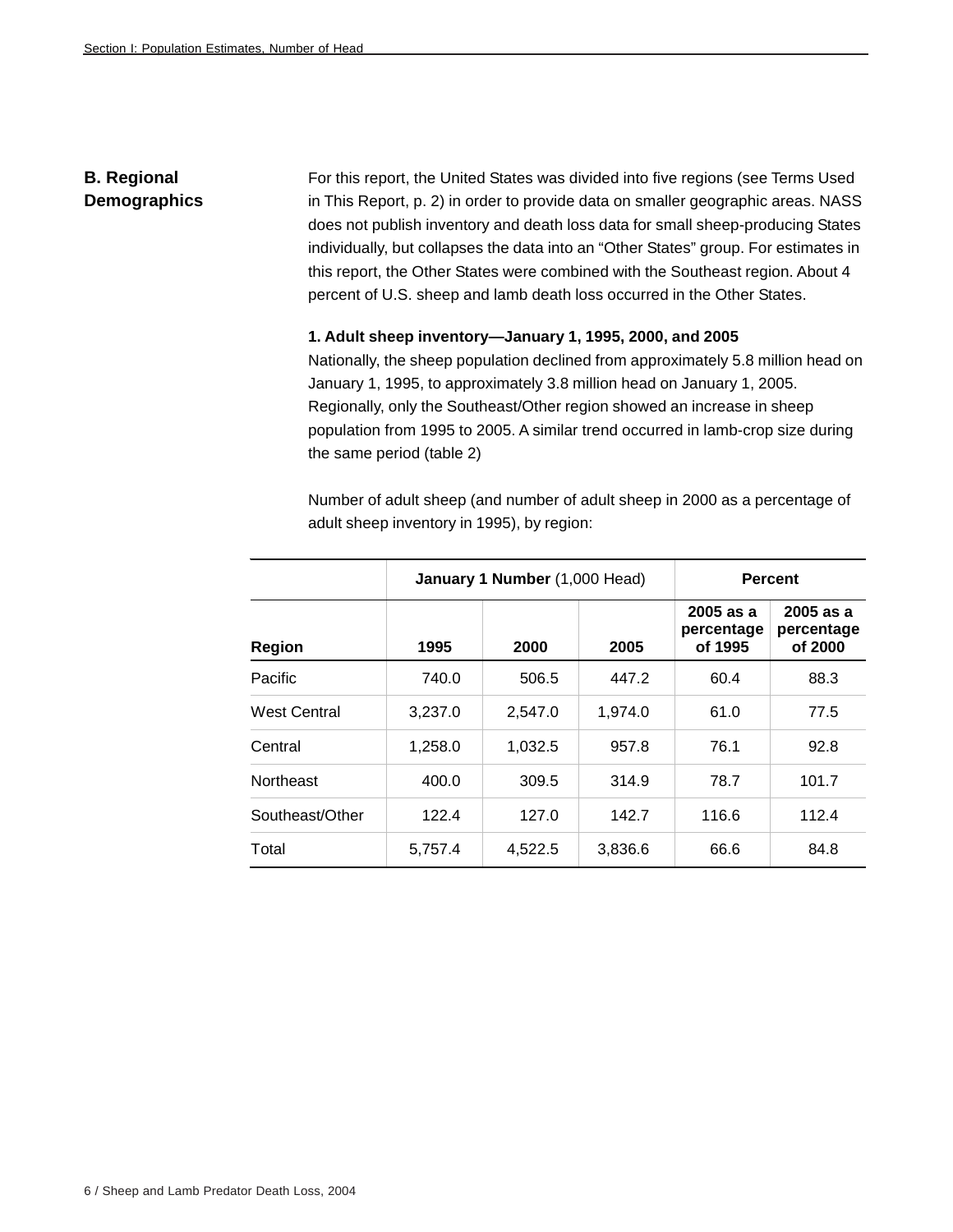#### **2. Lamb crop—1994, 1999, and 2004**

Calendar year lamb crop (and 2004 lamb crop as a percentage of 1999 and 1994 lamb crops), by region:

|                     |         | Lamb Crop (1,000 Head) | <b>Percent</b> |                                      |                                      |  |
|---------------------|---------|------------------------|----------------|--------------------------------------|--------------------------------------|--|
| <b>Region</b>       | 1994    | 1999                   | 2004           | $2004$ as a<br>percentage<br>of 1994 | $2004$ as a<br>percentage<br>of 1999 |  |
| Pacific             | 695.0   | 494.0                  | 458.0          | 65.9                                 | 92.7                                 |  |
| <b>West Central</b> | 3.124.0 | 2.495.0                | 1.921.0        | 61.5                                 | 77.0                                 |  |
| Central             | 1,574.0 | 1,298.0                | 1,227.0        | 78.0                                 | 94.5                                 |  |
| <b>Northeast</b>    | 470.7   | 367.0                  | 368.0          | 78.2                                 | 100.3                                |  |
| Southeast/Other     | 104.5   | 100.0                  | 122.0          | 116.7                                | 122.0                                |  |
| Total               | 5,968.2 | 4,754.0                | 4,096.0        | 68.6                                 | 86.2                                 |  |

# **C. U.S. Annual Death Loss**

#### **1. Loss from all causes, 1994–2004**

A total of 385,000 lambs and 215,300 sheep were lost due to predator and nonpredator causes in 2004. These totals represent 9.4 and 5.6 percent of lamb crop and sheep inventory, respectively. While the sheep death loss percentage has remained relatively stable since 1994, the lamb death loss percentage declined steadily during the same period.

a. Sheep and lamb death loss due to all causes, by year:\*

|       | Number (1,000 Head)                                               |  |  |  |  |                                                                   |  |  |  |  |  |  |  |
|-------|-------------------------------------------------------------------|--|--|--|--|-------------------------------------------------------------------|--|--|--|--|--|--|--|
|       | Year                                                              |  |  |  |  |                                                                   |  |  |  |  |  |  |  |
|       |                                                                   |  |  |  |  | 1994 1995 1996 1997 1998 1999 2000 2001 2002 2003 2004            |  |  |  |  |  |  |  |
| Sheep |                                                                   |  |  |  |  | 332.8 314.4 342.6 305.4 297.0 259.8 281.5 274.7 261.7 238.4 215.3 |  |  |  |  |  |  |  |
| Lambs | 614.7 580.4 578.8 542.8 507.1 488.6 490.2 474.8 428.8 393.8 385.0 |  |  |  |  |                                                                   |  |  |  |  |  |  |  |
| Total |                                                                   |  |  |  |  | 947.5 894.8 921.4 848.2 804.1 748.4 771.7 749.5 690.5 632.2 600.3 |  |  |  |  |  |  |  |

\*Meat Animal Production, Disposition, and Income, annual April report, NASS.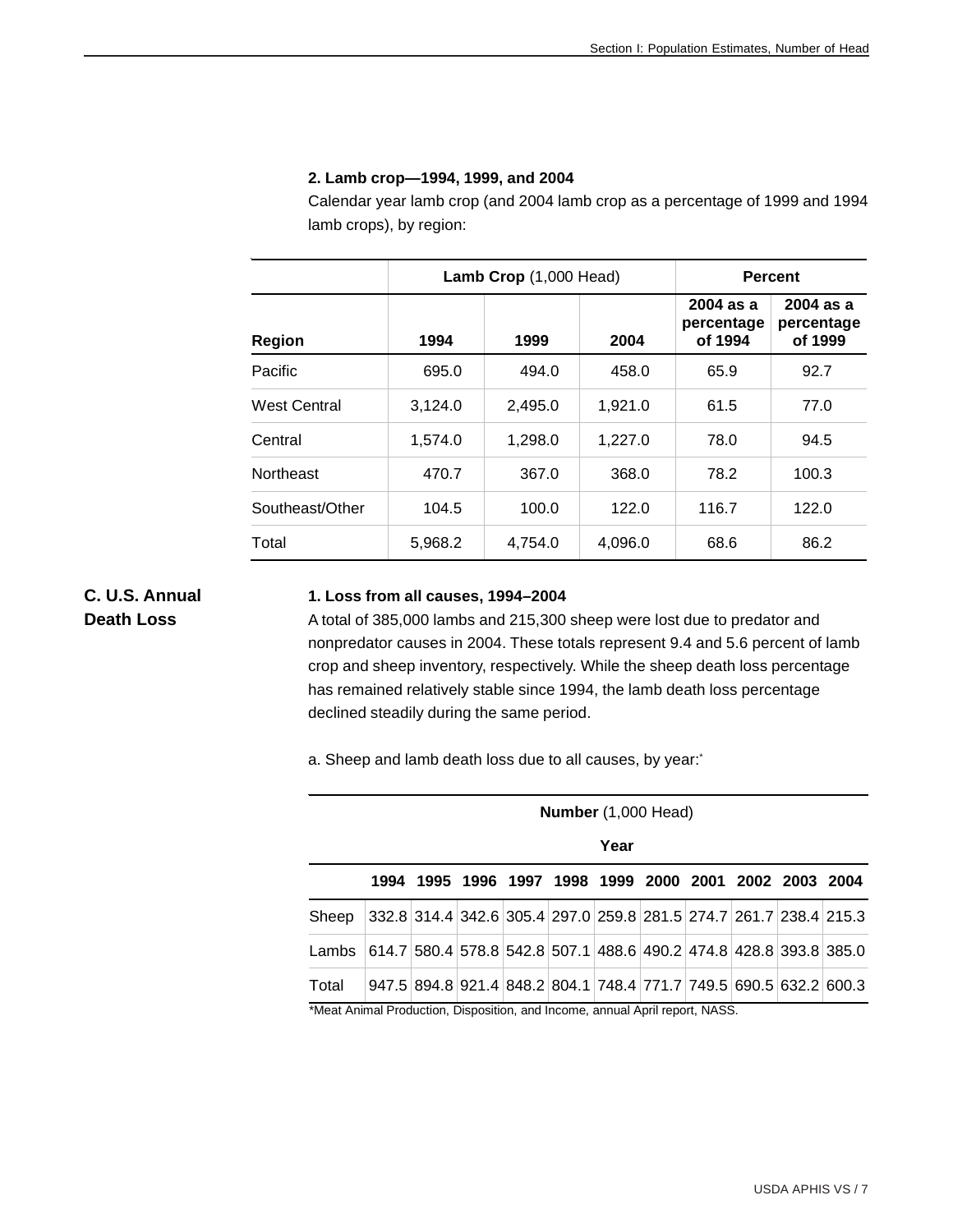b. Sheep death loss as a percentage of January 1 inventory of adult sheep inventory on January 1 of the following year, by year:

|      | <b>Percent Inventory</b> |     |  |             |  |     |     |                                         |     |        |  |
|------|--------------------------|-----|--|-------------|--|-----|-----|-----------------------------------------|-----|--------|--|
|      | Year                     |     |  |             |  |     |     |                                         |     |        |  |
| 1994 | 1995                     |     |  |             |  |     |     | 1996 1997 1998 1999 2000 2001 2002 2003 |     | - 2004 |  |
| 5.8  | 5.8                      | 6.6 |  | 6.3 6.4 5.7 |  | 6.5 | 6.5 | 6.5                                     | 6.2 | 5.6    |  |

c. Lamb death loss as a percentage of lamb crop, by year:

|      | <b>Percent Lamb Crop</b> |  |  |  |                                    |  |  |     |                |     |  |
|------|--------------------------|--|--|--|------------------------------------|--|--|-----|----------------|-----|--|
|      | Year                     |  |  |  |                                    |  |  |     |                |     |  |
| 1994 |                          |  |  |  | 1995 1996 1997 1998 1999 2000 2001 |  |  |     | 2002 2003 2004 |     |  |
| 10.3 |                          |  |  |  | 10.3 10.8 10.1 10.1 10.3 10.6 10.5 |  |  | 9.8 | $9.5^{\circ}$  | 9.4 |  |

**Sheep Death Loss as a Percentage of January 1 Following-Year Adult Sheep Inventory, and Lamb Death Loss as a Percentage of Lamb Crop, by Year**

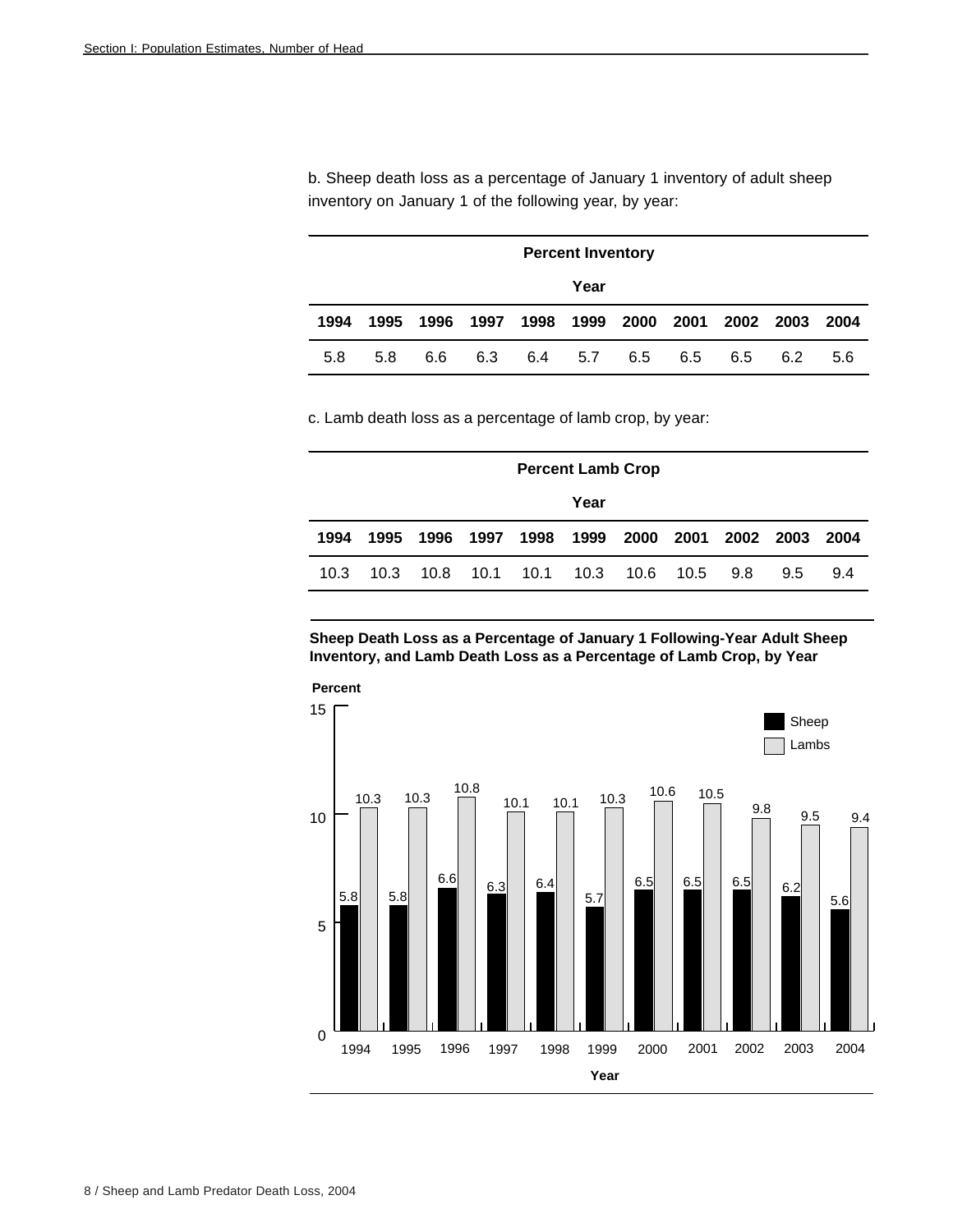#### **2. U.S. nonpredator and predator death loss\*—1994, 1999, and 2004**

Since 1994, nonpredator causes have accounted for the majority of sheep and lamb death loss. In 2004, 62.7 percent of losses were due to nonpredator causes, while predator causes accounted for 37.3 percent.

a. Number of sheep and lamb death losses by cause and percentage of loss by cause—by year:

| <b>Number and Percent Loss</b> |               |                |               |                |               |                |  |  |  |  |  |
|--------------------------------|---------------|----------------|---------------|----------------|---------------|----------------|--|--|--|--|--|
|                                | Year          |                |               |                |               |                |  |  |  |  |  |
|                                |               | 1994           |               | 1999           | 2004          |                |  |  |  |  |  |
| Cause                          | <b>Number</b> | <b>Percent</b> | <b>Number</b> | <b>Percent</b> | <b>Number</b> | <b>Percent</b> |  |  |  |  |  |
| Nonpredator                    | 577,950       | 61.1           | 472,700       | 63.2           | 376,100       | 62.7           |  |  |  |  |  |
| Predator                       | 368,050       | 38.9           | 275,700       | 36.8           | 224,200       | 37.3           |  |  |  |  |  |
| Total                          | 946,000       | 100.0          | 748,400       | 100.0          | 600,300       | 100.0          |  |  |  |  |  |

\*Total sheep and lamb death losses for 1994 have been revised, although the revisions are not shown further in this publication since detailed cause-of-loss estimates were not similarly adjusted and republished. Sheep losses were revised from 336.6 to 332.8 (thousand head), and lamb losses were revised from 609.4 to 614.7; as a result, total losses were revised from 946.0 to 947.5 thousand head. Total sheep and lamb death losses for 1999 were revised from 260,900 to 259,800 sheep lost and from 482,000 to 488,600 lambs lost. Since the predator loss publication was not reissued, adjustments (reflecting the revised total sheep and total lamb losses) were made appropriately to the nonpredator loss category.

b. Number of sheep death losses by cause and percentage of loss by cause—by year:

#### **Number and Percent Loss**

| Year |
|------|
|      |

|             |               | 1994           | 1999          |                | 2004          |                |  |
|-------------|---------------|----------------|---------------|----------------|---------------|----------------|--|
| Cause       | <b>Number</b> | <b>Percent</b> | <b>Number</b> | <b>Percent</b> | <b>Number</b> | <b>Percent</b> |  |
| Nonpredator | 230,025       | 68.3           | 183,400       | 70.6           | 148.900       | 69.2           |  |
| Predator    | 106.575       | 31.7           | 76.400*       | 29.4           | 66.400        | 30.8           |  |
| Total       | 336,600       | 100.0          | 259,800       | 100.0          | 215,300       | 100.0          |  |

\*Initial NASS publication showed predator sheep losses of 77,000 head. Subsequent publication only revised total sheep loss. Relationship between predator and nonpredator loss was maintained at the State level, therefore deriving 76,400 head lost due to predators in the United States.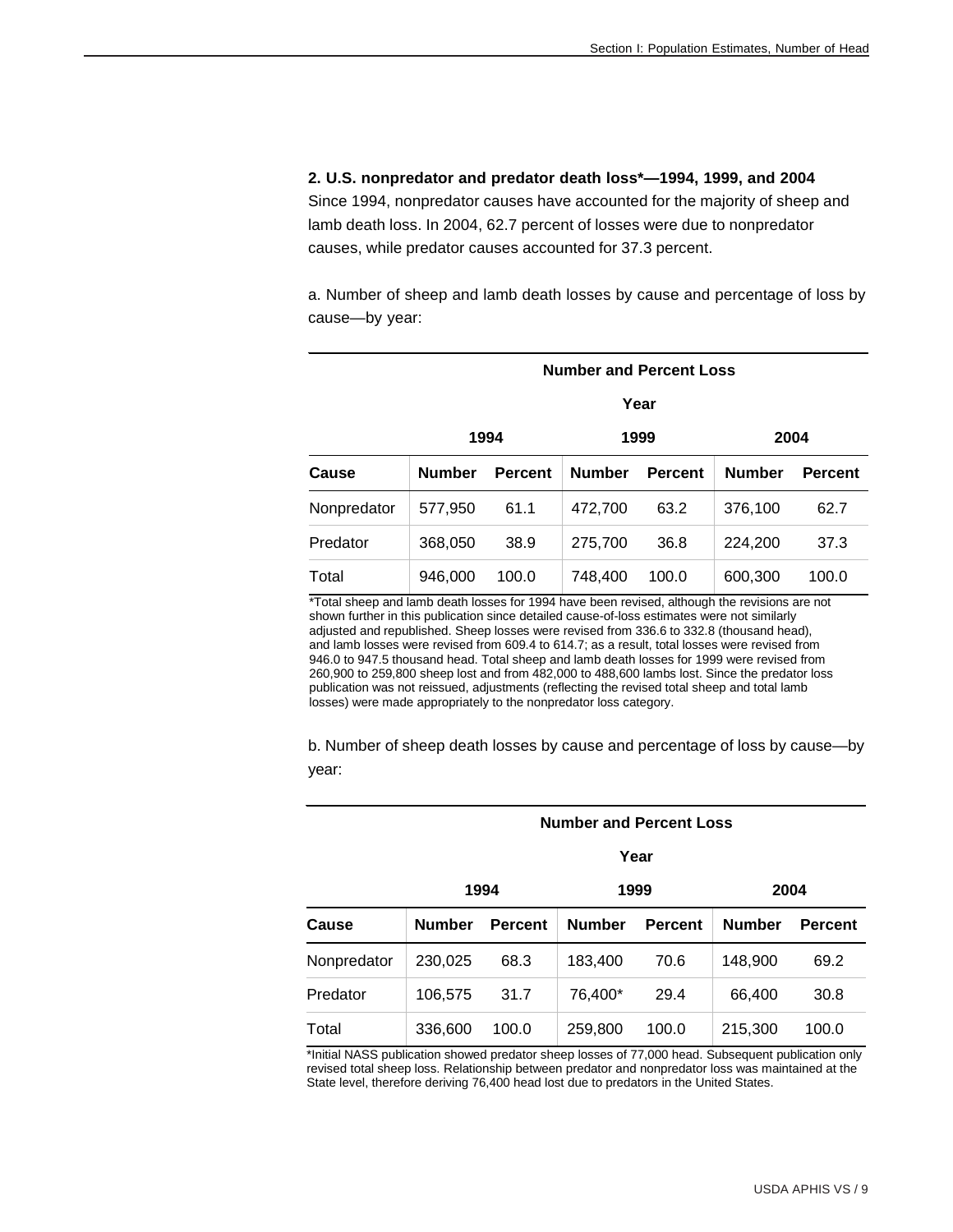As in 1994 and 1999, a higher percentage of lamb losses (41.0 percent) than sheep losses (30.8 percent) was due to predators in 2004.

c. Number of lamb death losses by cause and percentage of loss by cause—by year:

|             | <b>Number and Percent Loss</b> |                |               |                |               |                |  |  |  |  |  |
|-------------|--------------------------------|----------------|---------------|----------------|---------------|----------------|--|--|--|--|--|
|             | Year                           |                |               |                |               |                |  |  |  |  |  |
|             | 1994<br>1999<br>2004           |                |               |                |               |                |  |  |  |  |  |
| Cause       | <b>Number</b>                  | <b>Percent</b> | <b>Number</b> | <b>Percent</b> | <b>Number</b> | <b>Percent</b> |  |  |  |  |  |
| Nonpredator | 347,925                        | 57.1           | 289,300       | 59.2           | 227,200       | 59.0           |  |  |  |  |  |
| Predator    | 261,475                        | 42.9           | 199,300*      | 40.8           | 157,800       | 41.0           |  |  |  |  |  |
| Total       | 609,400                        | 100.0          | 488,600       | 100.0          | 385,000       | 100.0          |  |  |  |  |  |

\*Initial NASS publication showed predator lamb losses of 196,000 head. Subsequent publication only revised total lamb loss. Relationship between predator and nonpredator loss was maintained at the State level, therefore deriving 199,300 head lost due to predators in the United States.

#### **3. Regional predator and nonpredator death loss—1994, 1999, and 2004**

Total sheep losses declined from 1994 to 2004 in every region except the Southeast/Other. This decline probably reflects regional population changes, since the percentage of sheep inventory lost has remained stable. In every region, nonpredator losses of sheep were higher than predator losses. For the West Central region in 2004, 41,500 sheep (39.2 percent of all sheep losses) were lost to predators, compared to the Central region where only 9,300 sheep (17.5 percent of all sheep losses) were lost to predators. Surprisingly, the Southeast/Other region encountered a relatively high percentage of losses due to predators (34.0 percent). Note that for the Pacific and West Central regions, losses that occurred before docking were not included in the estimates; for the other regions, losses before docking were included in the estimates. While difficult to measure accurately, these losses may account for a substantial portion of total losses. For discussion of predocking losses, see Appendix.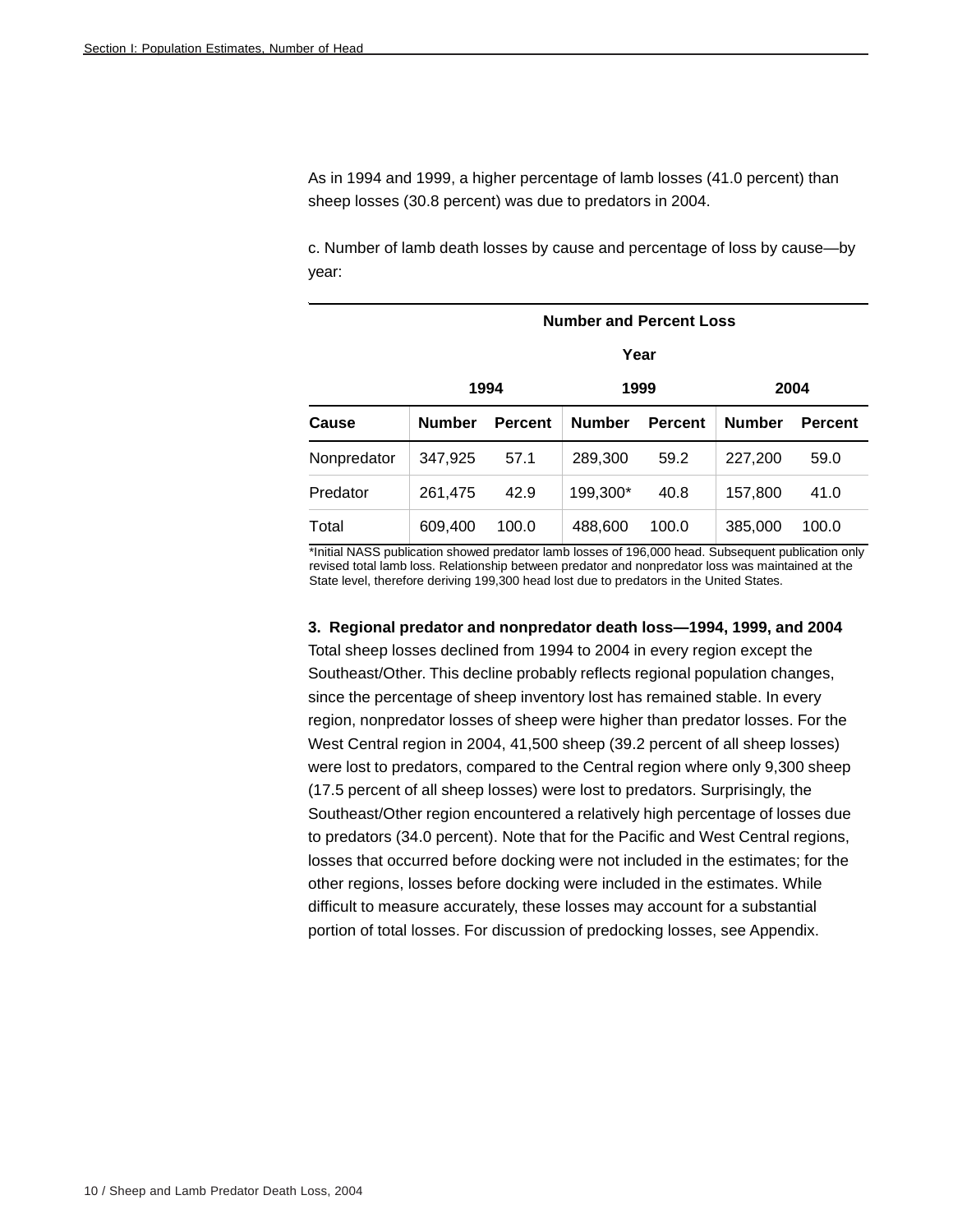|                     |              | <b>Number and Percent Loss</b>  |       |               |                |               |                |  |  |  |  |  |
|---------------------|--------------|---------------------------------|-------|---------------|----------------|---------------|----------------|--|--|--|--|--|
|                     | Year         |                                 |       |               |                |               |                |  |  |  |  |  |
|                     |              |                                 | 1994  |               | 1999           | 2004          |                |  |  |  |  |  |
| Region              | <b>Cause</b> | <b>Number</b><br><b>Percent</b> |       | <b>Number</b> | <b>Percent</b> | <b>Number</b> | <b>Percent</b> |  |  |  |  |  |
|                     | Nonpredator  | 25,625                          | 64.1  | 17,700        | 61.0           | 18,300        | 70.4           |  |  |  |  |  |
| Pacific             | Predator     | 14,375                          | 35.9  | 11,300        | 39.0           | 7,700         | 29.6           |  |  |  |  |  |
|                     | <b>Total</b> | 40,000                          | 100.0 | 29,000        | 100.0          | 26,000        | 100.0          |  |  |  |  |  |
|                     | Nonpredator  | 116,325                         | 62.2  | 87,500        | 66.8           | 64,500        | 60.8           |  |  |  |  |  |
| West<br>Central     | Predator     | 70,675                          | 37.8  | 43,500        | 33.2           | 41,500        | 39.2           |  |  |  |  |  |
|                     | <b>Total</b> | 187,000                         | 100.0 | 131,000       | 100.0          | 106,000       | 100.0          |  |  |  |  |  |
|                     | Nonpredator  | 59,800                          | 83.2  | 54,900        | 81.9           | 43,700        | 82.5           |  |  |  |  |  |
| Central             | Predator     | 12,100                          | 16.8  | 12,100        | 18.1           | 9,300         | 17.5           |  |  |  |  |  |
|                     | <b>Total</b> | 71,900                          | 100.0 | 67,000        | 100.0          | 53,000        | 100.0          |  |  |  |  |  |
|                     | Nonpredator  | 21,875                          | 76.1  | 15,900        | 80.3           | 15,600        | 78.0           |  |  |  |  |  |
| Northeast           | Predator     | 6,875                           | 23.9  | 3,900         | 19.7           | 4,400         | 22.0           |  |  |  |  |  |
|                     | <b>Total</b> | 28,750                          | 100.0 | 19,800        | 100.0          | 20,000        | 100.0          |  |  |  |  |  |
|                     | Nonpredator  | 6,400                           | 71.5  | 7,400         | 56.9           | 6,800         | 66.0           |  |  |  |  |  |
| Southeast/<br>Other | Predator     | 2,550                           | 28.5  | 5,600         | 43.1           | 3,500         | 34.0           |  |  |  |  |  |
|                     | <b>Total</b> | 8,950                           | 100.0 | 13,000        | 100.0          | 10,300        | 100.0          |  |  |  |  |  |

a. Number of sheep death losses by cause and percentage of loss by cause—by region and by year: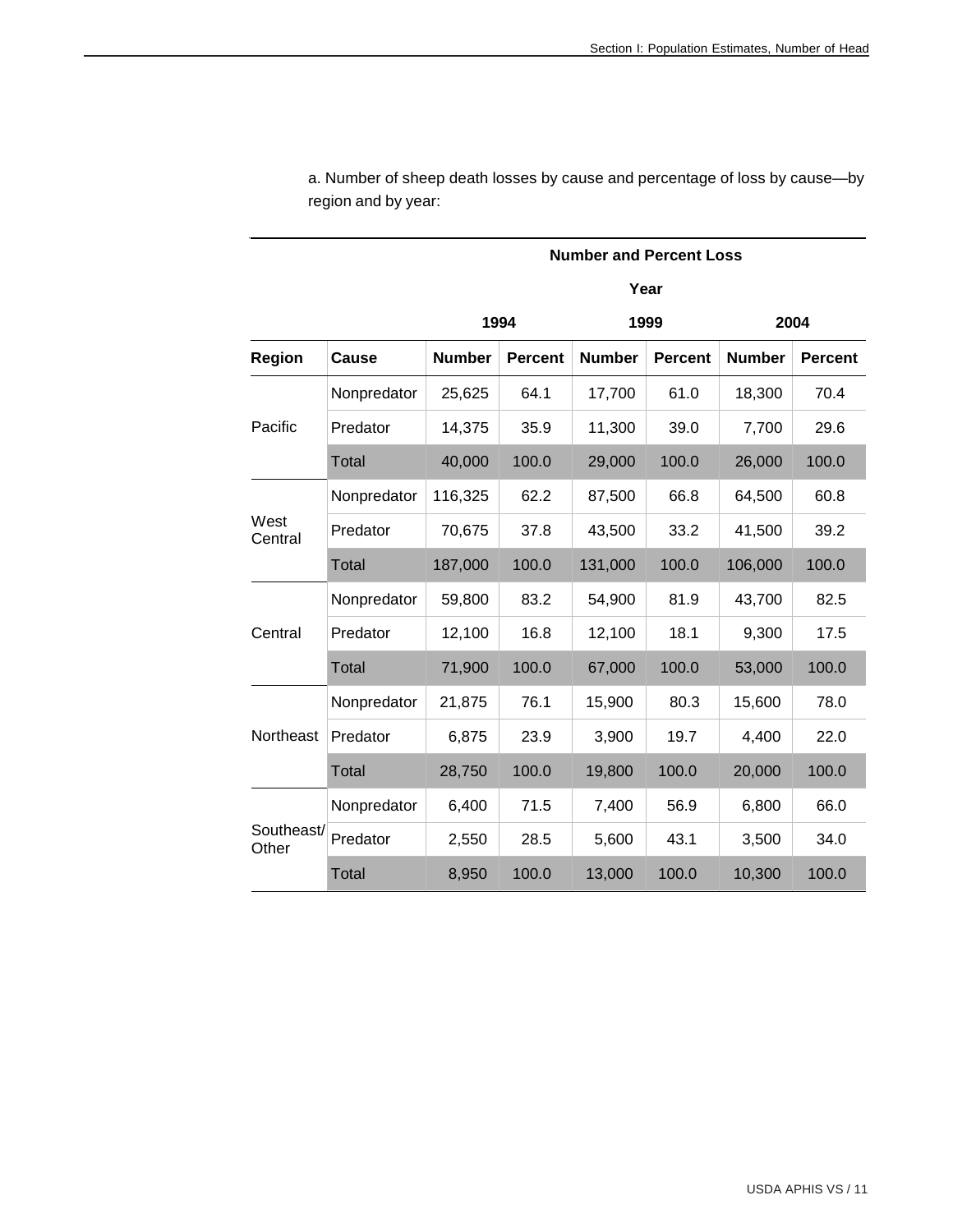In the Pacific and West Central regions, the percentage of loss due to predators was higher for lambs (67.6 and 66.7 percent, respectively) than for sheep (29.6 and 39.2 percent respectively) (table 3.a). The percentages of predator and nonpredator sheep losses in these regions (approximately one-third predator and two-thirds nonpredator) are nearly reversed for lamb losses (approximately twothirds predator and one-third nonpredator). The highest percentages of lamb loss due to nonpredator causes occurred in the Central and Northeast regions (84.1 and 80.5 percent, respectively).

b. Number of lamb death losses by cause and percentage of loss by cause—by region and by year:

|                     |              | <b>Number and Percent Loss</b> |                |               |                |               |                |  |  |  |  |  |
|---------------------|--------------|--------------------------------|----------------|---------------|----------------|---------------|----------------|--|--|--|--|--|
|                     |              |                                | Year           |               |                |               |                |  |  |  |  |  |
|                     |              |                                | 1994           |               | 1999           | 2004          |                |  |  |  |  |  |
| Region              | Cause        | <b>Number</b>                  | <b>Percent</b> | <b>Number</b> | <b>Percent</b> | <b>Number</b> | <b>Percent</b> |  |  |  |  |  |
|                     | Nonpredator  | 18,825                         | 39.2           | 11,200        | 37.3           | 6,800         | 32.4           |  |  |  |  |  |
| Pacific             | Predator     | 29,175                         | 60.8           | 18,800        | 62.7           | 14,200        | 67.6           |  |  |  |  |  |
|                     | Total        | 48,000                         | 100.0          | 30,000        | 100.0          | 21,000        | 100.0          |  |  |  |  |  |
|                     | Nonpredator  | 108,525                        | 36.9           | 97,300        | 42.1           | 53,000        | 33.3           |  |  |  |  |  |
| West<br>Central     | Predator     | 185,475                        | 63.1           | 133,700       | 57.9           | 106,000       | 66.7           |  |  |  |  |  |
|                     | Total        | 294,000                        | 100.0          | 231,000       | 100.0          | 159,000       | 100.0          |  |  |  |  |  |
|                     | Nonpredator  | 156,175                        | 83.7           | 132,700       | 81.2           | 117,300       | 84.1           |  |  |  |  |  |
| Central             | Predator     | 30,525                         | 16.3           | 30,800        | 18.8           | 22,200        | 15.9           |  |  |  |  |  |
|                     | Total        | 186,700                        | 100.0          | 163,500       | 100.0          | 139,500       | 100.0          |  |  |  |  |  |
|                     | Nonpredator  | 50,000                         | 81.9           | 35,700        | 81.0           | 36,300        | 80.5           |  |  |  |  |  |
| Northeast           | Predator     | 11,050                         | 18.1           | 8,400         | 19.0           | 8,800         | 19.5           |  |  |  |  |  |
|                     | <b>Total</b> | 61,050                         | 100.0          | 44,100        | 100.0          | 45,100        | 100.0          |  |  |  |  |  |
|                     | Nonpredator  | 14,400                         | 73.3           | 12,400        | 62.0           | 13,800        | 67.6           |  |  |  |  |  |
| Southeast/<br>Other | Predator     | 5,250                          | 26.7           | 7,600         | 38.0           | 6,600         | 32.4           |  |  |  |  |  |
|                     | Total        | 19,650                         | 100.0          | 20,000        | 100.0          | 20,400        | 100.0          |  |  |  |  |  |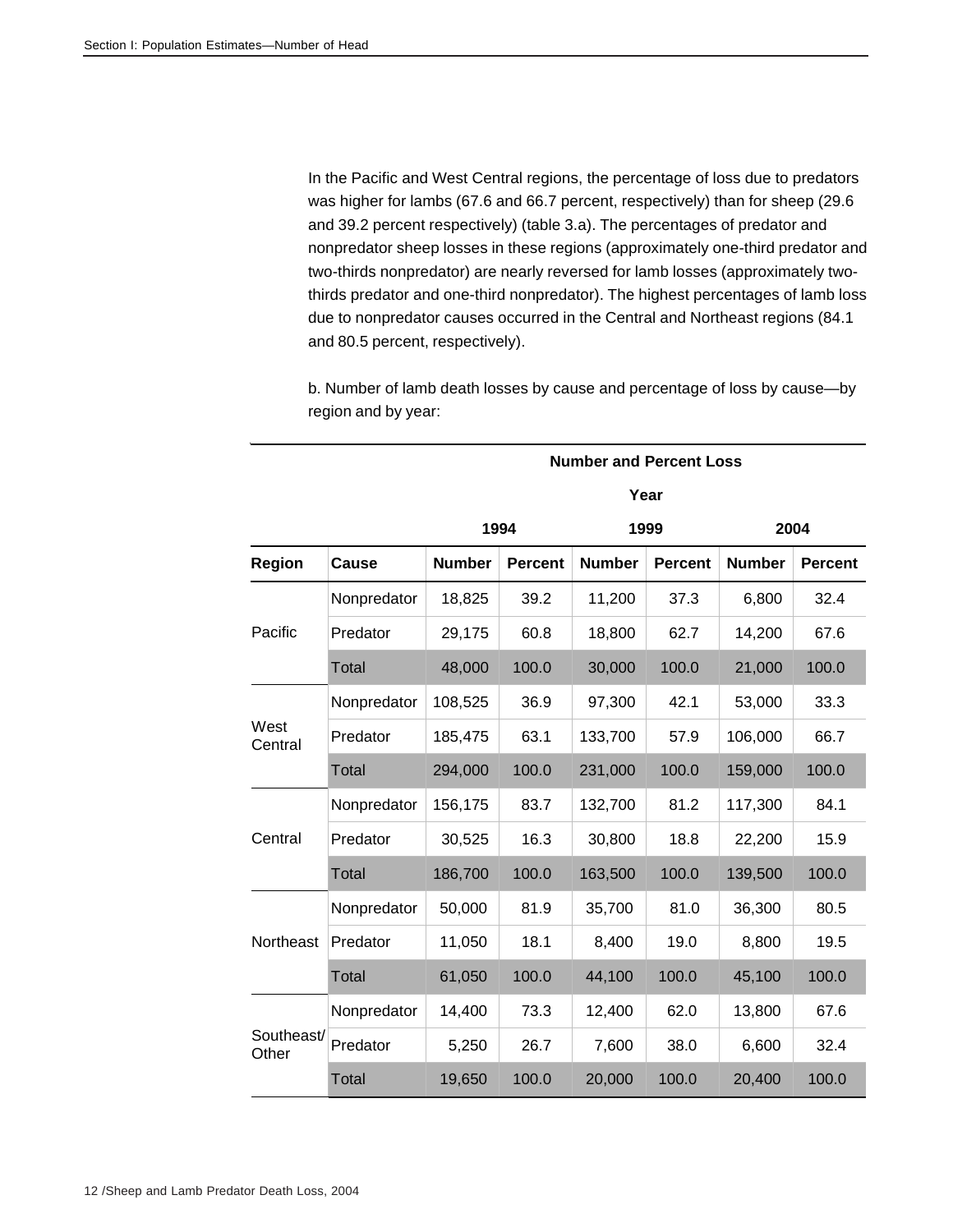# **Section II: Population Estimates—Predator Losses**

# **A. Sheep Predator Death Loss**

#### **1. Losses—2004**

The percentage of sheep inventory lost to predators was consistently higher on operations with 1 to 24 sheep and lambs than on operations with 1,000 or more sheep and lambs. Across size categories, predator losses in the Central region (0.94 percent) were significantly lower than in all other regions, except the Northeast region.

Sheep death loss as a percentage of adult sheep inventory on January 1, 2005, by size of operation and by region:\*

#### **Percent Inventory**

|                     | $1 - 24$ |                 | 25-99 |                 | 100-999 |                        | 1,000 or<br><b>More</b> |                 | All<br><b>Operations</b> |               |
|---------------------|----------|-----------------|-------|-----------------|---------|------------------------|-------------------------|-----------------|--------------------------|---------------|
| Region              | Pct.     | Std.<br>Error   | Pct.  | Std.<br>Error   | Pct.    | Std.<br>Error          | Pct.                    | Std.<br>Error   | Pct.                     | Std.<br>Error |
| Pacific             | 2.35     | (0.66)          | 1.97  | (0.52)          |         | $2.25$ $(0.43)$        | 1.16                    | (0.17)          | 1.59                     | (0.17)        |
| West<br>Central     |          | $8.77$ (2.90)   |       | $5.18$ $(2.47)$ |         | $1.33$ $(0.11)$        |                         | 1.80(0.09)      |                          | 2.16(0.26)    |
| Central             |          | $1.92$ $(0.53)$ | 0.88  | (0.25)          |         | $0.76$ $(0.08)$        |                         | $0.74$ $(0.12)$ | 0.94                     | (0.10)        |
| Northeast           | 1.77     | (0.88)          | 0.81  |                 |         | $(0.20)$ 1.08 $(0.17)$ |                         | $0.82$ (0.23)   |                          | 1.16(0.28)    |
| Southeast/<br>Other | 1.64     | (0.61)          |       | $3.36$ $(1.15)$ | 2.46    | (0.80)                 | $***$                   |                 | 2.40                     | (0.49)        |
| All<br>operations   | 3.06     | (0.60)          |       | $2.02$ (0.53)   |         | 1.21(0.08)             | 1.61                    | (0.07)          | 1.73                     | (0.14)        |

**Size of Operation** (Number of Sheep and Lambs)

\*2004 predator death loss divided by the January 1, 2005, inventory of ewes and rams for breeding 1 year or older plus market sheep.

\*\*Sample size <5.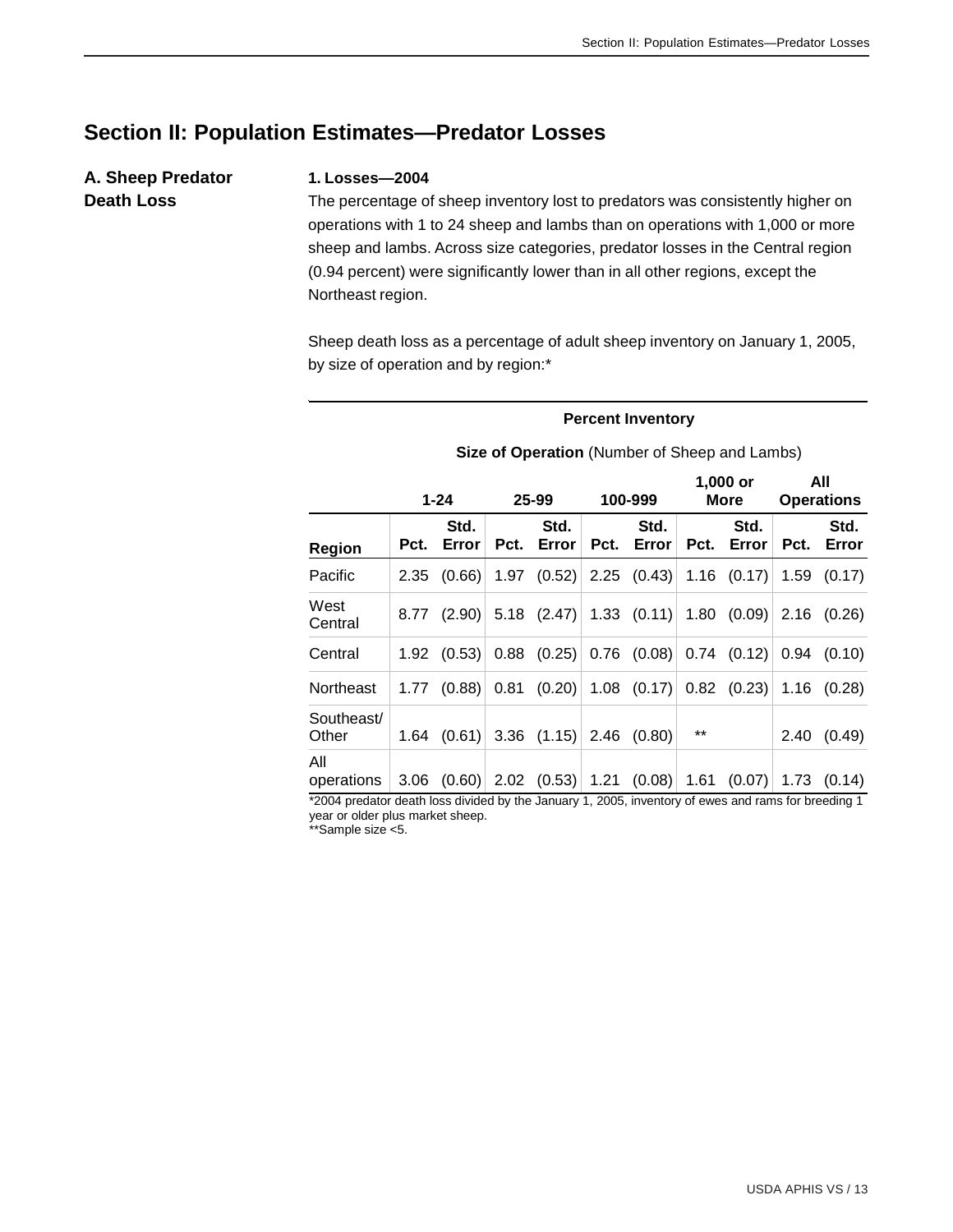

#### **Sheep Death Loss as a Percentage of Adult Sheep Inventory on January 1, 2005, by Size of Operation and by Region**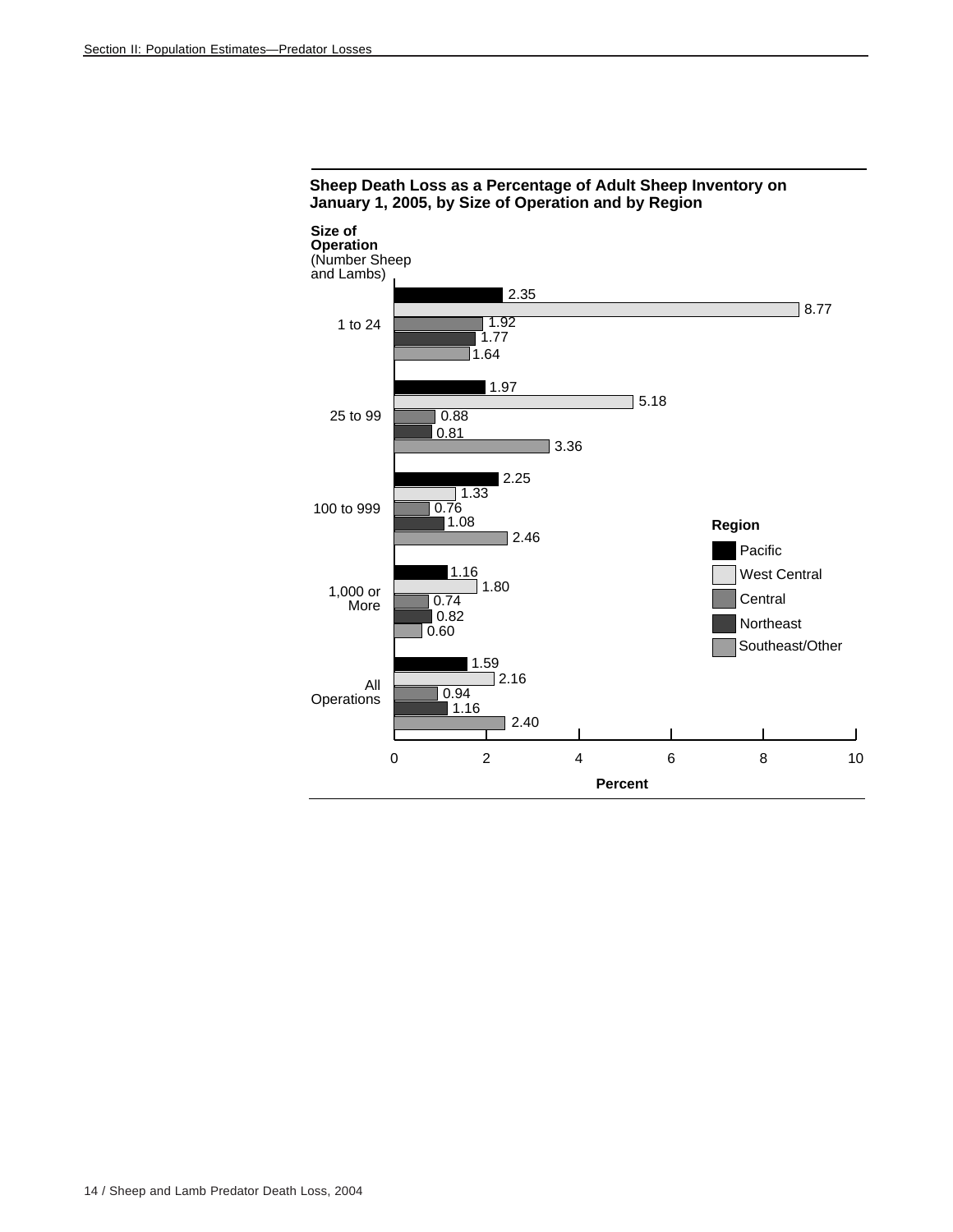#### **2. Cause of loss—1994, 1999, and 2004**

Coyotes were the leading cause of predator loss in 2004, accounting for 51.7 percent of sheep deaths due to predators. Dogs were the second leading cause of loss, accounting for 22.7 percent of predator losses. Losses due to "other" predators increased from 1994 to 2004.

a. Percentage of sheep death loss by cause and by year:

|                                                                                        | <b>Percent Predator Loss</b> |       |       |  |  |  |  |  |  |
|----------------------------------------------------------------------------------------|------------------------------|-------|-------|--|--|--|--|--|--|
|                                                                                        | Year                         |       |       |  |  |  |  |  |  |
| <b>Predator Cause</b>                                                                  | 1994                         | 1999* | 2004  |  |  |  |  |  |  |
| <b>Bears</b>                                                                           | 4.3                          | 4.6   | 4.5   |  |  |  |  |  |  |
| Bobcats or lynx                                                                        | 2.7                          | 3.0   | 3.3   |  |  |  |  |  |  |
| Coyotes                                                                                | 58.5                         | 51.7  | 51.7  |  |  |  |  |  |  |
| Dogs                                                                                   | 18.4                         | 25.7  | 22.7  |  |  |  |  |  |  |
| Mountain lions**                                                                       | 10.7                         | 7.6   | 7.7   |  |  |  |  |  |  |
| Foxes                                                                                  | 0.8                          | 0.9   | 0.5   |  |  |  |  |  |  |
| Eagles                                                                                 | 1.8                          | 1.0   | 1.1   |  |  |  |  |  |  |
| Other predators (wolves, ravens,<br>vultures, other animals, and<br>unknown predators) | 2.8                          | 5.3   | 8.6   |  |  |  |  |  |  |
| Total                                                                                  | 100.0                        | 100.0 | 100.0 |  |  |  |  |  |  |

\*Cause-specific percentages may not sum to 100.0 due to rounding.

\*\*Also known as cougars, pumas, and panthers.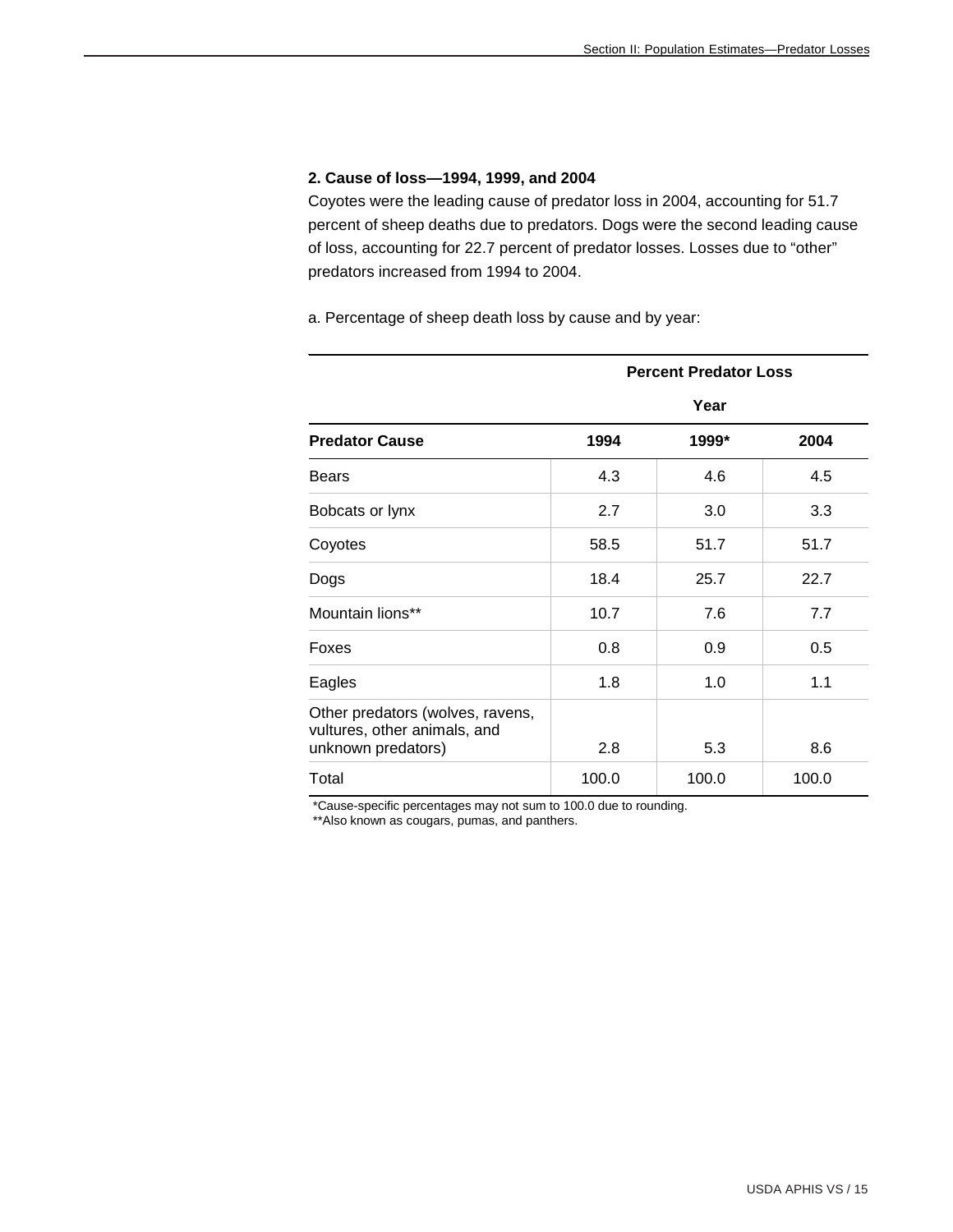In 2004, 1.73 percent of the January 1, 2005, adult sheep inventory was lost to predators, which is similar to the percentage lost in 1999.

b. Percentage of January 1 following-year adult sheep inventory lost, by cause and by year:

|                                                                                        |      | <b>Percent Inventory</b> |      |
|----------------------------------------------------------------------------------------|------|--------------------------|------|
|                                                                                        |      | Year                     |      |
| <b>Predator Cause</b>                                                                  | 1994 | 1999                     | 2004 |
| <b>Bears</b>                                                                           | 0.08 | 0.08                     | 0.08 |
| Bobcats or lynx                                                                        | 0.05 | 0.05                     | 0.06 |
| Coyotes                                                                                | 1.08 | 0.88                     | 0.89 |
| Dogs                                                                                   | 0.34 | 0.44                     | 0.39 |
| Mountain lions                                                                         | 0.20 | 0.13                     | 0.13 |
| Foxes                                                                                  | 0.01 | 0.02                     | 0.01 |
| Eagles                                                                                 | 0.03 | 0.02                     | 0.02 |
| Other predators (wolves, ravens,<br>vultures, other animals, and<br>unknown predators) | 0.05 | 0.09                     | 0.15 |
| All predator causes                                                                    | 1.84 | 1.71                     | 1.73 |

**\***Unknown predators were included in "Other predators" in 2004.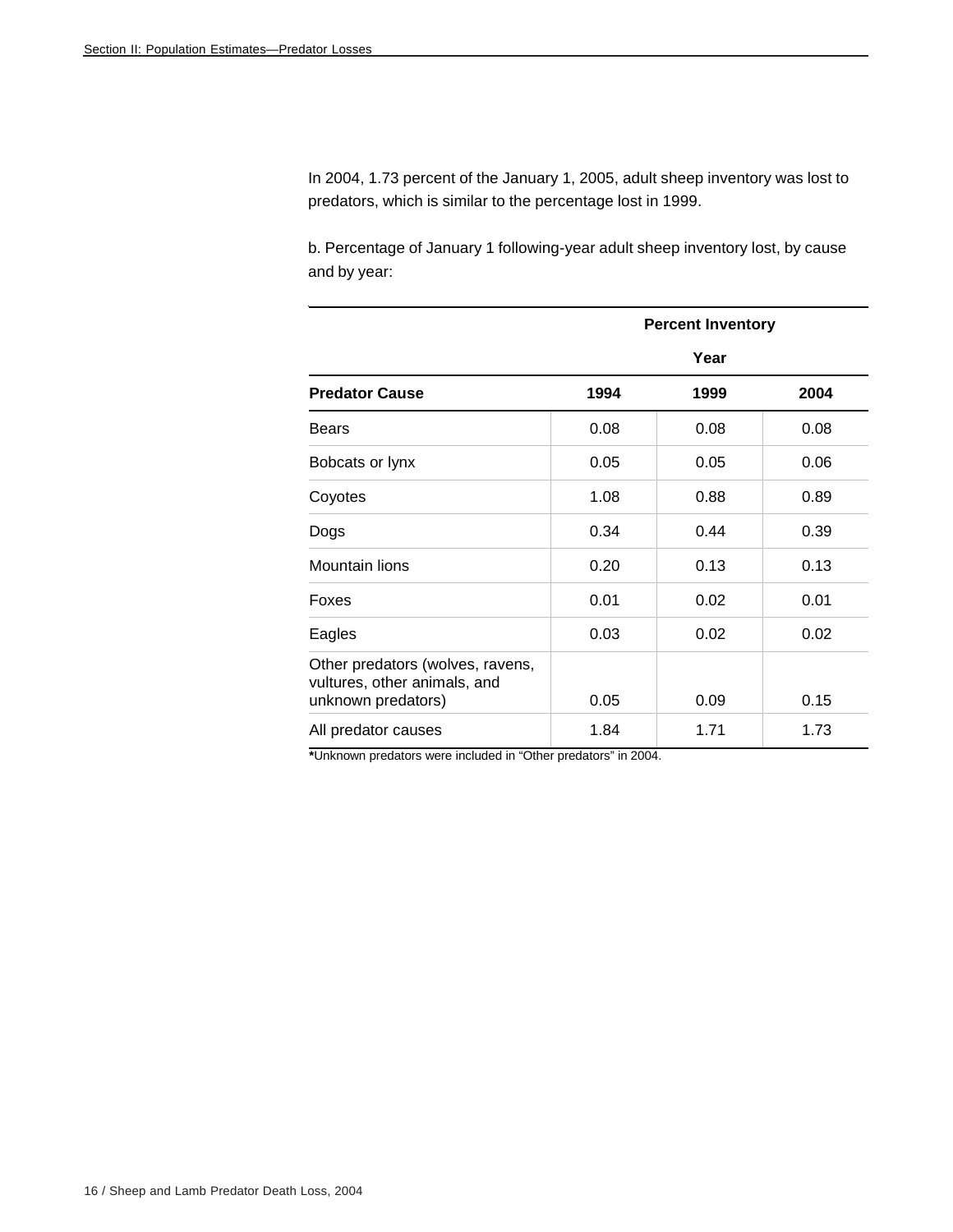#### **3. Cause of loss by size of operation—2004**

The percentage of sheep death loss due to coyotes was lower in the smallest operation size category than in the larger size categories. The percentage attributable to dogs decreased as operation size increased.

a. Percentage of sheep death loss by cause and by size of operation:

#### **Percent Predator Loss**

|                                                                                 | $1 - 24$ |               |       | 25-99         |       | 100-999       | 1,000 or More    |               |  |
|---------------------------------------------------------------------------------|----------|---------------|-------|---------------|-------|---------------|------------------|---------------|--|
| <b>Predator Cause</b>                                                           | Pct.     | Std.<br>Error | Pct.  | Std.<br>Error | Pct.  | Std.<br>Error | Pct.             | Std.<br>Error |  |
| Bears                                                                           | 0.6      | (0.5)         | 1.4   | (0.5)         | 2.8   | (0.5)         | 8.4              | (0.7)         |  |
| Bobcats or lynx                                                                 | 2.7      | (2.2)         | 0.7   | (0.6)         | 3.4   | (1.0)         | 5.8              | (0.6)         |  |
| Coyotes                                                                         | 32.3     | (7.4)         | 66.2  | (7.1)         | 57.8  | (4.1)         | 55.9             | (1.5)         |  |
| Dogs                                                                            | 54.4     | (8.7)         | 21.6  | (4.5)         | 19.1  | (5.1)         | 5.7              | (0.7)         |  |
| Mountain lions*                                                                 | 5.0      | (1.9)         | 1.4   | (0.5)         | 6.4   | (1.3)         | 10.9             | (0.8)         |  |
| Foxes                                                                           | 0.0      | (0.0)         | 0.0   | (0.0)         | 0.2   | (0.1)         | 0.8              | (0.3)         |  |
| Eagles                                                                          | 0.0      | (0.0)         | 0.3   | (0.3)         | 0.4   | (0.2)         | $2.2\phantom{0}$ | (0.3)         |  |
| Other predators<br>(incl. wolves,<br>ravens, vultures,<br>and other<br>animals) | 0.9      | (0.5)         | 1.3   | (0.6)         | 3.9   | (0.8)         | 3.0              | (0.5)         |  |
| Unknown<br>predators                                                            | 4.1      | (1.8)         | 7.1   | (2.8)         | 6.0   | (1.1)         | 7.3              | (1.3)         |  |
| Total                                                                           | 100.0    |               | 100.0 |               | 100.0 |               | 100.0            |               |  |

**Size of Operation** (Number of Sheep and Lambs)

\*Also known as cougars, pumas, and panthers.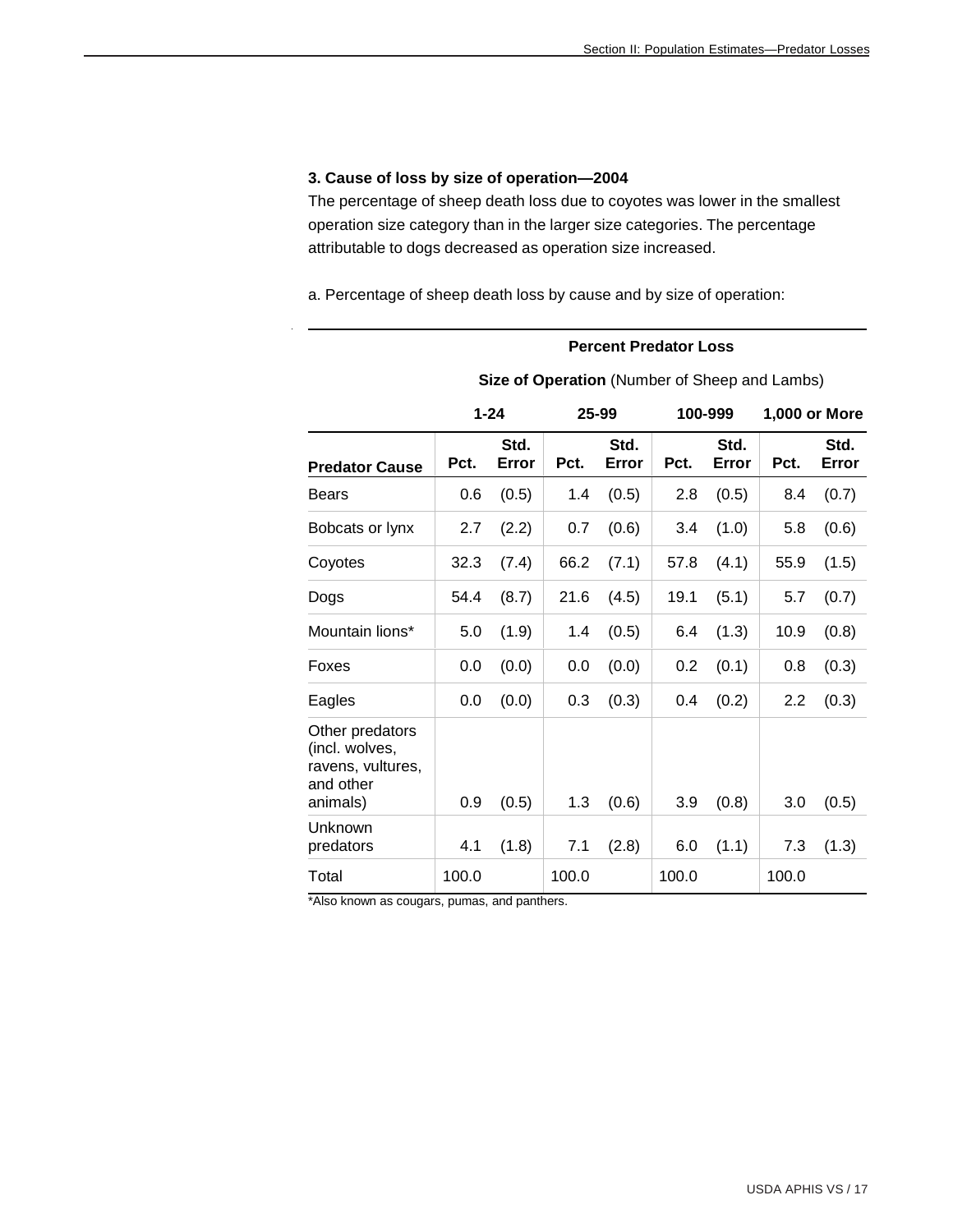

#### **Percentage of Sheep Death Loss by Cause and by Size of Operation**

\*Wolves, ravens, vultures, and other animals.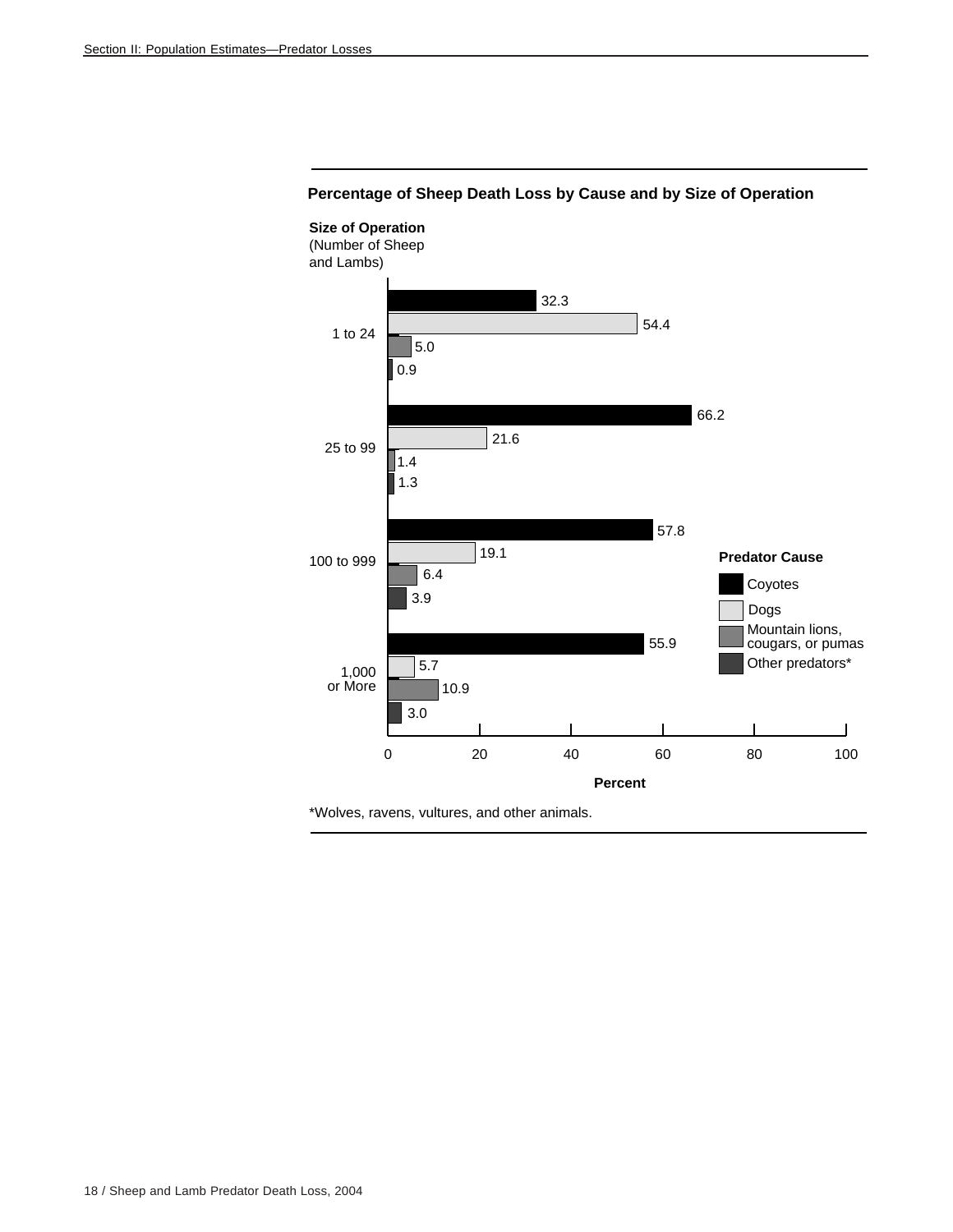|                                                                                 | Size of Operation (Number of Sheep and Lambs) |               |      |               |      |               |      |               |  |  |  |
|---------------------------------------------------------------------------------|-----------------------------------------------|---------------|------|---------------|------|---------------|------|---------------|--|--|--|
|                                                                                 | $1 - 24$<br>25-99<br>100-999                  |               |      |               |      |               |      | 1,000 or More |  |  |  |
| <b>Predator Cause</b>                                                           | Pct.                                          | Std.<br>Error | Pct. | Std.<br>Error | Pct. | Std.<br>Error | Pct. | Std.<br>Error |  |  |  |
| <b>Bears</b>                                                                    | 0.02                                          | (0.01)        | 0.03 | (0.01)        | 0.03 | (0.01)        | 0.13 | (0.01)        |  |  |  |
| Bobcats or lynx                                                                 | 0.08                                          | (0.07)        | 0.01 | (0.01)        | 0.04 | (0.01)        | 0.09 | (0.01)        |  |  |  |
| Coyotes                                                                         | 0.99                                          | (0.25)        | 1.34 | (0.47)        | 0.70 | (0.05)        | 0.90 | (0.05)        |  |  |  |
| Dogs                                                                            | 1.66                                          | (0.51)        | 0.44 | (0.10)        | 0.23 | (0.07)        | 0.09 | (0.01)        |  |  |  |
| Mountain lions                                                                  | 0.15                                          | (0.05)        | 0.03 | (0.01)        | 0.08 | (0.02)        | 0.17 | (0.02)        |  |  |  |
| Foxes                                                                           | 0.00                                          | (0.00)        | 0.00 | (0.00)        | 0.00 | (0.00)        | 0.01 | (0.00)        |  |  |  |
| Eagles                                                                          | 0.00                                          | (0.00)        | 0.01 | (0.00)        | 0.01 | (0.00)        | 0.04 | (0.00)        |  |  |  |
| Other predators<br>(incl. wolves,<br>ravens, vultures,<br>and other<br>animals) | 0.03                                          | (0.01)        | 0.03 | (0.01)        | 0.05 | (0.01)        | 0.05 | (0.01)        |  |  |  |
| Unknown<br>predators                                                            | 0.13                                          | (0.05)        | 0.14 | (0.05)        | 0.07 | (0.01)        | 0.12 | (0.02)        |  |  |  |
| All predator<br>causes                                                          | 3.06                                          | (0.60)        | 2.02 | (0.53)        | 1.21 | (0.08)        | 1.61 | (0.07)        |  |  |  |

b. Percentage of January 1 following-year adult sheep inventory lost, by cause and by size of operation:

#### **Percent of Inventory**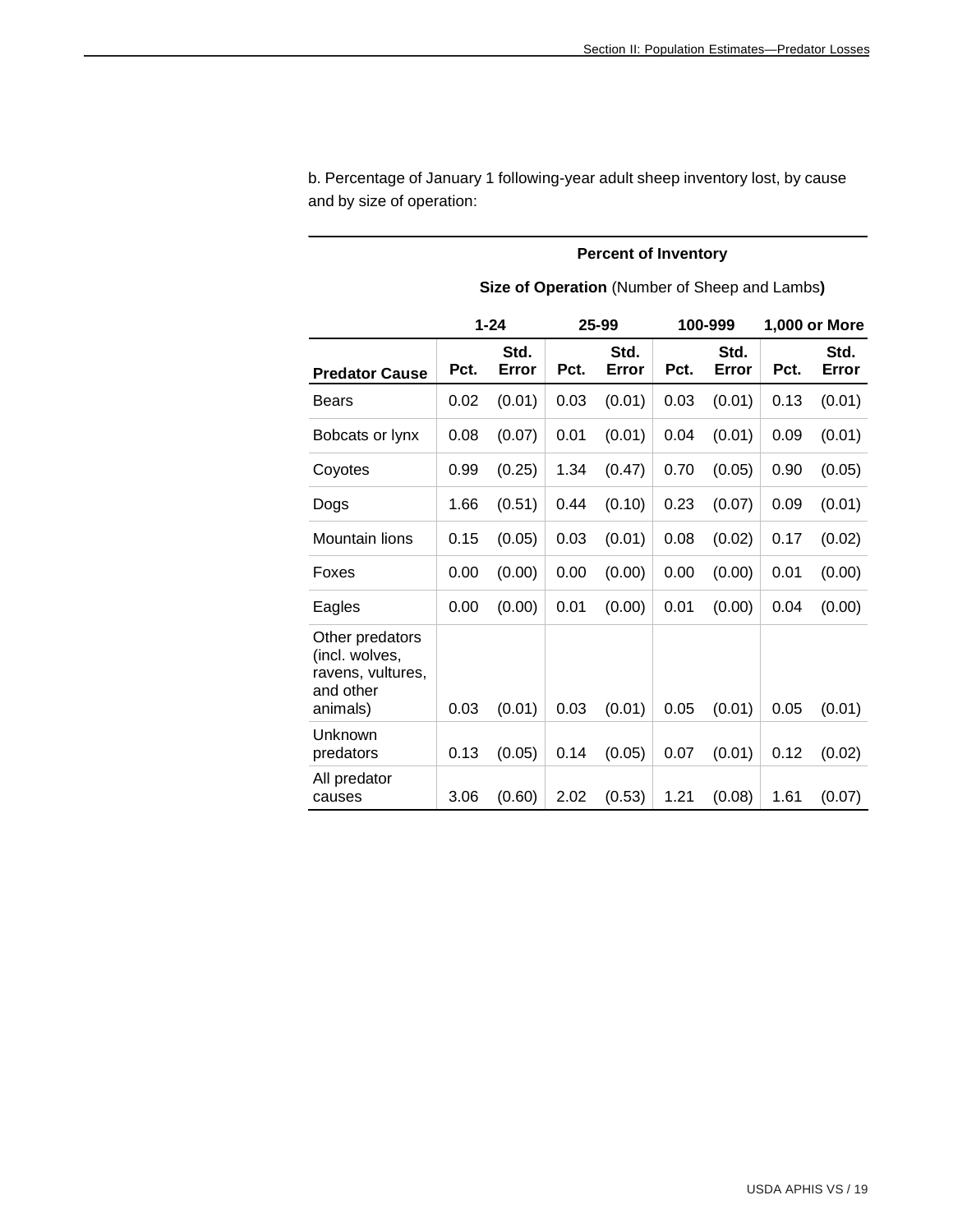#### **4. Cause of loss by region—2004**

Coyotes accounted for the highest percentages of losses in every region except the Southeast/Other region, where dogs accounted for the highest percentage of predator loss.

a. Percentage of sheep death loss by cause and by region:

|                                                                                    |       |                |       |                               | <b>Percent Predator Loss</b> |                |       |                  |       |                            |
|------------------------------------------------------------------------------------|-------|----------------|-------|-------------------------------|------------------------------|----------------|-------|------------------|-------|----------------------------|
|                                                                                    |       |                |       |                               |                              | Region         |       |                  |       |                            |
|                                                                                    |       | <b>Pacific</b> |       | <b>West</b><br><b>Central</b> |                              | <b>Central</b> |       | <b>Northeast</b> |       | Southeast/<br><b>Other</b> |
| <b>Predator</b><br>Cause                                                           | Pct.  | Std.<br>Error  | Pct.  | Std.<br>Error                 | Pct.                         | Std.<br>Error  | Pct.  | Std.<br>Error    | Pct.  | Std.<br>Error              |
| <b>Bears</b>                                                                       | 1.7   | (0.5)          | 6.0   | (0.8)                         | 0.0                          | (0.0)          | 1.9   | (1.0)            |       | $1.4$ $(1.3)$              |
| Bobcats or<br>lynx                                                                 | 0.3   | (0.2)          | 4.9   | (0.8)                         | 2.9                          | (2.7)          | 0.2   | (0.1)            | 1.1   | (1.1)                      |
| Coyotes                                                                            | 51.7  | (3.9)          | 56.1  | (2.7)                         | 57.0                         | (5.3)          | 66.2  | (6.6)            | 21.0  | (7.8)                      |
| Dogs                                                                               | 15.5  | (3.1)          | 16.0  | (3.1)                         | 31.7                         | (5.2)          | 27.5  | (6.8)            |       | 52.4 (12.5)                |
| Mountain<br>lions*                                                                 | 14.0  | (2.3)          | 7.2   | (1.1)                         | 2.7                          | (0.9)          | 0.1   | (0.1)            | 3.3   | (3.3)                      |
| Foxes                                                                              | 0.0   | (0.0)          | 0.6   | (0.2)                         | 0.0                          | (0.0)          | 0.2   | (0.1)            | 0.0   | (0.0)                      |
| Eagles                                                                             | 0.0   | (0.0)          | 1.5   | (0.3)                         | 0.5                          | (0.4)          | 0.0   | (0.0)            | 0.0   | (0.0)                      |
| Other<br>predators<br>(incl. wolves,<br>ravens,<br>vultures, and<br>other animals) | 0.9   | (0.4)          | 2.7   | (0.5)                         | 1.4                          | (0.7)          | 1.2   | (0.9)            | 6.6   | (2.2)                      |
| Unknown<br>predators                                                               | 15.9  | (4.7)          | 5.0   | (0.8)                         | 3.8                          | (0.8)          | 2.7   | (1.1)            | 14.2  | (6.9)                      |
| Total                                                                              | 100.0 |                | 100.0 |                               | 100.0                        |                | 100.0 |                  | 100.0 |                            |

\*Also known as cougars, pumas, and panthers.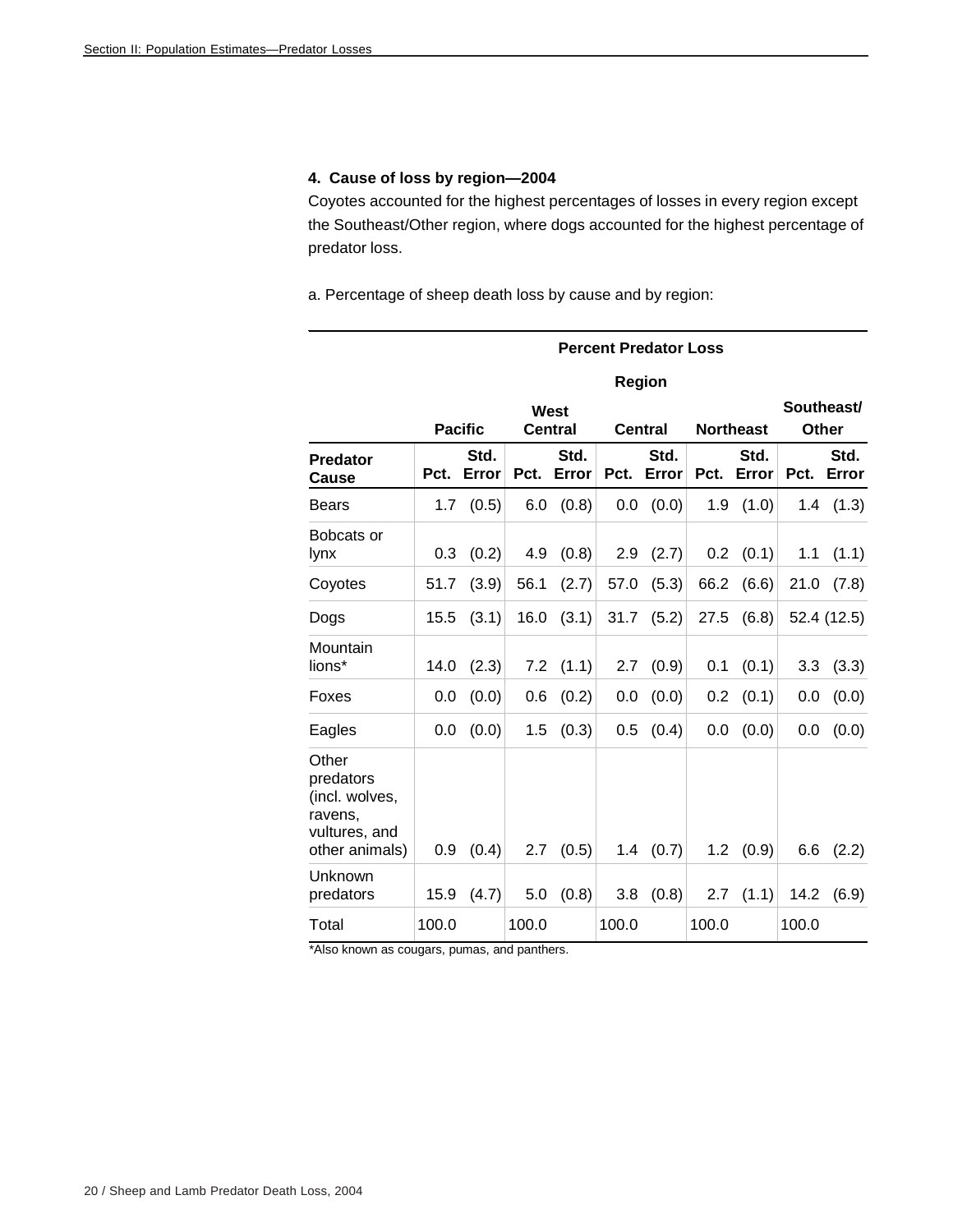|                                                                                    |      | <b>Percent Inventory</b> |                        |               |                             |               |      |               |                            |               |  |  |
|------------------------------------------------------------------------------------|------|--------------------------|------------------------|---------------|-----------------------------|---------------|------|---------------|----------------------------|---------------|--|--|
|                                                                                    |      |                          |                        |               |                             | Region        |      |               |                            |               |  |  |
|                                                                                    |      | <b>Pacific</b>           | West<br><b>Central</b> |               | Central<br><b>Northeast</b> |               |      |               | Southeast/<br><b>Other</b> |               |  |  |
| <b>Predator</b><br>Cause                                                           | Pct. | Std.<br>Error            | Pct.                   | Std.<br>Error | Pct.                        | Std.<br>Error | Pct. | Std.<br>Error | Pct.                       | Std.<br>Error |  |  |
| <b>Bears</b>                                                                       |      | 0.03(0.01)               |                        | 0.13(0.01)    |                             | 0.00(0.00)    |      | 0.02(0.01)    |                            | 0.03(0.03)    |  |  |
| Bobcats or<br>lynx                                                                 |      | 0.01(0.00)               |                        | 0.11(0.01)    |                             | 0.03(0.03)    |      | 0.00(0.00)    |                            | 0.03(0.03)    |  |  |
| Coyotes                                                                            |      | 0.82(0.09)               |                        | 1.21(0.18)    |                             | 0.54(0.07)    |      | 0.77(0.20)    |                            | 0.50(0.20)    |  |  |
| Dogs                                                                               |      | 0.25(0.05)               |                        | 0.34(0.10)    |                             | 0.30(0.06)    |      | 0.32(0.12)    |                            | 1.26(0.46)    |  |  |
| Mountain lions                                                                     |      | 0.22(0.05)               |                        | 0.16(0.02)    |                             | 0.03(0.01)    |      | 0.00(0.00)    |                            | 0.08(0.08)    |  |  |
| Foxes                                                                              |      | 0.00(0.00)               |                        | 0.01(0.00)    |                             | 0.00(0.00)    |      | 0.00(0.00)    |                            | 0.00(0.00)    |  |  |
| Eagles                                                                             |      | 0.00(0.00)               |                        | 0.03(0.00)    |                             | 0.00(0.00)    |      | 0.00(0.00)    |                            | 0.00(0.00)    |  |  |
| Other<br>predators<br>(incl. wolves,<br>ravens,<br>vultures, and<br>other animals) |      | 0.02(0.01)               |                        | 0.06(0.01)    |                             | 0.01(0.01)    |      | 0.01(0.01)    |                            | 0.16(0.03)    |  |  |
| Unknown<br>predators                                                               |      | 0.25(0.09)               |                        | 0.11(0.01)    |                             | 0.04(0.01)    |      | 0.03(0.01)    |                            | 0.34(0.17)    |  |  |
| All predator<br>causes                                                             |      | 1.59(0.17)               |                        | 2.16(0.26)    |                             | 0.94(0.10)    |      | 1.16(0.28)    |                            | 2.40(0.49)    |  |  |

b. Percentage of January 1 following-year adult sheep inventory lost, by cause and by region: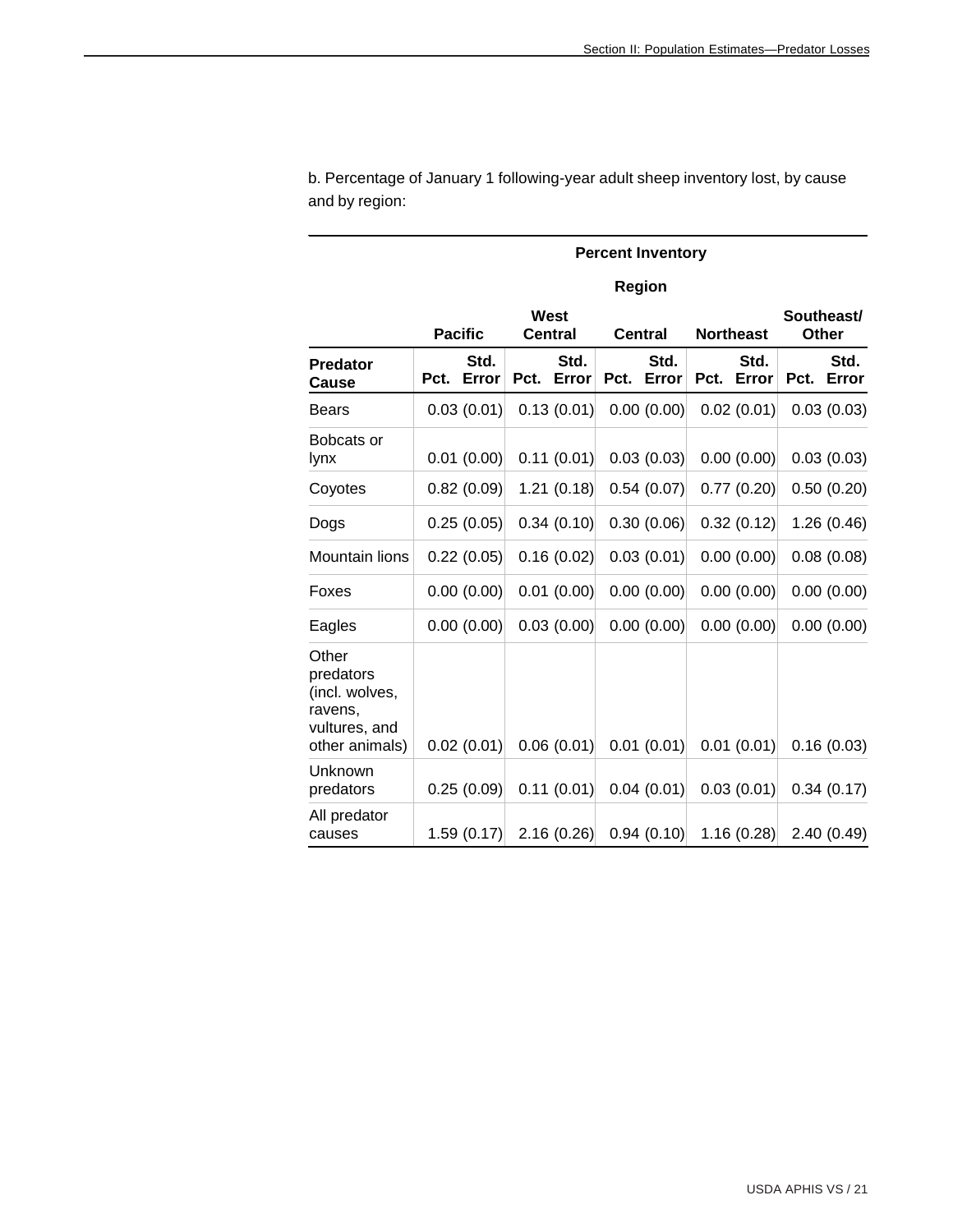# **B. Lamb Predator Death Loss**

#### **1. Losses—2004**

In the West Central region, 5.22 percent of all lambs born were lost to predators in 2004. The Central region had the lowest percentage death loss due to predators (1.57 percent of lamb crop). Generally, differences in death loss across operation sizes were not statistically significant.

Percentage of lamb crop lost by size of operation and by region:

#### **Percent Lamb Crop**

|                     |      | $1 - 24$      |      | 25-99                       | 100-999 |                                                     | 1,000 or<br>More |               | All<br><b>Operations</b> |                 |
|---------------------|------|---------------|------|-----------------------------|---------|-----------------------------------------------------|------------------|---------------|--------------------------|-----------------|
| Region              | Pct. | Std.<br>Error | Pct. | Std.<br>Error               | Pct.    | Std.<br>Error                                       | Pct.             | Std.<br>Error | Pct.                     | Std.<br>Error   |
| Pacific             |      | 4.65(1.53)    |      | $3.32$ $(0.70)$             |         | $3.51$ $(0.30)$                                     |                  | 2.44(0.31)    | 2.98                     | (0.26)          |
| West<br>Central     |      | 12.14(3.20)   |      | 6.28 $(1.61)$               |         | $5.24$ (0.50)                                       |                  | 4.76 $(0.13)$ |                          | 5.22(0.22)      |
| Central             |      | 2.26(0.52)    |      | $1.28$ (0.21)               |         | 1.60 (0.16)                                         |                  | 1.55(0.11)    |                          | $1.57$ $(0.12)$ |
| Northeast           |      | 2.53(0.96)    |      |                             |         | $2.66$ $(0.54)$ $2.47$ $(0.29)$                     |                  | 2.32(0.54)    |                          | $2.56$ $(0.33)$ |
| Southeast/<br>Other |      |               |      | 6.12 $(1.97)$ 4.85 $(1.33)$ |         | 2.50(1.19)                                          | *                |               | 4.68                     | (1.06)          |
| All<br>operations   |      | 4.43(0.65)    | 2.70 | (0.32)                      |         | $3.22$ (0.22) 4.18 (0.11) 3.86 <sup>**</sup> (0.12) |                  |               |                          |                 |

**Size of Operation** (Number of Sheep and Lambs)

\*Small sample size (<5)

\*\*Rounded up to match published NASS number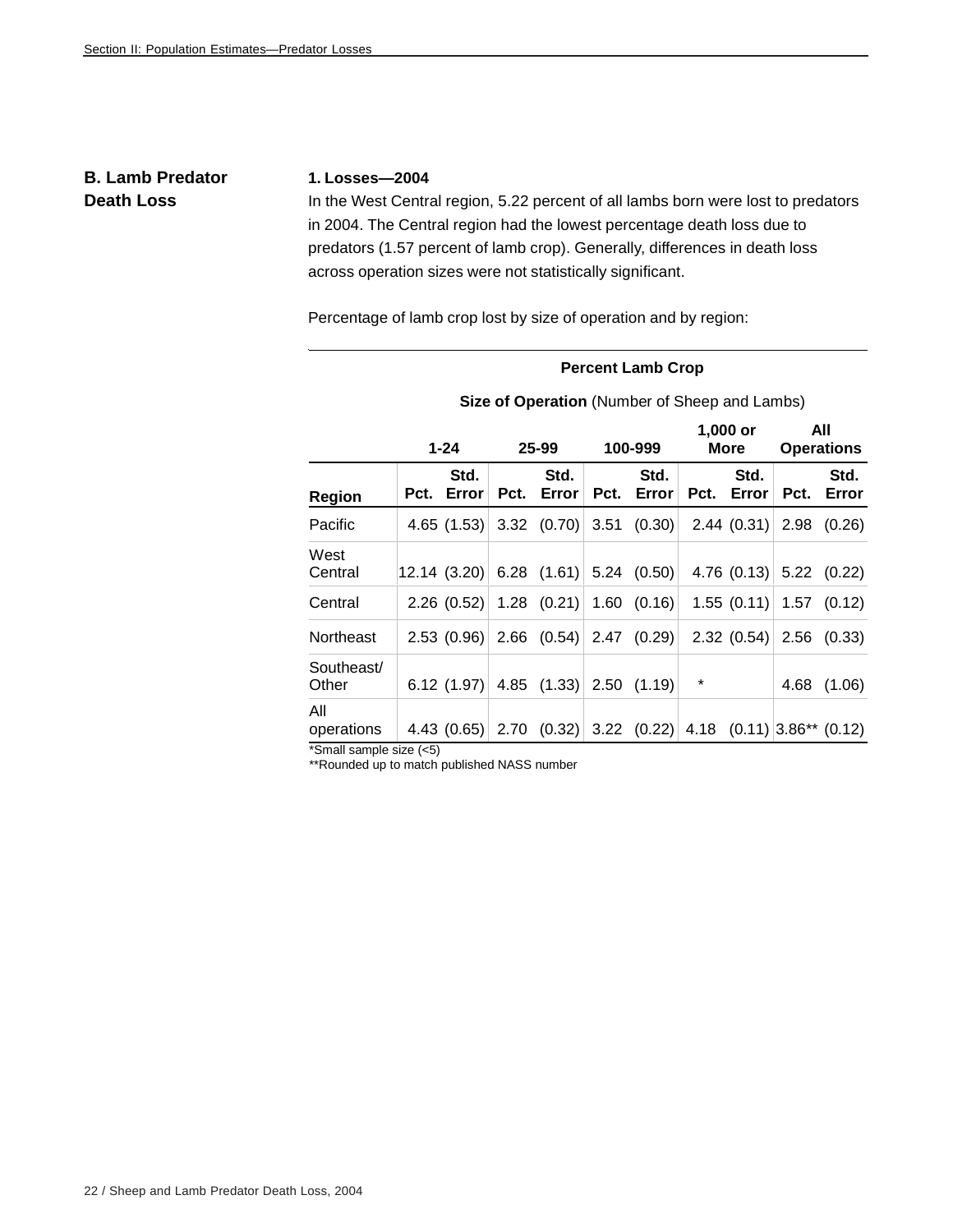#### **2. Cause of loss—1994, 1999, and 2004**

Coyotes accounted for the highest percentages of death loss in lambs in 1994, 1999, and 2004 (69.4, 64.3, 64.2 percent of total predator loss, respectively).

a. Percentage of lamb death loss by cause and by year:

|                                                                                           | <b>Percent Predator Loss</b> |       |      |  |  |  |  |  |
|-------------------------------------------------------------------------------------------|------------------------------|-------|------|--|--|--|--|--|
|                                                                                           |                              | Year  |      |  |  |  |  |  |
| <b>Predator Cause</b>                                                                     | 1994                         | 1999  | 2004 |  |  |  |  |  |
| <b>Bears</b>                                                                              | 2.9                          | 2.1   | 3.5  |  |  |  |  |  |
| Bobcats or lynx                                                                           | 2.4                          | 5.3   | 5.6  |  |  |  |  |  |
| Coyotes                                                                                   | 69.4                         | 64.3  | 64.2 |  |  |  |  |  |
| Dogs                                                                                      | 7.9                          | 11.0  | 9.3  |  |  |  |  |  |
| Mountain lions**                                                                          | 6.5                          | 4.9   | 4.8  |  |  |  |  |  |
| Foxes                                                                                     | 4.4                          | 3.8   | 2.5  |  |  |  |  |  |
| Eagles                                                                                    | 5.0                          | 5.1   | 3.5  |  |  |  |  |  |
| Other predators (wolves,<br>ravens, vultures, other<br>animals, and unknown<br>predators) | 1.4                          | 3.5   | 6.5  |  |  |  |  |  |
| Total                                                                                     | 99.9                         | 100.0 | 99.9 |  |  |  |  |  |

\*Cause-specific percentages may not sum to 100.0 due to rounding.

\*\*Also known as cougars, pumas, and panthers.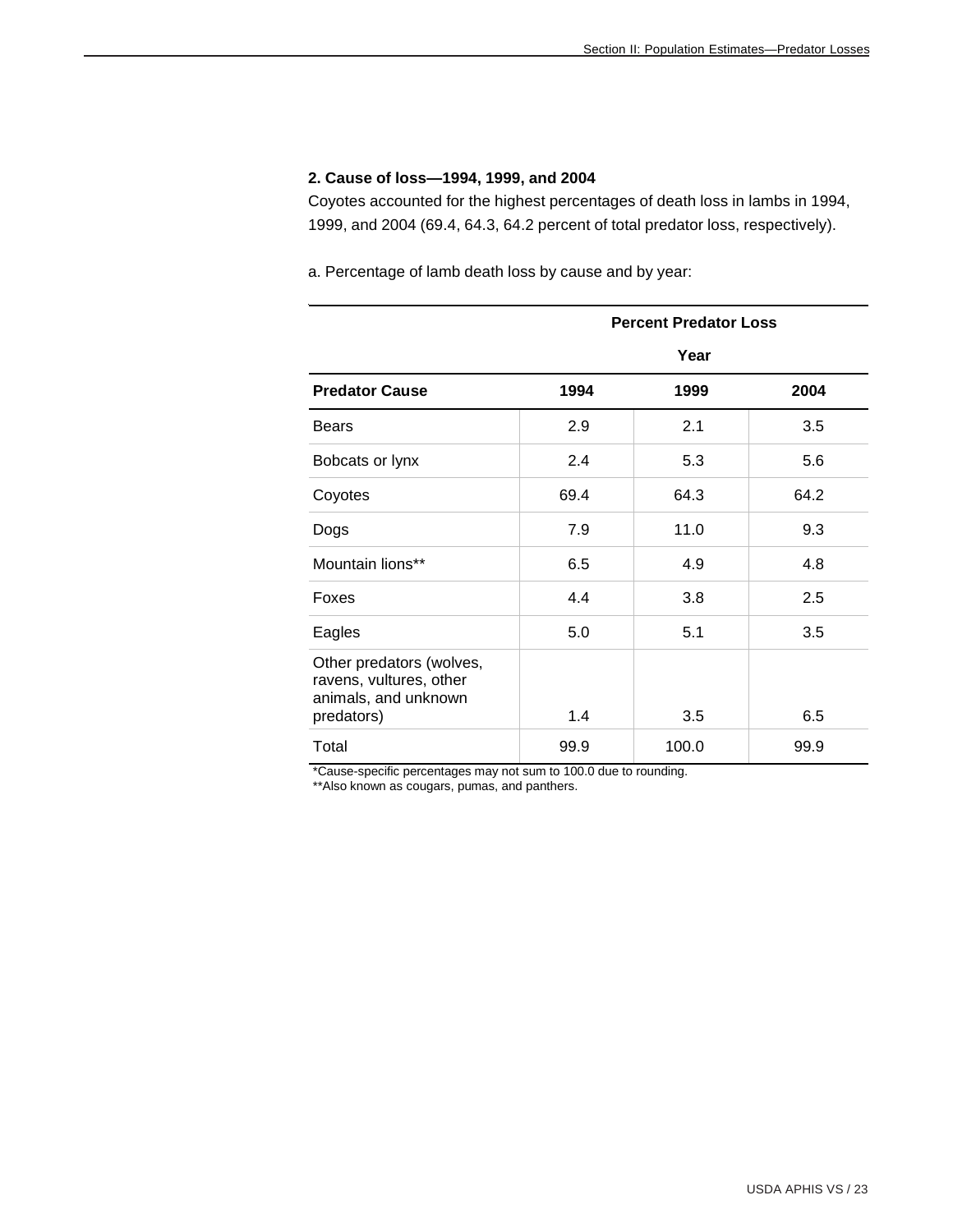In 2004, 3.86 percent of all lambs born were lost to predators. Coyotes, accounted for the loss of 2.47 percent of all lambs born in 2004.

b. Percentage of lamb crop lost by cause and by year:

|                                                                                          | <b>Percent Lamb Crop</b> |      |      |  |  |  |  |
|------------------------------------------------------------------------------------------|--------------------------|------|------|--|--|--|--|
|                                                                                          |                          | Year |      |  |  |  |  |
| <b>Predator Cause</b>                                                                    | 1994                     | 1999 | 2004 |  |  |  |  |
| <b>Bears</b>                                                                             | 0.13                     | 0.09 | 0.13 |  |  |  |  |
| Bobcats or lynx                                                                          | 0.11                     | 0.22 | 0.22 |  |  |  |  |
| Coyotes                                                                                  | 3.04                     | 2.65 | 2.47 |  |  |  |  |
| Dogs                                                                                     | 0.35                     | 0.45 | 0.36 |  |  |  |  |
| <b>Mountain lions</b>                                                                    | 0.29                     | 0.20 | 0.19 |  |  |  |  |
| Foxes                                                                                    | 0.19                     | 0.16 | 0.10 |  |  |  |  |
| Eagles                                                                                   | 0.22                     | 0.21 | 0.14 |  |  |  |  |
| Other predators (wolves,<br>ravens, vultures, other<br>animals, and unkown<br>predators) | 0.06                     | 0.15 | 0.25 |  |  |  |  |
| All predator causes                                                                      | 4.39                     | 4.13 | 3.86 |  |  |  |  |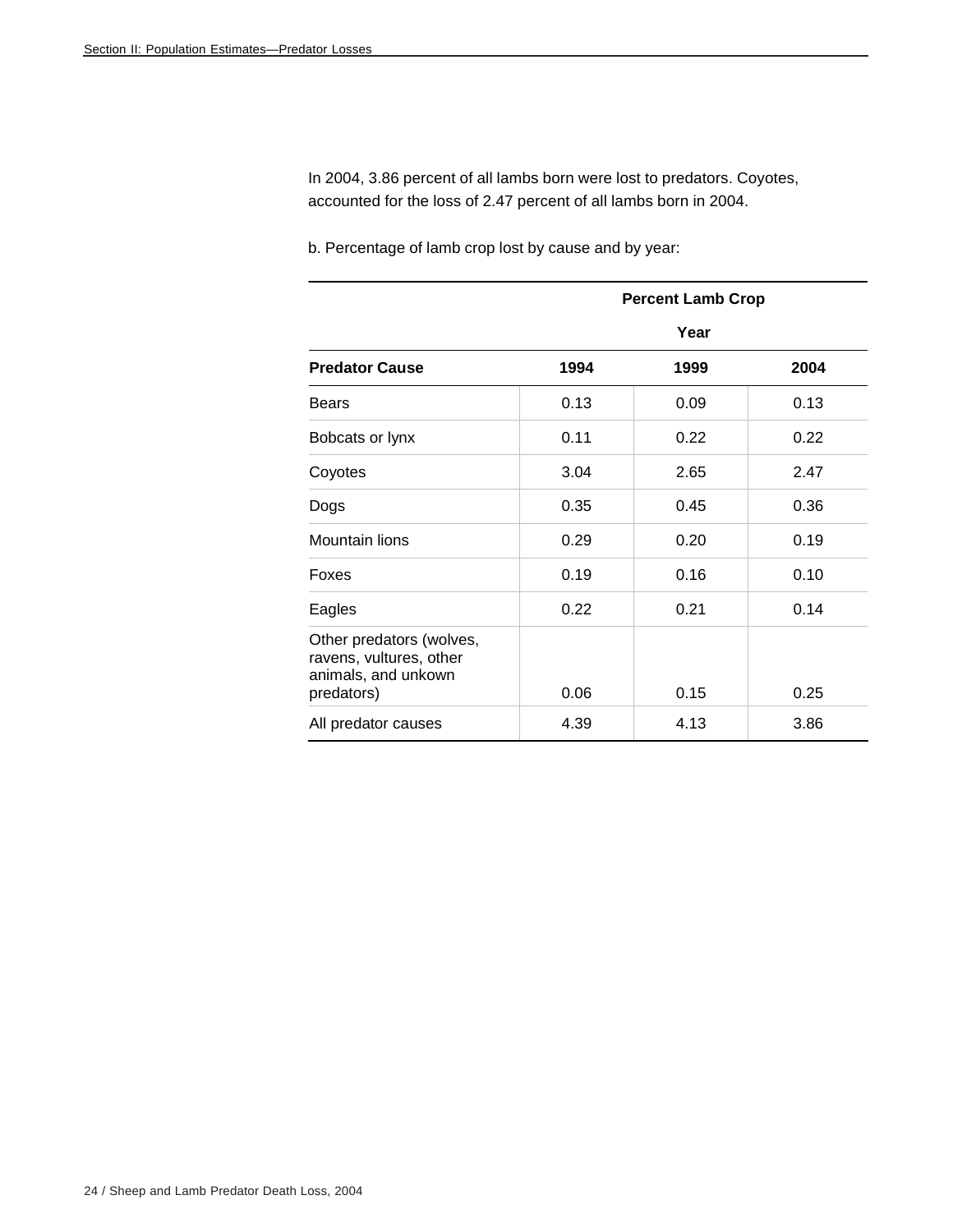#### **3. Cause of loss by size of operation—2004**

The percentages of lamb death loss due to coyotes were similar across operation sizes. However, the percentages of predator losses attributable to dogs ranged from 29.2 percent on operations with 1 to 24 sheep and lambs to 2.1 percent on operations with 1,000 or more sheep and lambs.

a. Percentage of lamb death loss by cause and by size of operation:

#### **Percent Predator Loss**

|                                                                        | $1 - 24$ |               | 25-99 |               | 100-999 |               | 1,000 or More |               |
|------------------------------------------------------------------------|----------|---------------|-------|---------------|---------|---------------|---------------|---------------|
| <b>Predator Cause</b>                                                  | Pct.     | Std.<br>Error | Pct.  | Std.<br>Error | Pct.    | Std.<br>Error | Pct.          | Std.<br>Error |
| <b>Bears</b>                                                           | 0.0      | (0.0)         | 1.2   | (0.4)         | 0.9     | (0.2)         | 7.0           | (0.5)         |
| Bobcats or lynx                                                        | 1.5      | (1.2)         | 2.1   | (0.7)         | 6.0     | (0.8)         | 8.5           | (0.5)         |
| Coyotes                                                                | 55.7     | (6.9)         | 66.9  | (3.6)         | 66.5    | (1.6)         | 58.6          | (1.0)         |
| Dogs                                                                   | 29.2     | (6.2)         | 19.9  | (3.4)         | 7.3     | (1.3)         | 2.1           | (0.4)         |
| Mountain lions*                                                        | 2.6      | (1.4)         | 1.2   | (0.3)         | 2.6     | (0.4)         | 6.9           | (0.6)         |
| Foxes                                                                  | 0.6      | (0.5)         | 2.2   | (0.9)         | 3.8     | (0.6)         | 2.3           | (0.2)         |
| Eagles                                                                 | 1.8      | (1.2)         | 1.4   | (0.5)         | 5.0     | (1.3)         | 4.2           | (0.3)         |
| Other predators<br>(wolves, ravens,<br>vultures, and<br>other animals) | 3.5      | (1.5)         | 2.1   | (0.7)         | 2.8     | (0.6)         | 6.0           | (0.4)         |
| Unknown<br>predators                                                   | 5.1      | (2.4)         | 3.0   | (0.9)         | 5.1     | (0.7)         | 4.4           | (0.4)         |
| Total                                                                  | 100.0    |               | 100.0 |               | 100.0   |               | 100.0         |               |

#### **Size of Operation** (Number of Sheep and Lambs)

\*Also known as cougars, pumas, and panthers.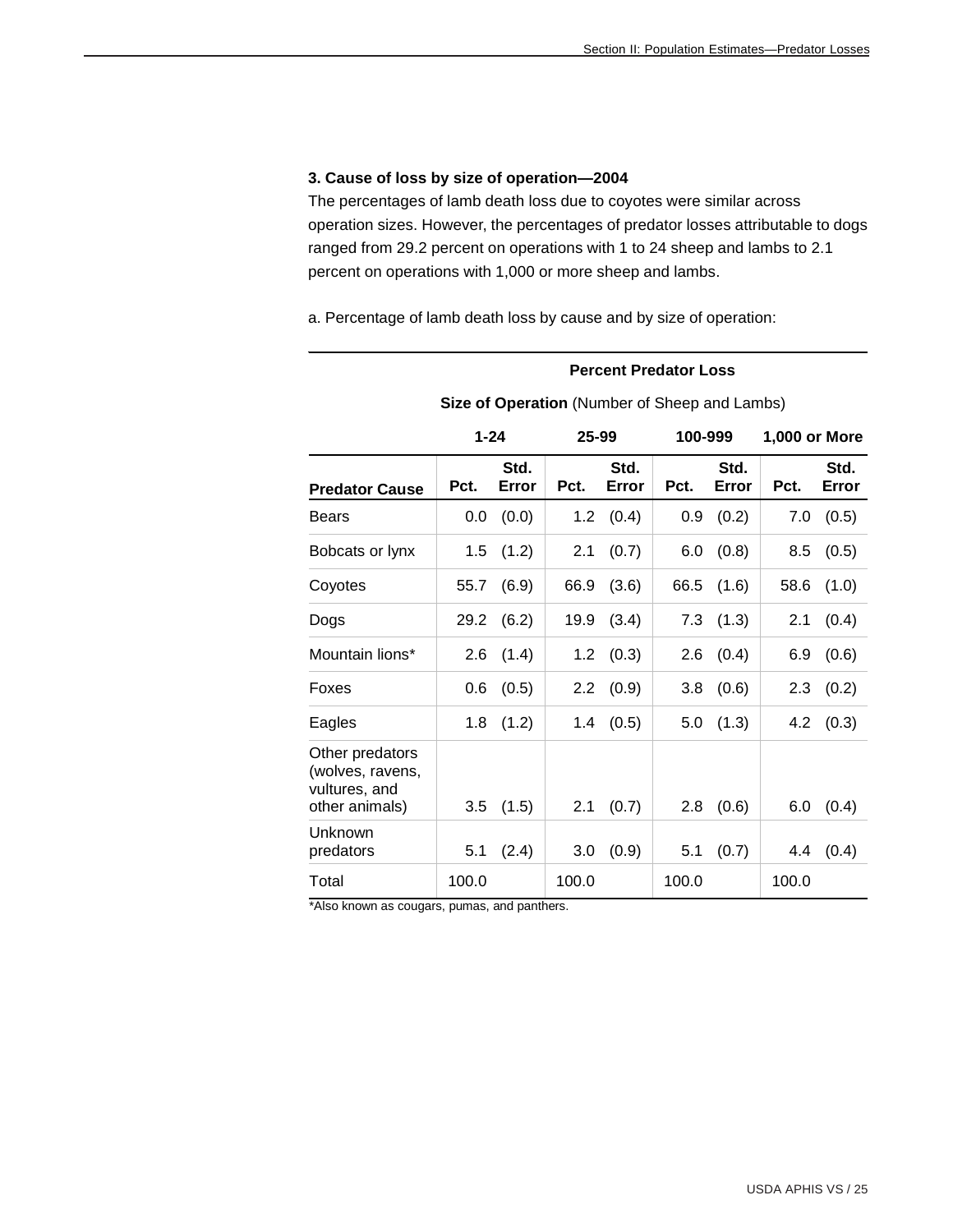|                                                                        | Size of Operation (Number of Sheep and Lambs) |               |      |               |      |               |               |               |  |
|------------------------------------------------------------------------|-----------------------------------------------|---------------|------|---------------|------|---------------|---------------|---------------|--|
|                                                                        |                                               | $1 - 24$      |      | 25-99         |      | 100-999       | 1,000 or More |               |  |
| <b>Predator Cause</b>                                                  | Pct.                                          | Std.<br>Error | Pct. | Std.<br>Error | Pct. | Std.<br>Error | Pct.          | Std.<br>Error |  |
| <b>Bears</b>                                                           | 0.00                                          | (0.00)        | 0.03 | (0.01)        | 0.03 | (0.00)        | 0.29          | (0.02)        |  |
| Bobcats or lynx                                                        | 0.07                                          | (0.06)        | 0.06 | (0.02)        | 0.19 | (0.02)        | 0.36          | (0.02)        |  |
| Coyotes                                                                | 2.47                                          | (0.53)        | 1.81 | (0.24)        | 2.14 | (0.16)        | 2.45          | (0.09)        |  |
| Dogs                                                                   | 1.30                                          | (0.31)        | 0.54 | (0.12)        | 0.24 | (0.04)        | 0.09          | (0.01)        |  |
| Mountain lions                                                         | 0.12                                          | (0.06)        | 0.03 | (0.01)        | 0.09 | (0.01)        | 0.29          | (0.03)        |  |
| Foxes                                                                  | 0.02                                          | (0.02)        | 0.06 | (0.02)        | 0.12 | (0.02)        | 0.10          | (0.01)        |  |
| Eagles                                                                 | 0.08                                          | (0.05)        | 0.04 | (0.01)        | 0.16 | (0.05)        | 0.18          | (0.01)        |  |
| Other predators<br>(wolves, ravens,<br>vultures, and<br>other animals) | 0.15                                          | (0.06)        | 0.06 | (0.02)        | 0.09 | (0.02)        | 0.25          | (0.02)        |  |
| Unknown<br>predators                                                   | 0.23                                          | (0.11)        | 0.08 | (0.02)        | 0.17 | (0.02)        | 0.19          | (0.02)        |  |
| All predator<br>causes                                                 | 4.43                                          | (0.65)        | 2.70 | (0.32)        | 3.22 | (0.22)        | 4.18          | (0.11)        |  |

b. Percentage of lamb crop lost by cause and by size of operation:

### **Percent Lamb Crop**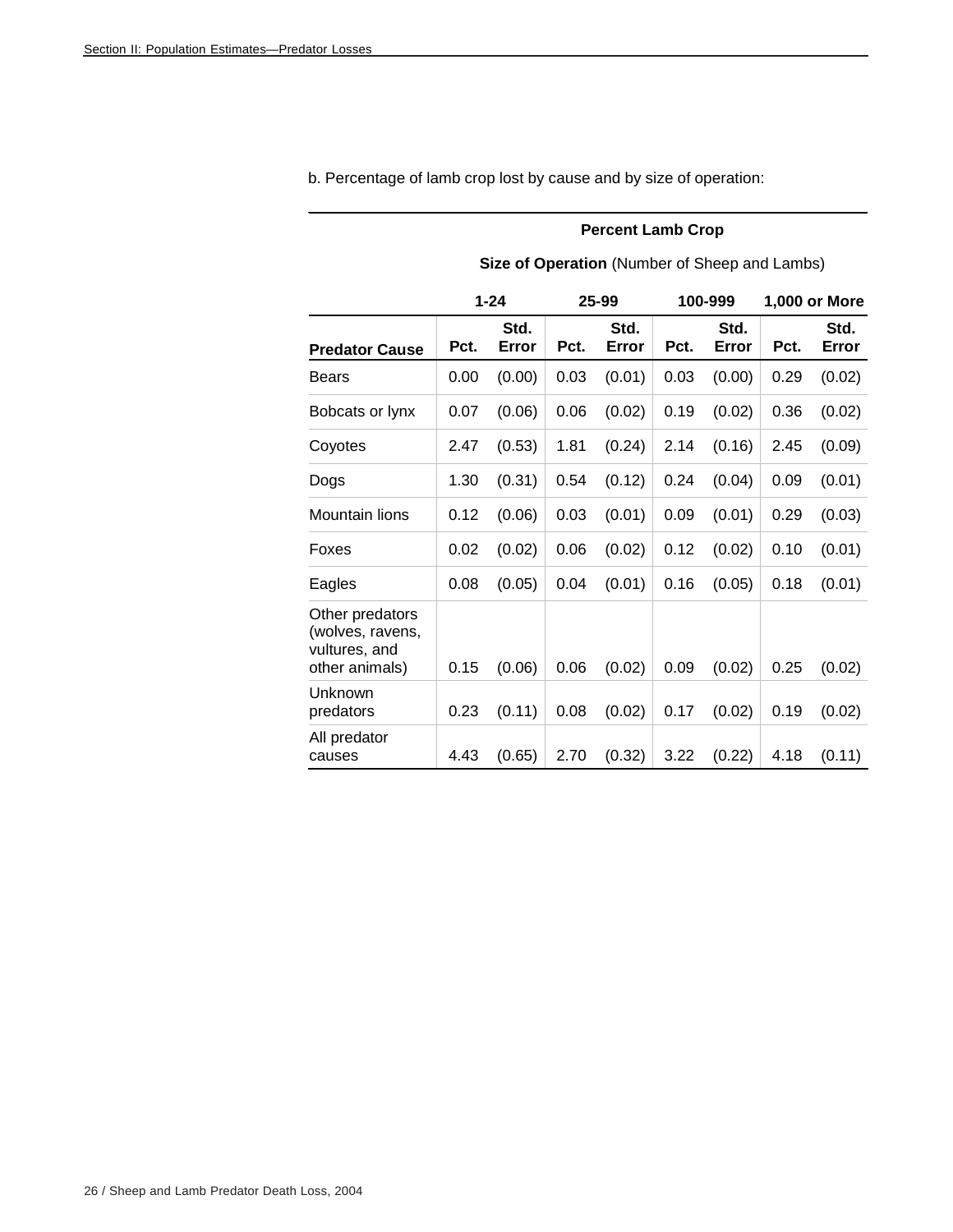#### **4. Cause of loss by region—2004**

The percentages of lamb crop lost due to coyotes ranged from 38.2 percent in the Southeast/Other region to 73.4 percent in the Pacific region. The percentages of lamb crop lost due to dogs ranged from 30.0 percent in the Southeast/Other region to 5.5 percent in the West Central region.

a. Percentage of lamb death loss by cause and by region:

|                                                                              |       | <b>Percent Predator Loss</b> |       |                        |       |                |                  |               |                            |               |  |
|------------------------------------------------------------------------------|-------|------------------------------|-------|------------------------|-------|----------------|------------------|---------------|----------------------------|---------------|--|
|                                                                              |       |                              |       |                        |       | Region         |                  |               |                            |               |  |
|                                                                              |       | <b>Pacific</b>               |       | West<br><b>Central</b> |       | <b>Central</b> | <b>Northeast</b> |               | Southeast/<br><b>Other</b> |               |  |
| <b>Predator</b><br>Cause                                                     | Pct.  | Std.<br>Error                | Pct.  | Std.<br>Error          | Pct.  | Std.<br>Error  | Pct.             | Std.<br>Error | Pct.                       | Std.<br>Error |  |
| Bears                                                                        | 2.3   | (0.8)                        | 4.8   | (0.4)                  | 0.5   | (0.4)          | 1.0              | (0.3)         | 0.1                        | (0.0)         |  |
| Bobcats or<br>lynx                                                           | 0.4   | (0.1)                        | 8.5   | (0.5)                  | 1.9   | (1.0)          | 0.7              | (0.6)         | 0.7                        | (0.4)         |  |
| Coyotes                                                                      | 73.4  | (3.4)                        | 60.3  | (1.4)                  | 65.4  | (3.3)          | 72.1             | (4.9)         | 38.2                       | (5.5)         |  |
| Dogs                                                                         | 9.8   | (2.5)                        | 5.5   | (1.2)                  | 20.2  | (3.3)          | 11.6             | (3.2)         | 30.0                       | (6.5)         |  |
| Mountain<br>lions*                                                           | 8.6   | (2.1)                        | 4.9   | (0.4)                  | 0.8   | (0.4)          | 0.1              | (0.0)         | 2.7                        | (1.7)         |  |
| Foxes                                                                        | 0.4   | (0.1)                        | 3.2   | (0.4)                  | 1.2   | (0.2)          | 0.9              | (0.3)         | 3.2                        | (1.9)         |  |
| Eagles                                                                       | 1.5   | (0.2)                        | 4.5   | (0.6)                  | 3.7   | (1.1)          | 1.6              | (1.3)         | 0.1                        | (0.1)         |  |
| Other<br>predators<br>(wolves,<br>ravens,<br>vultures, and<br>other animals) | 1.5   | (0.4)                        | 3.8   | (0.4)                  | 1.3   | (0.5)          | 5.9              | (2.1)         | 19.9                       | (2.5)         |  |
| Unknown<br>predators                                                         | 2.1   | (0.6)                        | 4.5   | (0.4)                  | 5.0   | (1.1)          | 6.1              | (3.6)         | 5.1                        | (2.0)         |  |
| Total                                                                        | 100.0 |                              | 100.0 |                        | 100.0 |                | 100.0            |               | 100.0                      |               |  |

\*Also known as cougars, pumas, and panthers.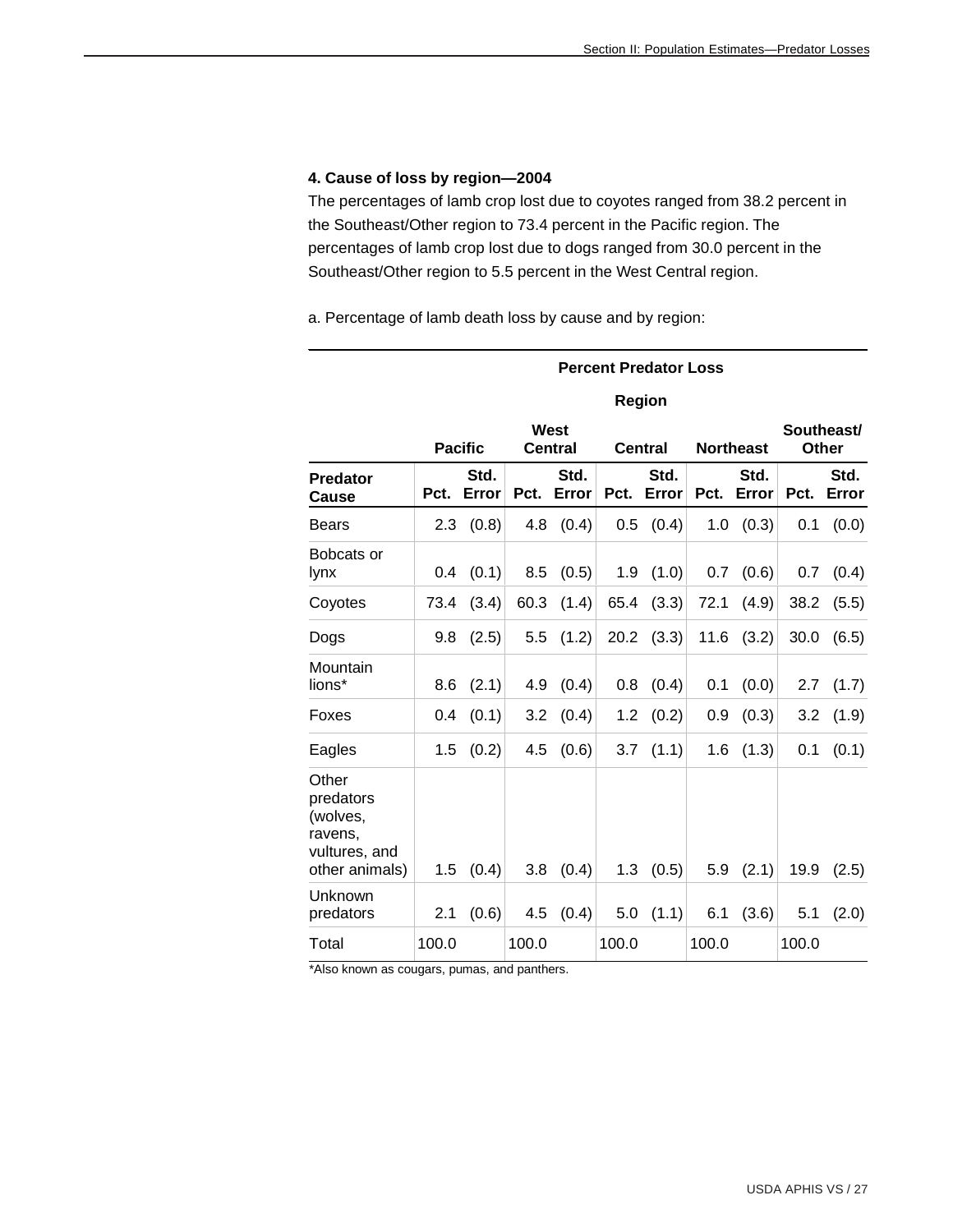

**Percentage of Lamb Death Loss by Cause and by Region**

\*Wolves, ravens, vultures, and other animals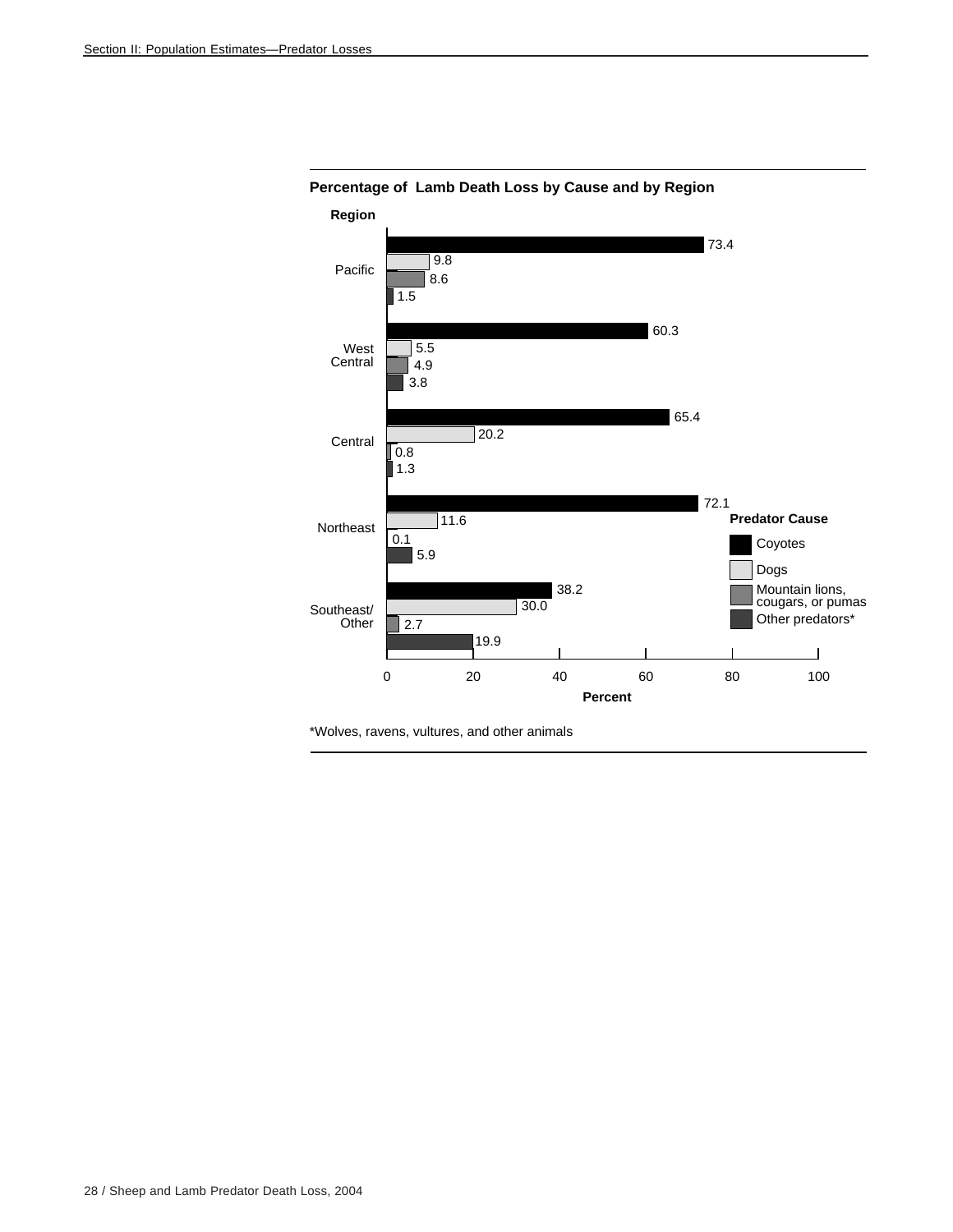The percentages of losses due to bears, bobcats, and eagles were substantially higher in the West Cental region than in the other regions.

b. Percentage of lamb crop lost by cause and by region:

|                                                                              |      | <b>Percent Lamb Crop</b> |      |                        |      |                |                  |               |                     |               |  |
|------------------------------------------------------------------------------|------|--------------------------|------|------------------------|------|----------------|------------------|---------------|---------------------|---------------|--|
|                                                                              |      |                          |      |                        |      | Region         |                  |               |                     |               |  |
|                                                                              |      | <b>Pacific</b>           |      | West<br><b>Central</b> |      | <b>Central</b> | <b>Northeast</b> |               | Southeast/<br>Other |               |  |
| <b>Predator</b><br>Cause                                                     | Pct. | Std.<br>Error            | Pct. | Std.<br>Error          | Pct. | Std.<br>Error  | Pct.             | Std.<br>Error | Pct.                | Std.<br>Error |  |
| Bears                                                                        |      | 0.07(0.03)               |      | 0.25(0.02)             |      | 0.01(0.01)     |                  | 0.03(0.01)    |                     | 0.00(0.00)    |  |
| Bobcats or<br>lynx                                                           |      | 0.01(0.00)               |      | 0.44(0.02)             |      | 0.03(0.02)     |                  | 0.02(0.01)    |                     | 0.03(0.02)    |  |
| Coyotes                                                                      |      | 2.19(0.23)               |      | 3.15(0.17)             |      | 1.02(0.09)     |                  | 1.85(0.28)    |                     | 1.79 (0.48)   |  |
| Dogs                                                                         |      | 0.29(0.08)               |      | 0.29(0.07)             |      | 0.32(0.06)     |                  | 0.30(0.09)    |                     | 1.41(0.48)    |  |
| Mountain lions                                                               |      | 0.26(0.07)               |      | 0.26(0.02)             |      | 0.01(0.01)     |                  | 0.00(0.00)    |                     | 0.13(0.08)    |  |
| Foxes                                                                        |      | 0.01(0.00)               |      | 0.17(0.02)             |      | 0.02(0.00)     |                  | 0.02(0.01)    |                     | 0.15(0.09)    |  |
| Eagles                                                                       |      | 0.05(0.01)               |      | 0.24(0.04)             |      | 0.06(0.02)     |                  | 0.04(0.03)    |                     | 0.00(0.00)    |  |
| Other<br>predators<br>(wolves,<br>ravens,<br>vultures, and<br>other animals) |      | 0.04(0.01)               |      | 0.20(0.02)             |      | 0.02(0.01)     |                  | 0.15(0.05)    |                     | 0.93(0.19)    |  |
| Unknown<br>predators                                                         |      | 0.06(0.02)               |      | 0.23(0.02)             |      | 0.08(0.02)     |                  | 0.16(0.10)    |                     | 0.24(0.11)    |  |
| Total                                                                        |      | 2.98(0.26)               |      | 5.22(0.22)             |      | 1.56(0.12)     |                  | 2.56(0.33)    |                     | 4.68 (1.06)   |  |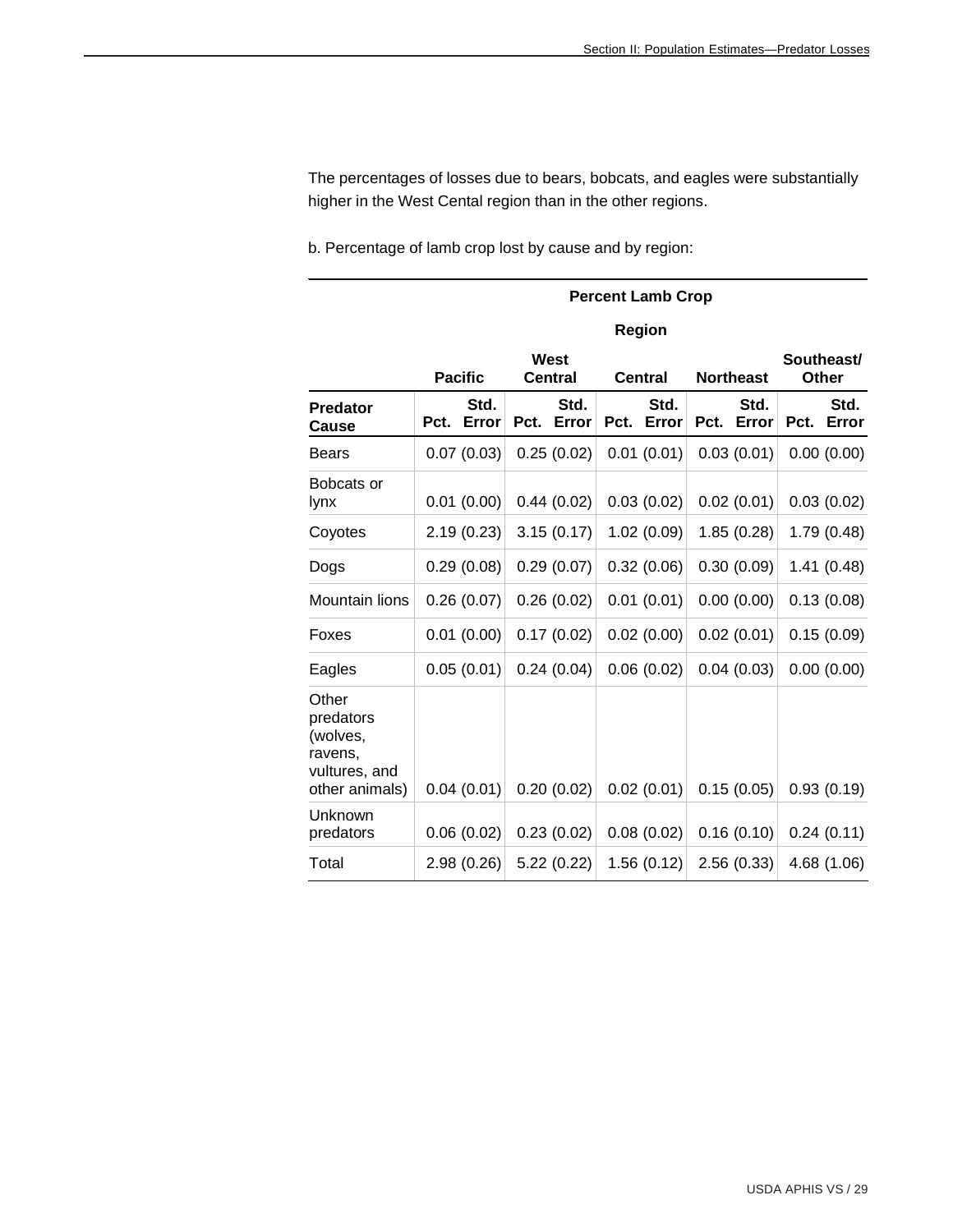# **C. Nonlethal Predator Control**

#### **1. Control methods**

Nonlethal predator control methods were used by 31.9 percent of all operations.

a. Percentage of all operations by nonlethal predator control methods used:

| <b>Percent Operations, 2004</b> |      |               |  |  |  |  |  |
|---------------------------------|------|---------------|--|--|--|--|--|
| <b>Control Method</b>           | Pct. | Std.<br>Error |  |  |  |  |  |
| Guard dogs                      | 10.3 | (1.0)         |  |  |  |  |  |
| Llamas                          | 4.4  | (0.5)         |  |  |  |  |  |
| Donkeys                         | 3.0  | (0.3)         |  |  |  |  |  |
| Fencing                         | 16.6 | (1.4)         |  |  |  |  |  |
| Lamb shed                       | 9.9  | (0.7)         |  |  |  |  |  |
| Herding                         | 1.9  | (0.3)         |  |  |  |  |  |
| Night penning                   | 10.6 | (0.8)         |  |  |  |  |  |
| Fright tactics                  | 0.7  | (0.1)         |  |  |  |  |  |
| Removing carrion                | 3.9  | (0.4)         |  |  |  |  |  |
| Culling*                        | 4.4  | (0.4)         |  |  |  |  |  |
| Change bedding                  | 2.8  | (0.4)         |  |  |  |  |  |
| Frequent checks                 | 4.5  | (0.4)         |  |  |  |  |  |
| Other                           | 1.2  | (0.1)         |  |  |  |  |  |
| Any method                      | 31.9 | (1.4)         |  |  |  |  |  |

\*Culling as a nonlethal strategy: Producers sometimes remove older, sick, or injured sheep from a flock for overall herd quality. In addition, it is suggested that fewer predators are attracted to the flock when these animals—which are more susceptible to predation by mountain lions, bears, and black vultures—are removed.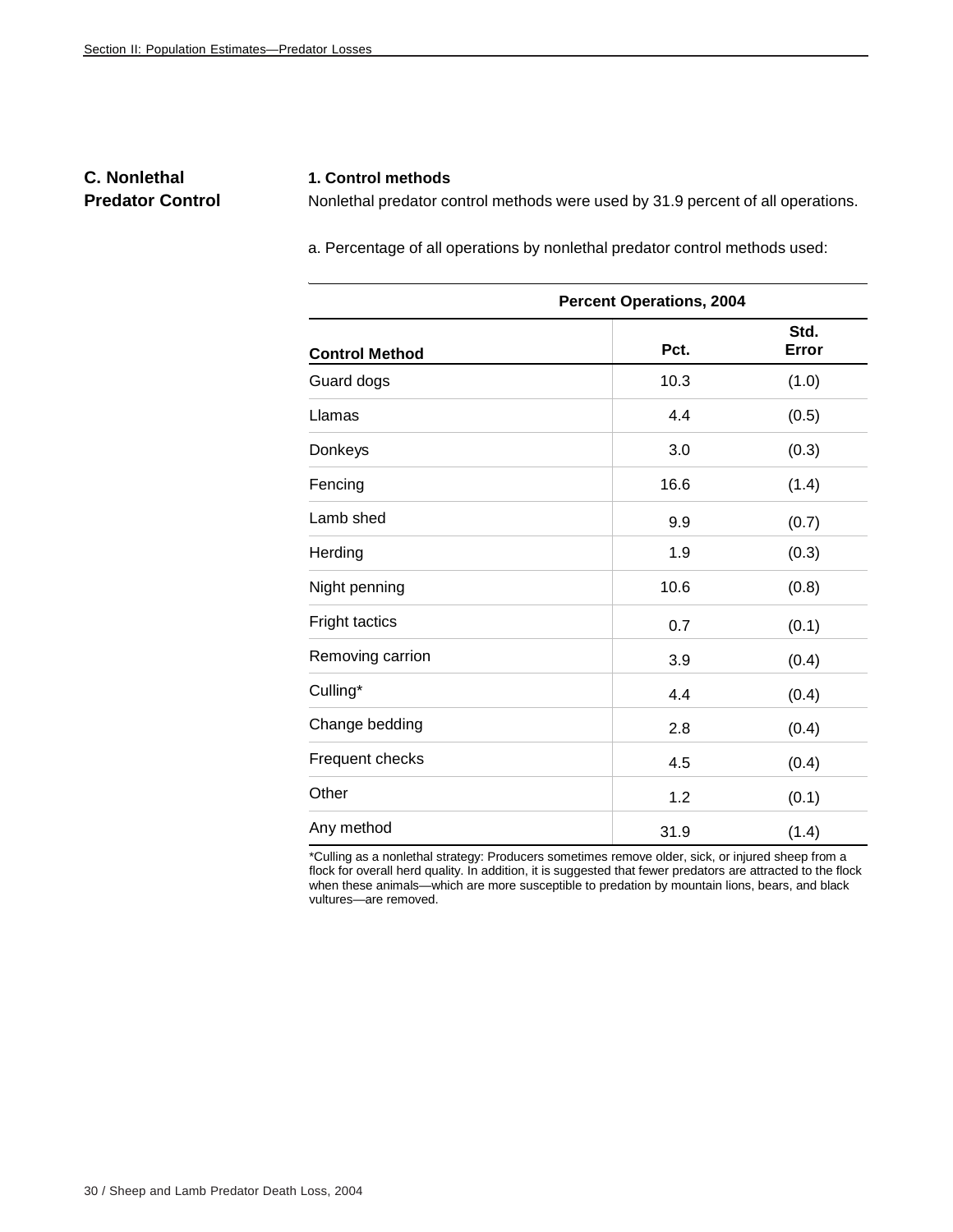For operations that used nonlethal predator control methods, over half used fencing as a means of predator control in 2004. About one-third of operations that used nonlethal predator control methods used guard dogs, lamb sheds, and night penning for predator control in 2004.

b. For operations that used nonlethal predator control methods, percentage of operations by nonlethal predator control methods used:

|                       | <b>Percent Operations</b> |                |      |  |  |  |  |  |  |
|-----------------------|---------------------------|----------------|------|--|--|--|--|--|--|
|                       |                           | Year           |      |  |  |  |  |  |  |
| <b>Control Method</b> | 1994                      | 1999           | 2004 |  |  |  |  |  |  |
| Guard dogs            | $28.2*$                   | 28.2           | 31.8 |  |  |  |  |  |  |
| Llamas                |                           | 13.2           | 14.0 |  |  |  |  |  |  |
| Donkeys               |                           | 9.0            | 9.1  |  |  |  |  |  |  |
| Fencing               | 29.6                      | 57.0           | 52.5 |  |  |  |  |  |  |
| Lamb shed             |                           | 46.0           | 30.8 |  |  |  |  |  |  |
| Herding               |                           | 6.6            | 5.7  |  |  |  |  |  |  |
| Night penning         |                           | 42.6           | 32.9 |  |  |  |  |  |  |
| Fright tactics        | 7.2                       | 5.1            | 2.2  |  |  |  |  |  |  |
| Removing carrion      |                           | $\blacksquare$ | 11.7 |  |  |  |  |  |  |
| Culling               |                           |                | 13.8 |  |  |  |  |  |  |
| Change bedding        |                           |                | 8.9  |  |  |  |  |  |  |
| Frequent checks       |                           |                | 14.0 |  |  |  |  |  |  |
| Husbandry             | 29.6                      |                |      |  |  |  |  |  |  |
| Other                 | 4.7                       | 6.2            | 3.8  |  |  |  |  |  |  |

\*In 1994 this category was guard animals.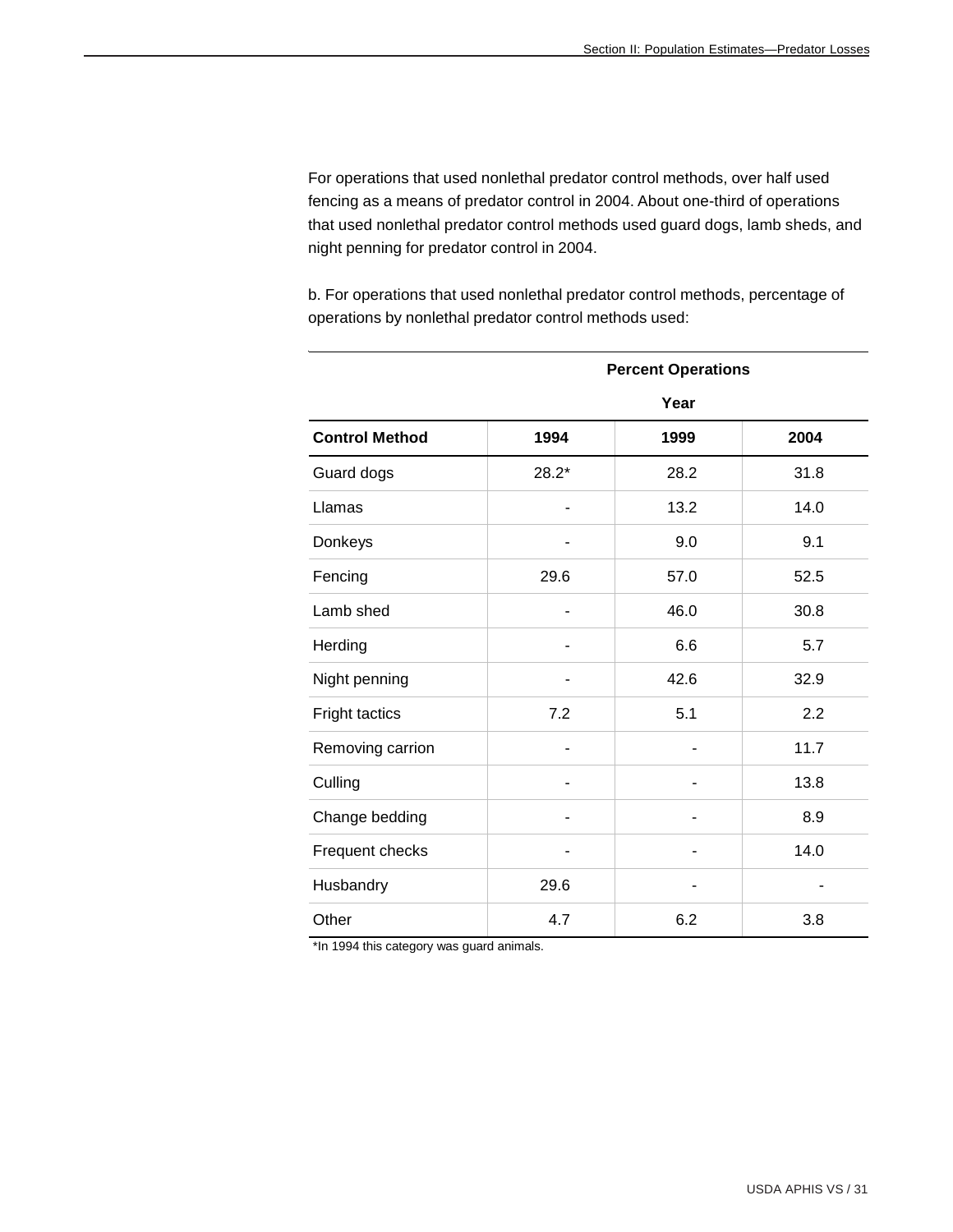| <b>Number of Control</b><br><b>Methods Used</b> | <b>Percent Operations</b> | Std.<br>Error |
|-------------------------------------------------|---------------------------|---------------|
| 1                                               | 43.8                      | (2.8)         |
| $\overline{2}$                                  | 24.2                      | (1.9)         |
| 3                                               | 11.1                      | (1.4)         |
| 4                                               | 9.3                       | (1.5)         |
| 5                                               | 5.0                       | (0.8)         |
| 6                                               | 3.5                       | (0.7)         |
| 7 or more                                       | 3.1                       | (0.3)         |
| Total                                           | 100.0                     |               |

c. For operations that used nonlethal predator control methods, percentage of operations by number of nonlethal predator control methods used: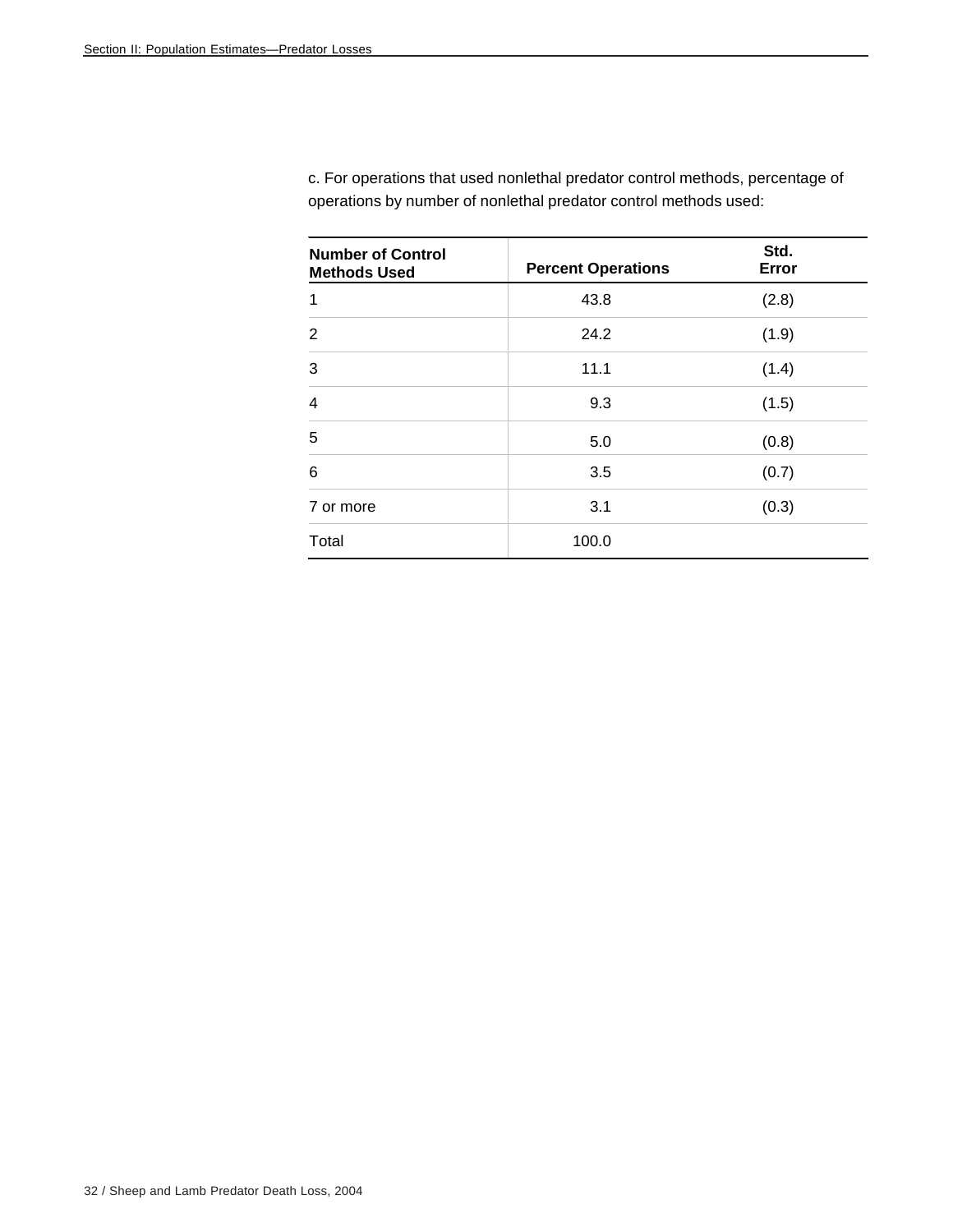For operations that used nonlethal predator control methods, the West Central region had the lowest percentage of operations (38.4 percent) that used fencing for predator control. Guard dogs, lamb sheds, and night penning were used by similar percentages of operations across regions.

d. For operations that used nonlethal predator control methods, percentage of operations by control method and by region:

|                                 |      | <b>Percent Operations</b> |      |                        |      |                |                  |               |                     |               |  |
|---------------------------------|------|---------------------------|------|------------------------|------|----------------|------------------|---------------|---------------------|---------------|--|
|                                 |      |                           |      |                        |      | Region         |                  |               |                     |               |  |
|                                 |      | <b>Pacific</b>            |      | West<br><b>Central</b> |      | <b>Central</b> | <b>Northeast</b> |               | Southeast/<br>Other |               |  |
| <b>Control</b><br><b>Method</b> | Pct. | Std.<br>Error             | Pct. | Std.<br>Error          | Pct. | Std.<br>Error  | Pct.             | Std.<br>Error | Pct.                | Std.<br>Error |  |
| Guard dogs                      | 26.5 | (4.2)                     | 34.8 | (3.4)                  | 27.5 | (2.9)          | 38.4             | (8.3)         | 39.1                | (6.8)         |  |
| Llamas                          | 15.0 | (4.1)                     | 19.8 | (3.3)                  | 13.2 | (1.9)          | 12.0             | (4.0)         | 7.1                 | (3.0)         |  |
| Donkeys                         | 6.9  | (2.1)                     | 13.8 | (2.5)                  | 7.0  | (1.2)          | 7.2              | (1.6)         | 19.3                | (4.3)         |  |
| Fencing                         | 62.6 | (5.3)                     | 38.4 | (3.5)                  | 47.4 | (4.8)          | 61.3             | (7.8)         | 60.4                | (5.4)         |  |
| Lamb shed                       | 40.5 | (5.6)                     | 27.8 | (3.0)                  | 32.6 | (3.4)          | 27.4             | (5.0)         | 26.3                | (6.0)         |  |
| Herding                         | 6.1  | (1.6)                     | 8.2  | (1.7)                  | 4.2  | (0.7)          | 7.3              | (3.0)         | 2.7                 | (0.8)         |  |
| Night penning                   | 37.7 | (4.9)                     | 34.0 | (3.4)                  | 33.8 | (3.4)          | 33.3             | (5.4)         | 22.9                | (4.8)         |  |
| <b>Fright tactics</b>           | 3.6  | (0.9)                     | 3.0  | (0.5)                  | 1.9  | (0.4)          | 1.4              | (0.5)         | 1.9                 | (0.9)         |  |
| Removing<br>carrion             | 22.4 | (4.5)                     | 13.4 | (2.5)                  | 12.6 | (1.6)          | 5.0              | (1.2)         | 11.3                | (4.7)         |  |
| Culling                         | 19.9 | (4.2)                     | 17.6 | (2.7)                  | 14.9 | (1.7)          | 9.3              | (2.9)         | 4.9                 | (1.3)         |  |
| Change<br>bedding               | 9.5  | (1.7)                     | 9.7  | (1.4)                  | 7.0  | (1.2)          | 10.4             | (4.5)         | 7.3                 | (2.1)         |  |
| Frequent<br>checks              | 19.9 | (3.5)                     | 18.8 | (2.1)                  | 11.1 | (1.7)          | 12.9             | (3.6)         | 8.3                 | (1.7)         |  |
| Other                           | 2.1  | (0.7)                     | 3.7  | (0.8)                  | 4.8  | (0.8)          | 3.6              | (1.0)         | 4.6                 | (1.9)         |  |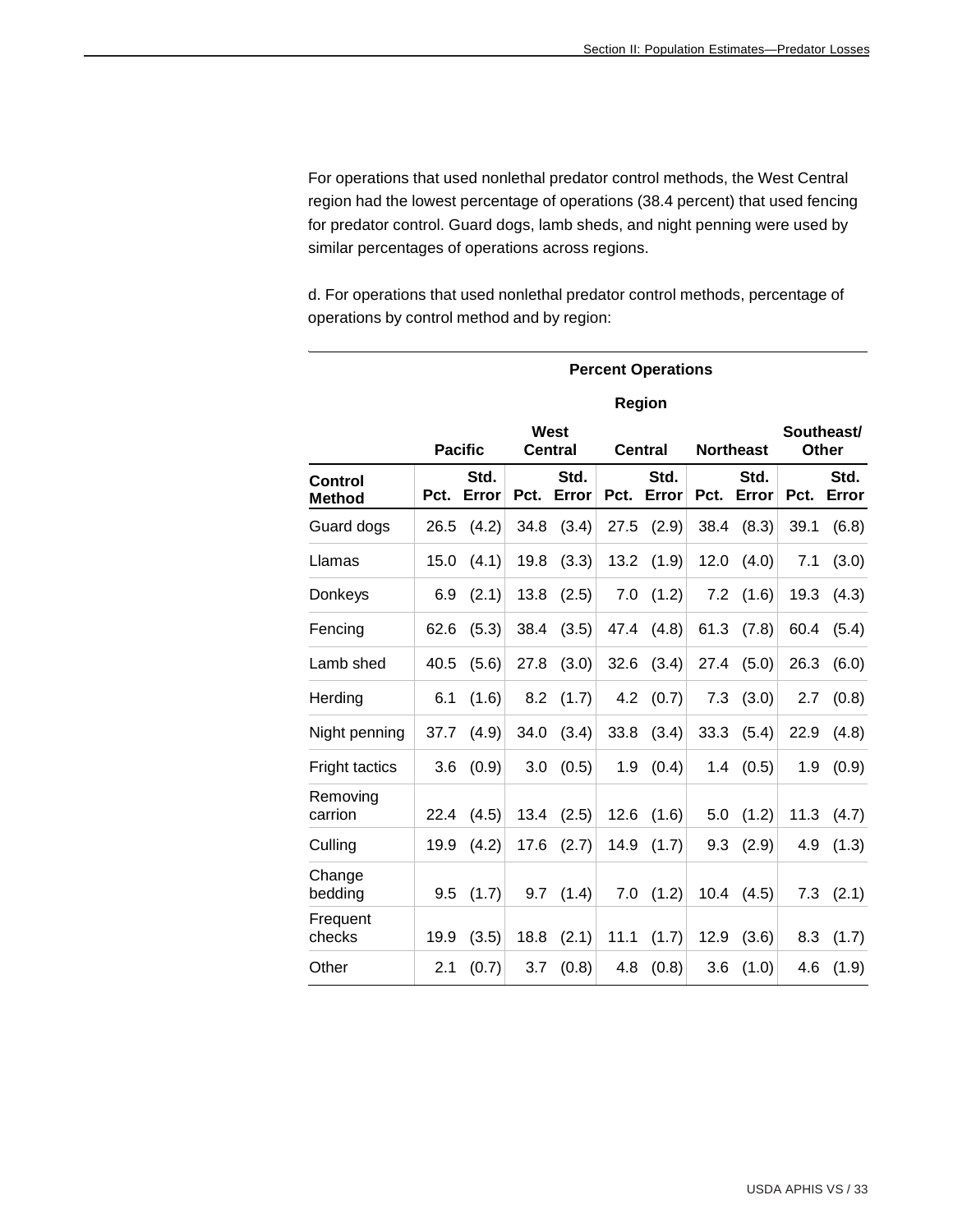For operations that used nonlethal predator control methods, the percentages of operations that used fencing as a means of predator control ranged from 58.1 percent of operations with 1 to 24 sheep and lambs to 38.3 and 38.5 percent of operations with 100-999 and 1,000 or more sheep and lambs, respectively. A higher percentage of operations with 1,000 or more sheep and lambs used guard dogs compared to the other operation sizes.

e**.** For operations that used nonlethal predator control methods, percentage of operations by control method and by size of operation:

#### **Percent Operations**

|                          |      | $1 - 24$      |      | 25-99         |      | 100-999       |      | 1,000 or<br><b>More</b> |      | All<br><b>Operations</b> |
|--------------------------|------|---------------|------|---------------|------|---------------|------|-------------------------|------|--------------------------|
| Control<br><b>Method</b> | Pct. | Std.<br>Error | Pct. | Std.<br>Error | Pct. | Std.<br>Error | Pct. | Std.<br>Error           | Pct. | Std.<br>Error            |
| Guard dogs               | 32.5 | (4.2)         | 28.1 | (2.2)         | 40.4 | (3.4)         | 56.4 | (1.4)                   | 32.3 | (2.7)                    |
| Llamas                   | 11.2 | (2.1)         | 17.5 | (2.5)         | 20.5 | (1.7)         | 21.2 | (1.0)                   | 14.0 | (1.5)                    |
| Donkeys                  | 8.1  | (1.3)         | 10.0 | (1.6)         | 16.5 | (1.9)         | 10.2 | (0.7)                   | 9.5  | (0.9)                    |
| Fencing                  | 58.1 | (4.1)         | 44.9 | (2.8)         | 38.3 | (3.5)         | 38.5 | (1.4)                   | 52.2 | (2.8)                    |
| Lamb shed                | 29.5 | (2.8)         | 35.5 | (2.7)         | 29.5 | (2.0)         | 23.8 | (1.0)                   | 31.1 | (2.0)                    |
| Herding                  | 4.6  | (1.1)         | 6.9  | (1.1)         | 7.9  | (0.9)         | 29.9 | (1.1)                   | 5.9  | (0.9)                    |
| Night penning            | 32.2 | (3.0)         | 37.1 | (2.9)         | 31.1 | (2.1)         | 21.8 | (1.2)                   | 33.4 | (2.0)                    |
| Fright tactics           | 1.4  | (0.3)         | 2.9  | (0.5)         | 4.7  | (0.7)         | 11.9 | (0.8)                   | 2.3  | (0.3)                    |
| Removing<br>carrion      | 9.4  | (1.5)         | 16.1 | (2.2)         | 17.5 | (1.5)         | 20.8 | (1.0)                   | 12.2 | (1.2)                    |
| Culling                  | 8.0  | (1.4)         | 22.1 | (2.4)         | 25.6 | (1.8)         | 34.0 | (1.2)                   | 14.0 | (1.3)                    |
| Change<br>bedding        | 7.4  | (1.9)         | 9.6  | (1.4)         | 12.5 | (1.1)         | 26.2 | (1.0)                   | 8.7  | (1.2)                    |
| Frequent<br>checks       | 11.2 | (1.8)         | 17.1 | (1.8)         | 20.6 | (1.5)         | 36.2 | (1.3)                   | 14.1 | (1.3)                    |
| Other                    | 2.8  | (0.5)         | 5.5  | (0.9)         | 6.0  | (0.6)         | 8.3  | (1.0)                   | 3.9  | (0.4)                    |

**Size of Operation** (Number of Sheep and Lambs)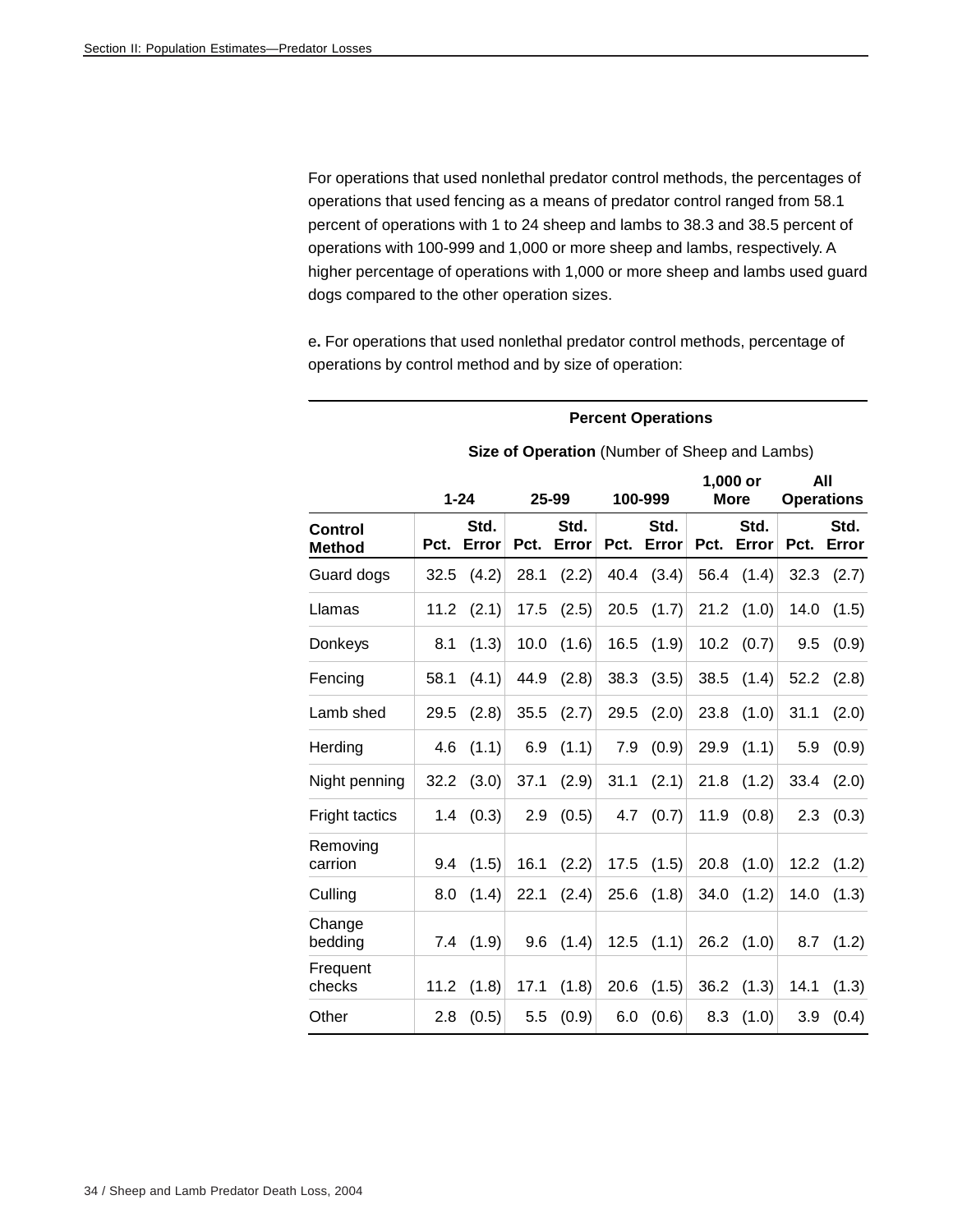# **Section III: Methodology**

**A. 1994 Death Loss Study**

#### **1. Survey procedures**

A random sample of U.S. producers was surveyed by NASS to provide data for these estimates. Survey procedures ensured that all producers (except those in Alaska) had an opportunity to be included in the survey, regardless of operation size. Data were collected from approximately 75,000 cattle and sheep producers during the first half of January by mail, telephone, and face-to-face interviews. Large operations were sampled more heavily than small operations. An additional nonprobability survey was also conducted in a few western States. Regardless of when producers responded, they were asked to report death losses for sheep and lambs for the 1994 calendar year. Based on the original data collected during January, a report entitled "Sheep and Goats Predator Loss" was issued April 27, 1995. This report contained data for death loss by cause for predators only and was on a State and regional level. Value of the losses was also included.

#### **2. Estimation procedures**

Total sheep and lamb death losses from all causes were published in the "Meat Animals, Production, Disposition, and Income—1994" report (released April 13, 1995). In setting the estimates for the report, total predator and nonpredator losses were estimated as a percentage of total losses set previously, and specific predator and nonpredator losses were estimated as a percentage of total predator and nonpredator losses, respectively.

#### **3. Reliability**

Since all sheep producers were not included in the sample, survey estimates are subject to sampling variability. Survey results are also subject to nonsampling errors, such as omissions, duplications, and mistakes in reporting, recording, and data processing. The effects of these nonsampling errors cannot be measured directly. They are minimized through rigid quality controls in the data collection process and through a careful review of all reported data for consistency and reasonableness.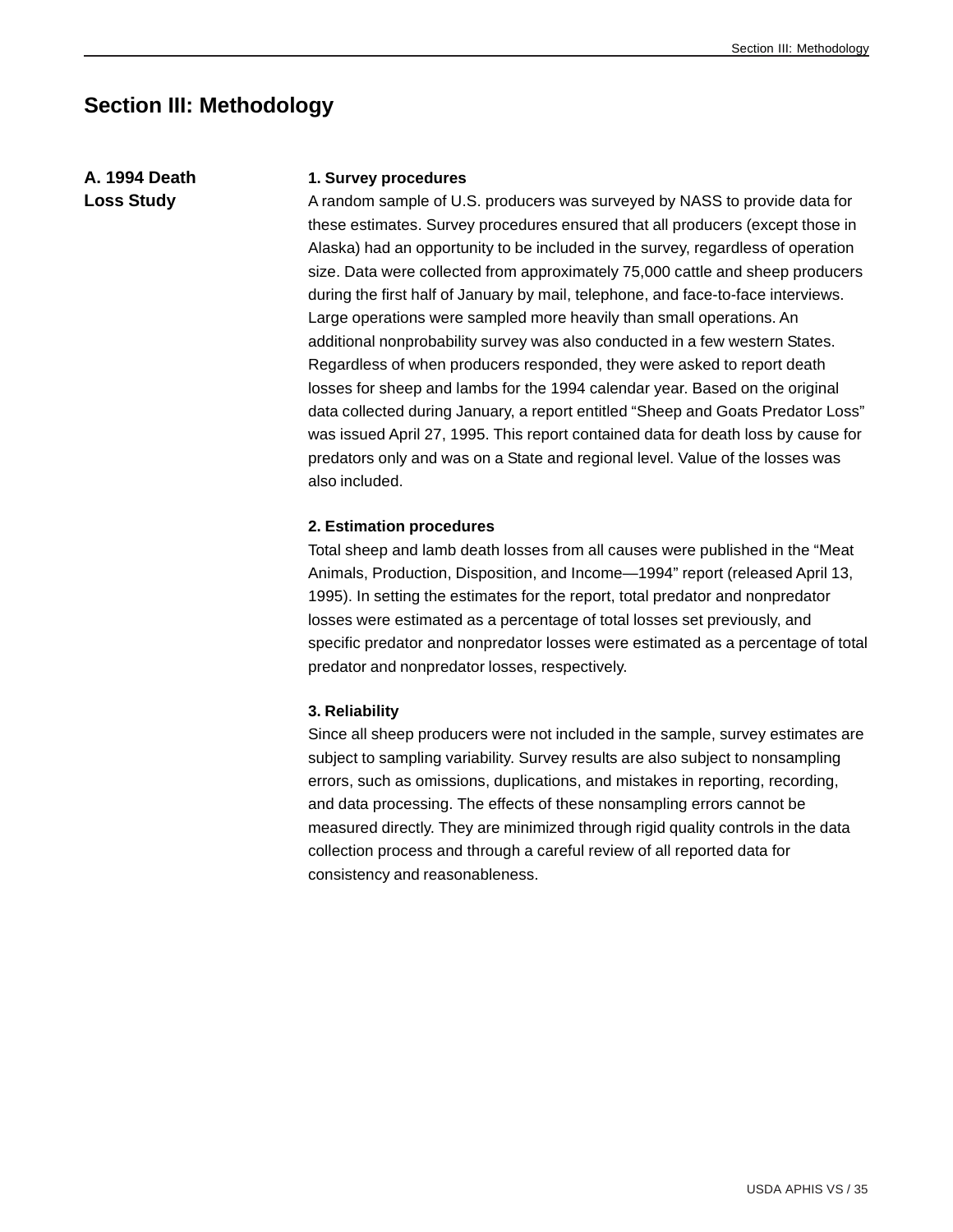# **B. 1999 Death Loss Study**

#### **1. Survey procedures**

A random sample of U.S. producers was surveyed by NASS to provide data for these estimates. Survey procedures ensured that all sheep producers, regardless of operation size, had an opportunity to be included in the survey. Large operations were sampled more heavily than small operations. About 13,800 producers were contacted during the first half of January by mail, telephone, and face-to-face interviews.

#### **2. Estimation procedures**

Total death losses from all causes for sheep and lambs were as reported in Meat Animals, Production, Disposition, and Income—2000 report (released April 27, 2001).

In setting the predator loss estimates, total predator losses were estimated as a percentage of total losses, and specific predator losses were estimated as a percentage of total predator losses. The Sheep and Goats Predator Loss report was published May 5, 2000, by NASS. Nonpredator loss percentages by cause of loss were generated by APHIS based upon analysis of the data collected in January 1999.

#### **3. Revision policy**

Revisions to previous estimates of total death losses are made to improve the current estimate. Previous-year estimates are subject to revision when current estimates are made. Estimates for losses from all causes are subject to revision in the following year's Meat Animals, Production, Disposition, and Income report*.*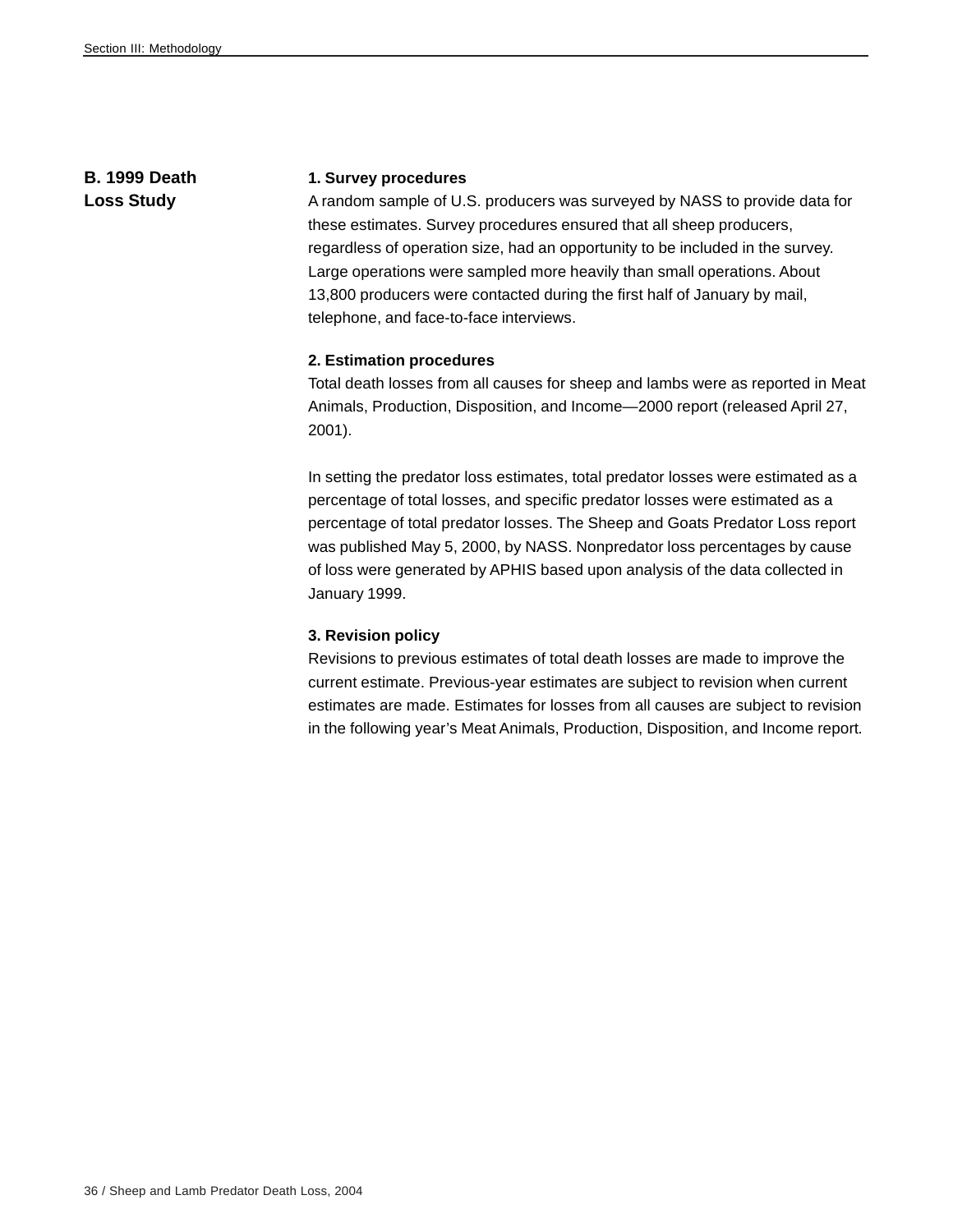### **C. 2004 Death Loss Study**

#### **1. Survey procedures**

A random sample of U.S. producers was surveyed by NASS to provide data for these estimates. Survey procedures ensured that all sheep producers, regardless of operation size, had an opportunity to be included in the survey. Large operations were sampled more heavily than small operations. About 22,000 operators were contacted during the first half of January 2005 by mail, telephone, and face-to-face interviews.

#### **2. Estimation procedures**

Total death losses from all causes for sheep and lambs were as reported in "Meat Animals, Production, Disposition, and Income—2004" report (released April 28 2005). In setting the predator and nonpredator loss estimates, total predator and nonpredator losses were estimated as a percentage of total losses, then specific predator and nonpredator losses were estimated as a percentage of total predator and nonpredator losses. Death losses by predator and nonpredator cause of loss were published in the "Sheep and Goats Death Loss" report (released May 6, 2005).

Nonpredator cause of loss percentages by cause of loss, region, and operation were generated by APHIS based upon analysis of the data collected in January 2005.

#### **3. Revision policy**

Revisions to previous estimates of total death losses are made to improve the current estimate. Previous-year estimates are subject to revision when current estimates are made. Estimates for losses from all causes are subject to revision in the following year's "Meat Animals, Production, Disposition, and Income" report*.*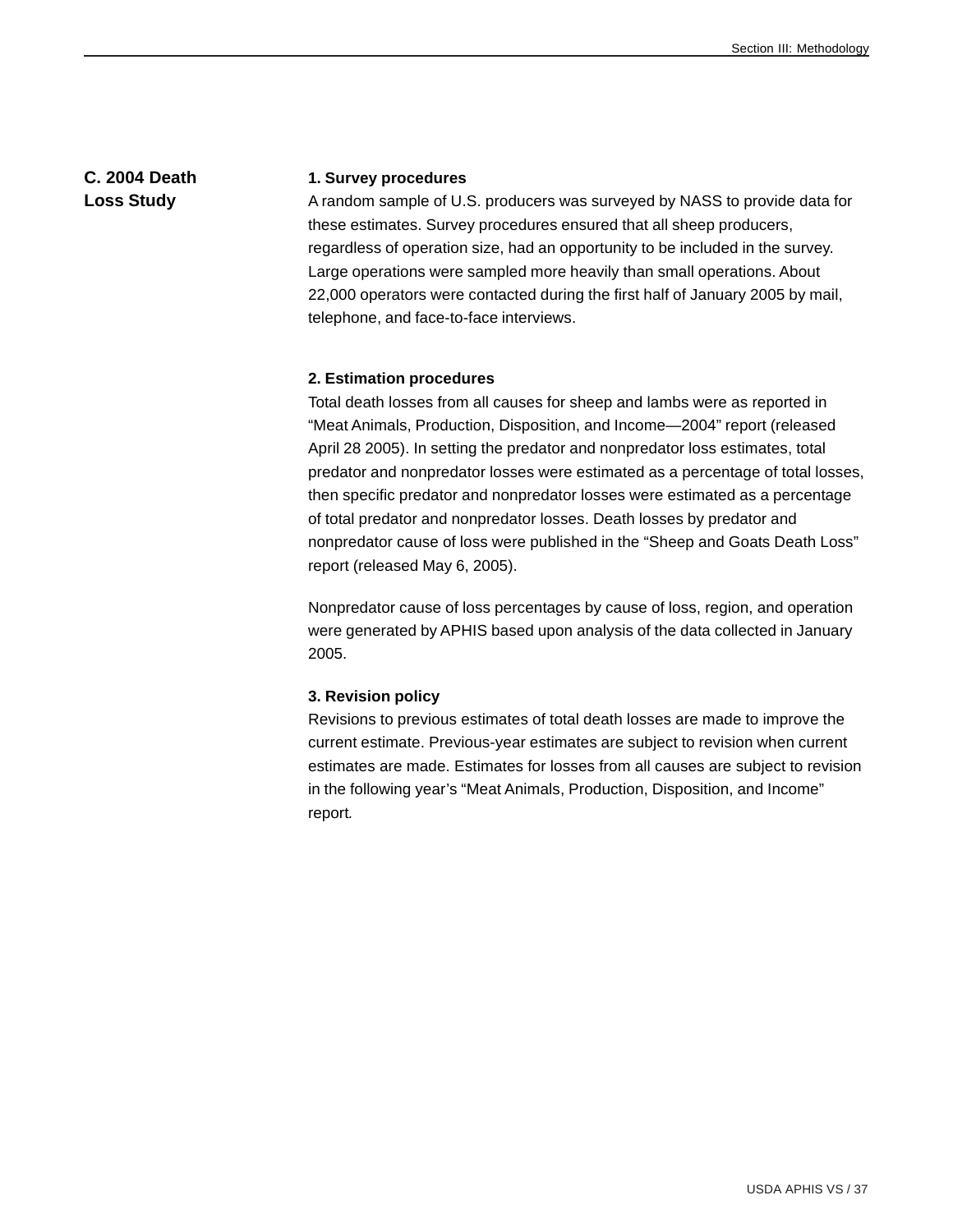# **Appendix: Discussion of Pre- and Postdocking Losses**

In the Western States (Arizona, California, Colorado, Idaho, Oregon, Montana, New Mexico, Nevada, Texas, Utah, Washington, Wyoming) NASS defines lamb crop as lambs marked, docked, or branded. These States make up the Pacific and West Central regions in this report. In the remaining States, lamb crop is defined as lambs born. The individual State versions of the January 1 Sheep and Goats Survey questionnaire reflect these differences.

For the States in the Pacific and West Central regions listed above, NASS reports\* only lamb losses that occurred after marking, docking, or branding. However, the questionnaire used in the Pacific and West Central States did include a question regarding lambs lost before marking, docking, or branding. Five States (Colorado, Utah, Wyoming, Idaho, and Montana) publish State-level losses separated into pre- and postdocking. These States also conduct cause-ofloss surveys on annual or biannual basis and publish the results.

The exclusion of predocking losses from the two reports is due to the fact that lambs in the Pacific and West Central regions are usually born on range and, therefore, less likely to be observed. It is difficult for producers in these regions to accurately estimate the number of lambs both born and lost before marking, docking, or branding. However, this method leads to the exclusion of a large number of losses. In addition, no lambs lost due to lambing problems are counted in these States, as these losses would obviously all occur in the predocking period. Examination of the published predocking losses in the five States provide an estimate of the magnitude of losses that occur before docking (see table a).

With the exception of Colorado, over half of all reported lamb losses in each of the five States occurred in the predocking period. In Colorado, only about onethird of all losses (32.1percent ) occurred predocking. The percentage of total predator losses that occurred in the predocking period (table b) ranged from 20.0 percent in Idaho to 48.1 percent in Wyoming. For nonpredator losses (table c), Idaho, Montana, Utah, and Wyoming show at least two-thirds of reported nonpredator losses occurred in the predocking period, while in Colorado, 26.1 percent of nonpredator losses occurred in the predocking period.

\* NASS publications: "Meat Animals, Production, Disposition, and Income" (April) and the periodic published in May approximately every 5 years "Sheep and Goats Death Loss."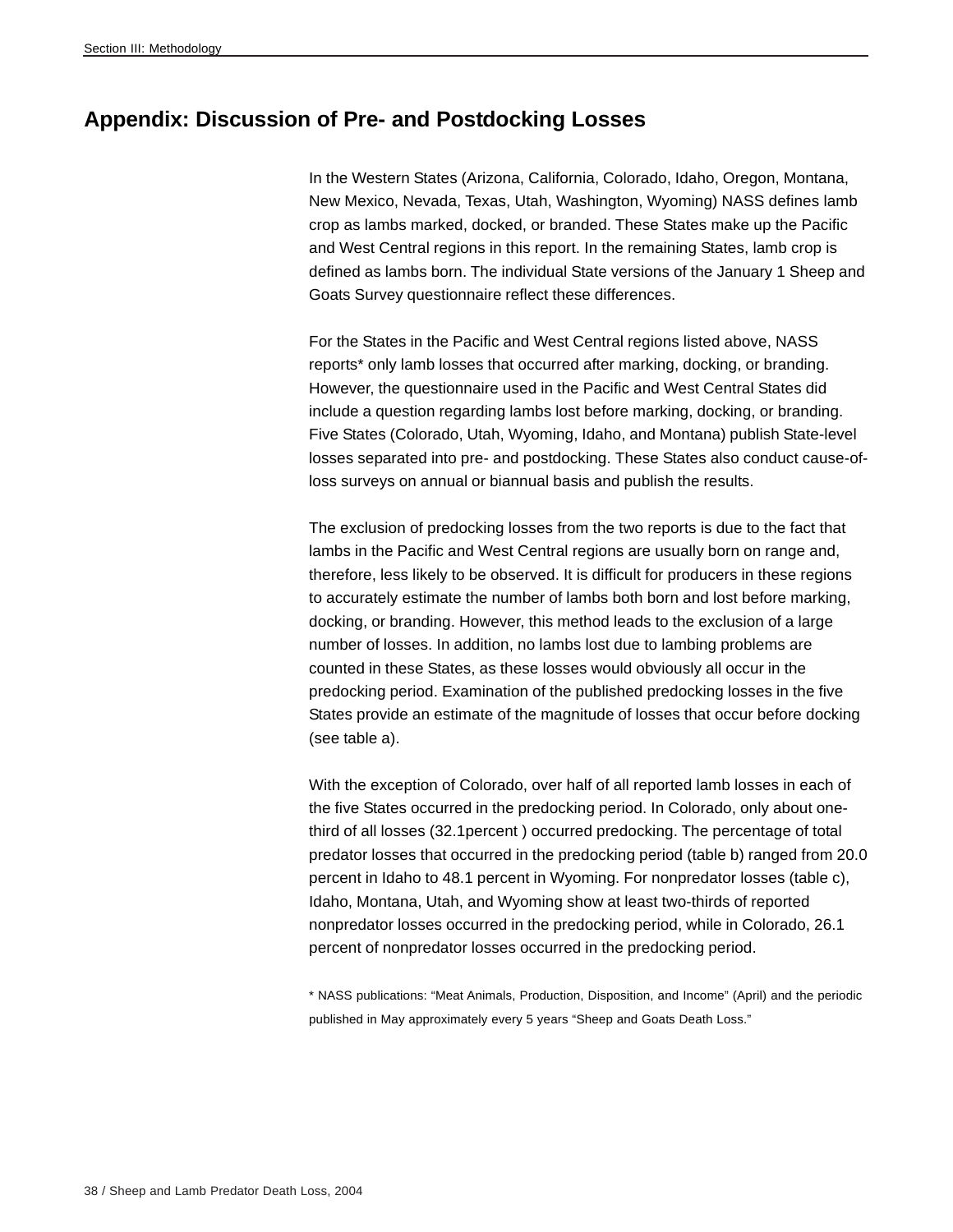| <b>Number of Lamb Losses</b> |                                                      |                                        |        |                                                                                    |  |  |  |  |  |  |  |
|------------------------------|------------------------------------------------------|----------------------------------------|--------|------------------------------------------------------------------------------------|--|--|--|--|--|--|--|
| <b>State</b>                 | <b>Postdocking</b><br><b>NASS</b><br><b>Reported</b> | Predocking<br><b>State</b><br>Reported | Total  | <b>Predocking</b><br>Losses as a<br><b>Percentage</b><br>of Total<br><b>Losses</b> |  |  |  |  |  |  |  |
| Colorado                     | 19,000                                               | 9,000                                  | 28,000 | 32.1                                                                               |  |  |  |  |  |  |  |
| Idaho                        | 12,000                                               | 13.000                                 | 25,000 | 52.0                                                                               |  |  |  |  |  |  |  |
| Montana                      | 14,000                                               | 17,000                                 | 31,000 | 54.8                                                                               |  |  |  |  |  |  |  |
| Utah                         | 18,000                                               | 19,800                                 | 37,800 | 52.4                                                                               |  |  |  |  |  |  |  |
| Wyoming                      | 18,000                                               | 26,000                                 | 44.000 | 59.1                                                                               |  |  |  |  |  |  |  |

a. Number of postdocking lamb losses, predocking lamb losses, and predocking lamb losses as a percentage of total lamb losses, by State, 2004:

b. Number of postdocking predator lamb losses, predocking predator lamb losses, and predocking predator lamb losses as a percentage of total predator lamb losses, by State, 2004:

| <b>Number of Predator Lamb Losses</b> |                                               |                                     |        |                                                                          |  |  |
|---------------------------------------|-----------------------------------------------|-------------------------------------|--------|--------------------------------------------------------------------------|--|--|
| <b>State</b>                          | <b>Postdocking</b><br><b>NASS</b><br>Reported | Predocking<br><b>State Reported</b> | Total  | <b>Predocking</b><br>Losses as a<br>Percentage of<br><b>Total Losses</b> |  |  |
| Colorado                              | 8,000                                         | 5,100                               | 13,100 | 38.9                                                                     |  |  |
| Idaho                                 | 6,800                                         | 1,700                               | 8,500  | 20.0                                                                     |  |  |
| Montana                               | 7,900                                         | 2,900                               | 10,800 | 26.9                                                                     |  |  |
| Utah                                  | 14,800                                        | 9,800                               | 24.600 | 39.8                                                                     |  |  |
| Wyoming                               | 14,000                                        | 13,000                              | 27,000 | 48.1                                                                     |  |  |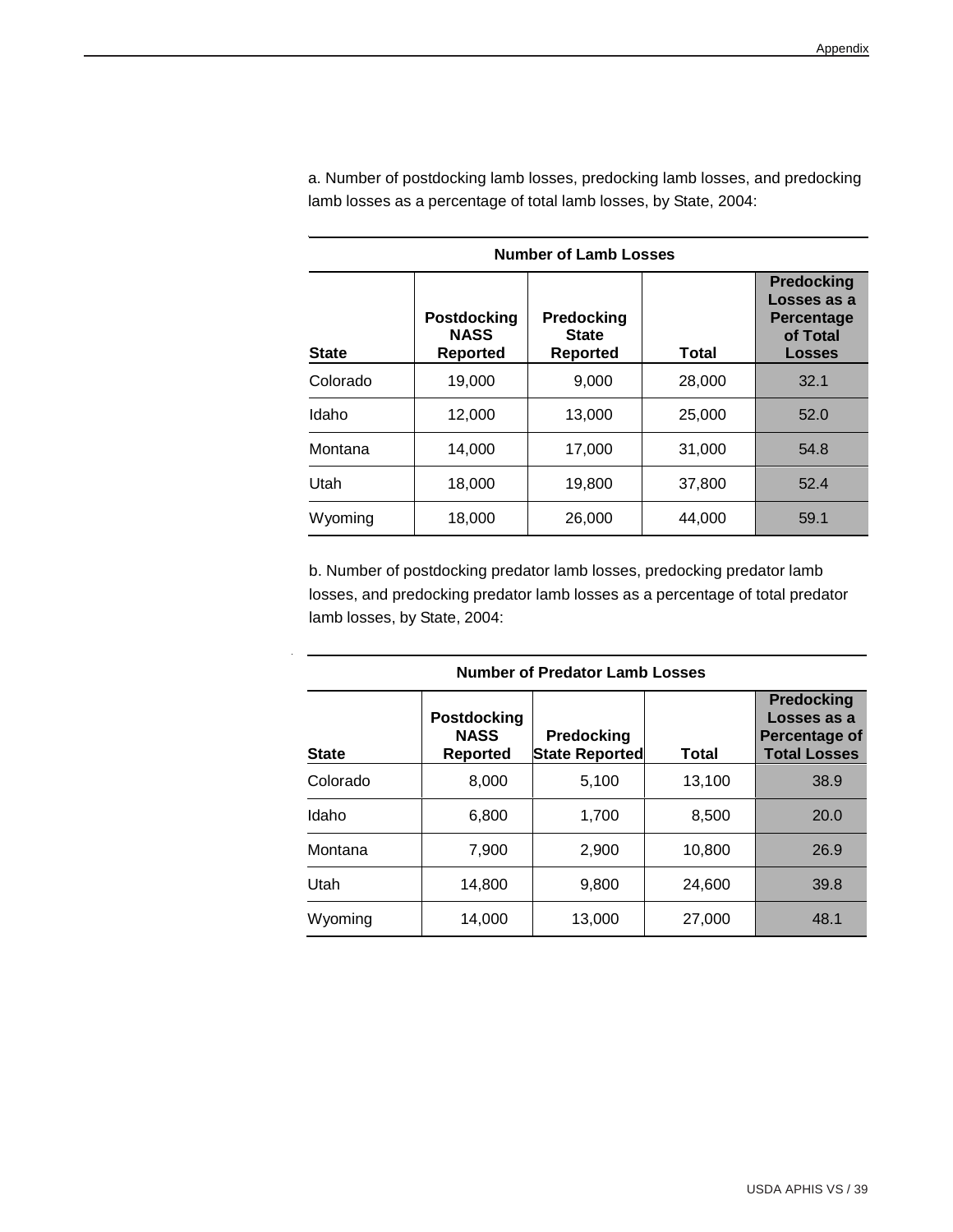c. Number of postdocking nonpredator lamb losses, predocking nonpredator lamb losses, and predocking nonpredator lamb losses as a percentage of total nonpredator lamb losses, by State, 2004:

| <b>Number of Nonpredator Lamb Losses</b> |                                               |                                        |        |                                                                      |  |  |
|------------------------------------------|-----------------------------------------------|----------------------------------------|--------|----------------------------------------------------------------------|--|--|
| State                                    | <b>Postdocking</b><br><b>NASS</b><br>Reported | Predocking<br><b>State</b><br>Reported | Total  | <b>Predocking</b><br>Losses as a<br>Percentage<br>of Total<br>Losses |  |  |
| Colorado                                 | 11,000                                        | 3,900                                  | 14,900 | 26.2                                                                 |  |  |
| Idaho                                    | 5,200                                         | 11,300                                 | 16,500 | 68.5                                                                 |  |  |
| Montana                                  | 6,100                                         | 14.100                                 | 20,200 | 69.8                                                                 |  |  |
| Utah                                     | 3,200                                         | 10,000                                 | 13,200 | 75.8                                                                 |  |  |
| Wyoming                                  | 4,000                                         | 13,000                                 | 17,000 | 76.4                                                                 |  |  |